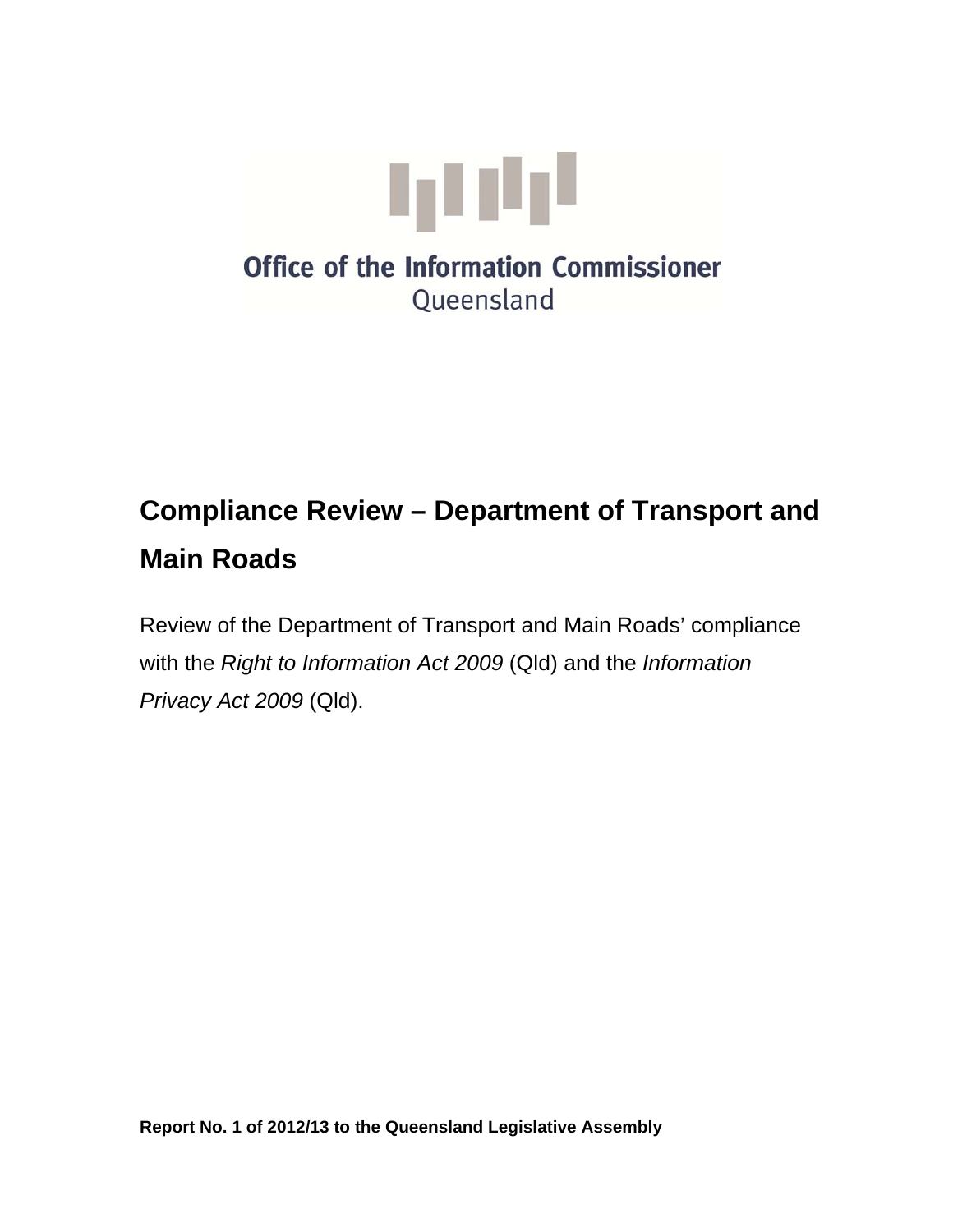OIC thanks the agency for its cooperation throughout the review process and for the courtesy displayed towards the officers undertaking the assessment. In undertaking this review, OIC recognises the commitment of the business units handling right to information and information privacy matters and their desire for continuous improvement.



This report to the Queensland Legislative Assembly by the Office of the Information Commissioner is licensed under a Creative Commons – Attribution License. People reading or using this report may do so in accordance with the following conditions: Attribution (BY), requiring attribution to the original author.

© The State of Queensland. (Office of the Information Commissioner) 2012

Copies of this report are available on our website at www.oic.qld.gov.au and further copies are available on request to:

Office of the Information Commissioner Level 8, 160 Mary Street, Brisbane, Qld 4000 PO Box 10143, Adelaide Street, Brisbane, Qld 4000

Phone 07 3234 7373 Fax 07 3405 1122 Email administration@oic.qld.gov.au Web www.oic.gld.gov.au

ISBN: 978-0-646-58178-1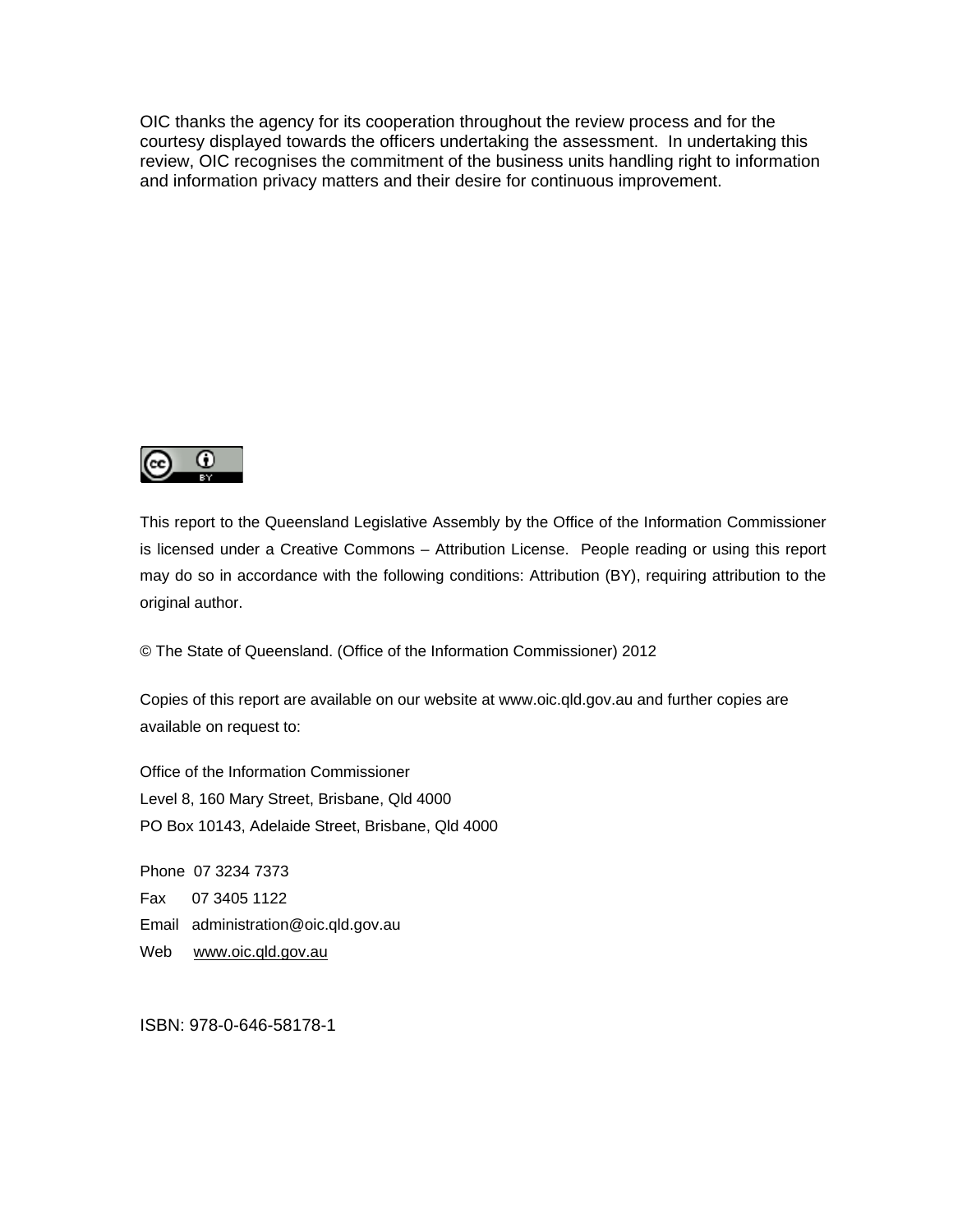July 2012

Mr Ray Hopper MP **Chair** Legal Affairs and Community Safety Committee Parliament House George Street Brisbane QLD 4000

Dear Mr Hopper

I am pleased to present 'Compliance Review – Department of Transport and Main Roads**:**  Review of the Department of Transport and Main Roads' compliance with the *Right to Information Act 2009* (Qld) and the *Information Privacy Act 2009* (Qld)'. This report is prepared under section 131 of the *Right to Information Act 2009* (Qld).

The report reviews compliance with the legislation and guidelines that give effect to the Right to Information and Information Privacy reforms. The report identifies areas of good practice and makes recommendations for improving compliance.

In accordance with subsection 184(5) of the *Right to Information Act 2009* (Qld) and subsection 193(5) of the *Information Privacy Act 2009* (Qld), I request that you arrange for the report to be tabled in the Legislative Assembly.

Yours sincerely

Skinnass

Julie Kinross **Information Commissioner**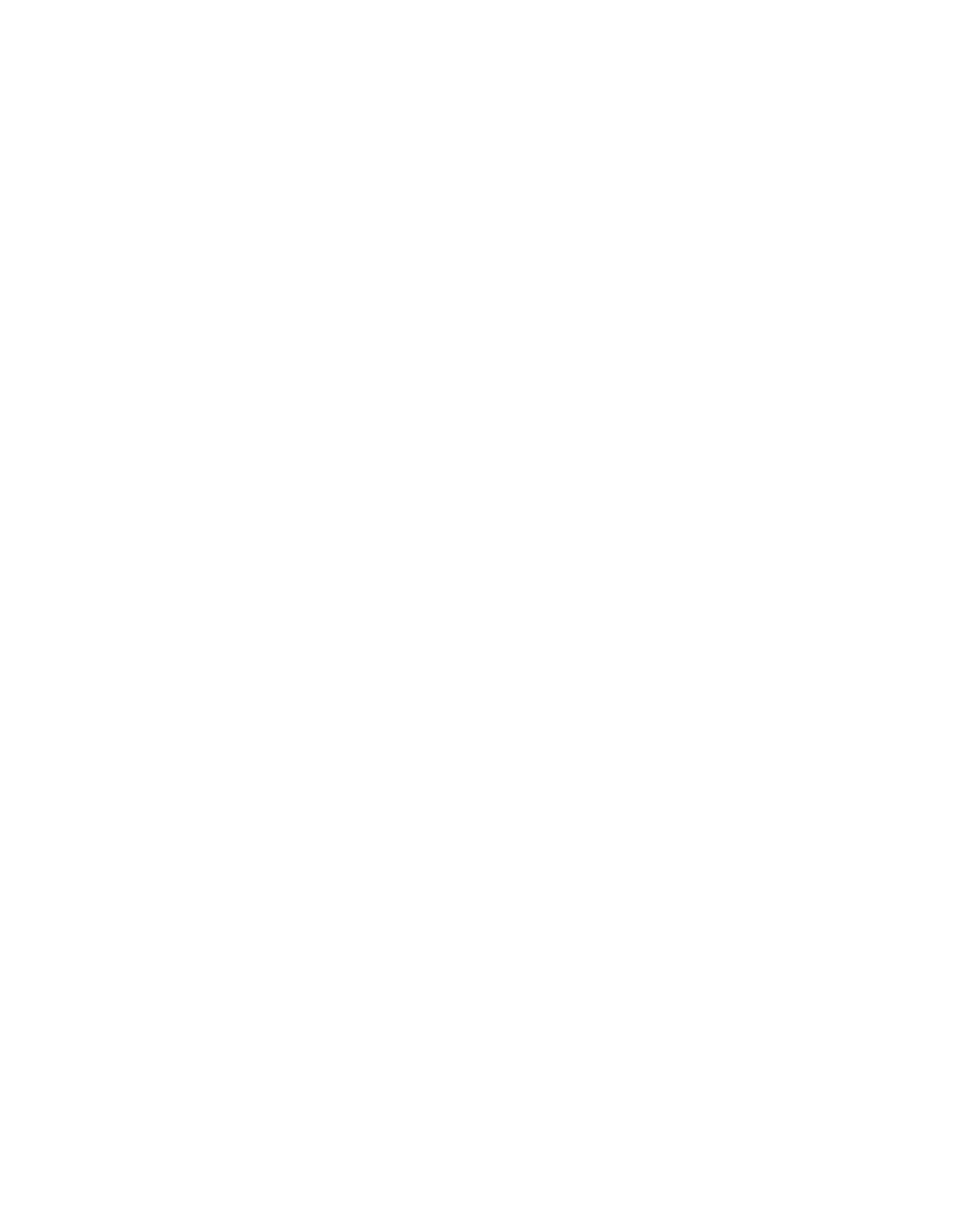## **Table of Contents**

| 1            |     |                                                            |    |
|--------------|-----|------------------------------------------------------------|----|
| $\mathbf{2}$ |     |                                                            |    |
| 3            |     |                                                            |    |
|              | 3.1 | Background                                                 | 4  |
|              | 3.2 | <b>Reporting Framework</b>                                 | 5  |
|              | 3.3 | Scope and objectives                                       | 6  |
|              | 3.4 | Assessment process                                         | 6  |
| 4            |     |                                                            |    |
|              | 4.1 | <b>Commitment to Openness</b>                              | 9  |
|              | 4.2 | Working with stakeholders                                  | 9  |
|              | 4.3 | <b>Information Needs</b>                                   | 13 |
| 5            |     |                                                            | 15 |
|              | 5.1 | Leadership                                                 | 15 |
|              | 5.2 | Information management governance framework                | 16 |
|              | 5.3 | Organisational structure                                   | 18 |
|              | 5.4 | Training and awareness                                     | 18 |
| 6            |     |                                                            | 19 |
|              | 6.1 | Making a complaint about the publication scheme            | 19 |
|              | 6.2 | Performance measures                                       | 19 |
| 7            |     |                                                            | 21 |
| 8            |     |                                                            |    |
|              | 8.1 | <b>Publication Scheme</b>                                  | 31 |
|              | 8.2 | Disclosure Log                                             | 33 |
|              | 8.3 | Active management of agency responsibilities               | 35 |
|              |     | 8.3.1 Active Management - A Profile of Good Communication  | 36 |
|              |     | 8.3.2 Active Management - Dealing with Business Units      | 41 |
|              |     | 8.3.3 Active Management - Briefing of Key Stakeholders     | 43 |
|              | 8.4 | Compliance with Legislated Application Handling Procedures | 44 |
|              | 8.5 | Internal review                                            | 48 |
|              | 8.6 | <b>Privacy Principles</b>                                  | 49 |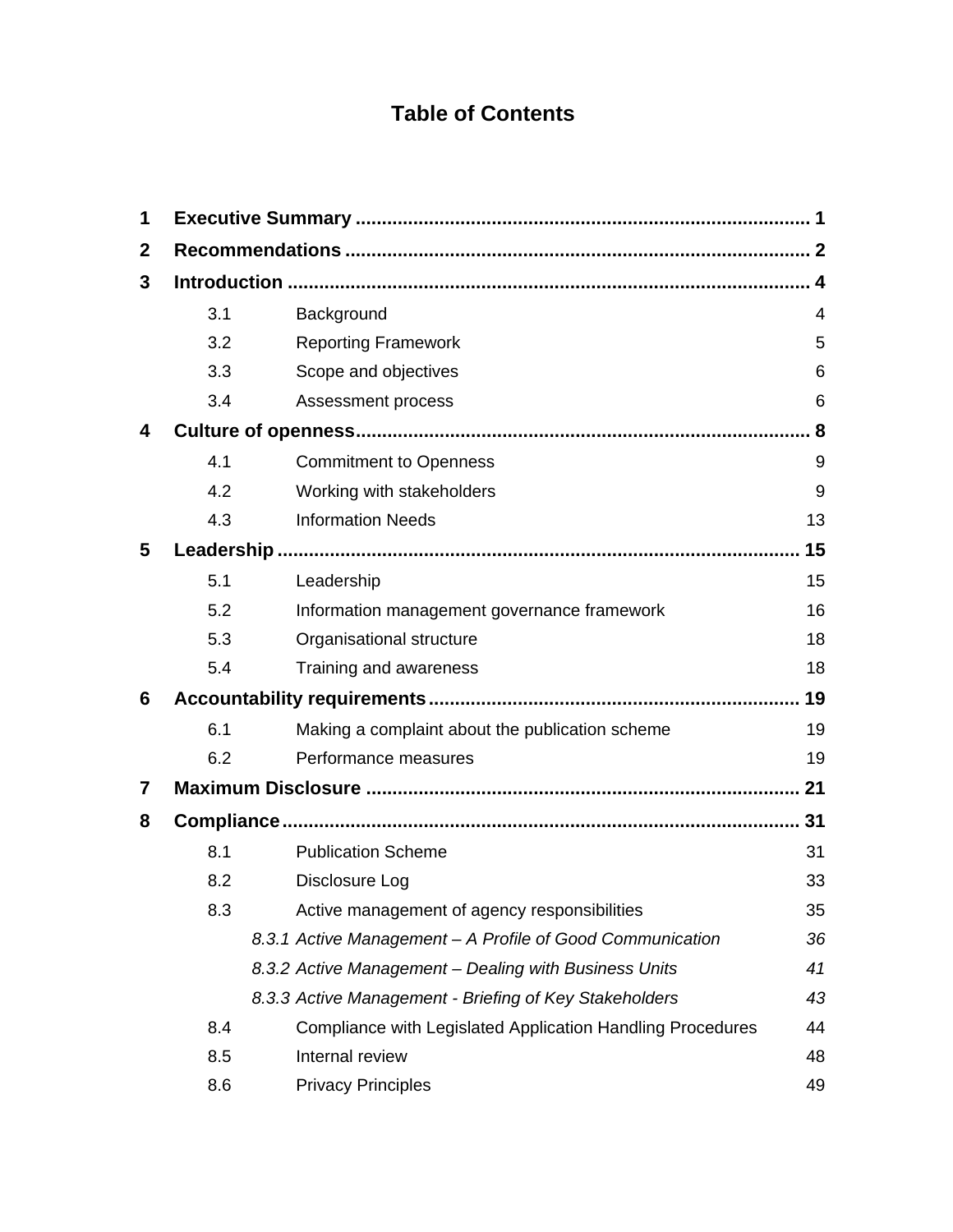|   | 8.6.1 Collection of Personal Information                        | 49 |
|---|-----------------------------------------------------------------|----|
|   | 8.6.2 Providing Information about Documents Containing Personal |    |
|   | Information                                                     | 50 |
|   | 8.6.3 Access to and Amendment of Documents Containing Personal  |    |
|   | <b>Information</b>                                              | 51 |
| 9 |                                                                 | 53 |
|   |                                                                 | 55 |
|   | Appendix 1 – Acronyms                                           | 57 |
|   | Appendix 2 – Terms of Reference                                 | 59 |
|   | Appendix 3 – Department of Transport and Main Roads Action Plan | 63 |
|   | Appendix 4 – Details of Stakeholder Consultation                | 65 |
|   | Appendix 5 – Google Stakeholder Consultation Submission         | 79 |
|   | Appendix 6 – Executive Consultation Policy                      | 83 |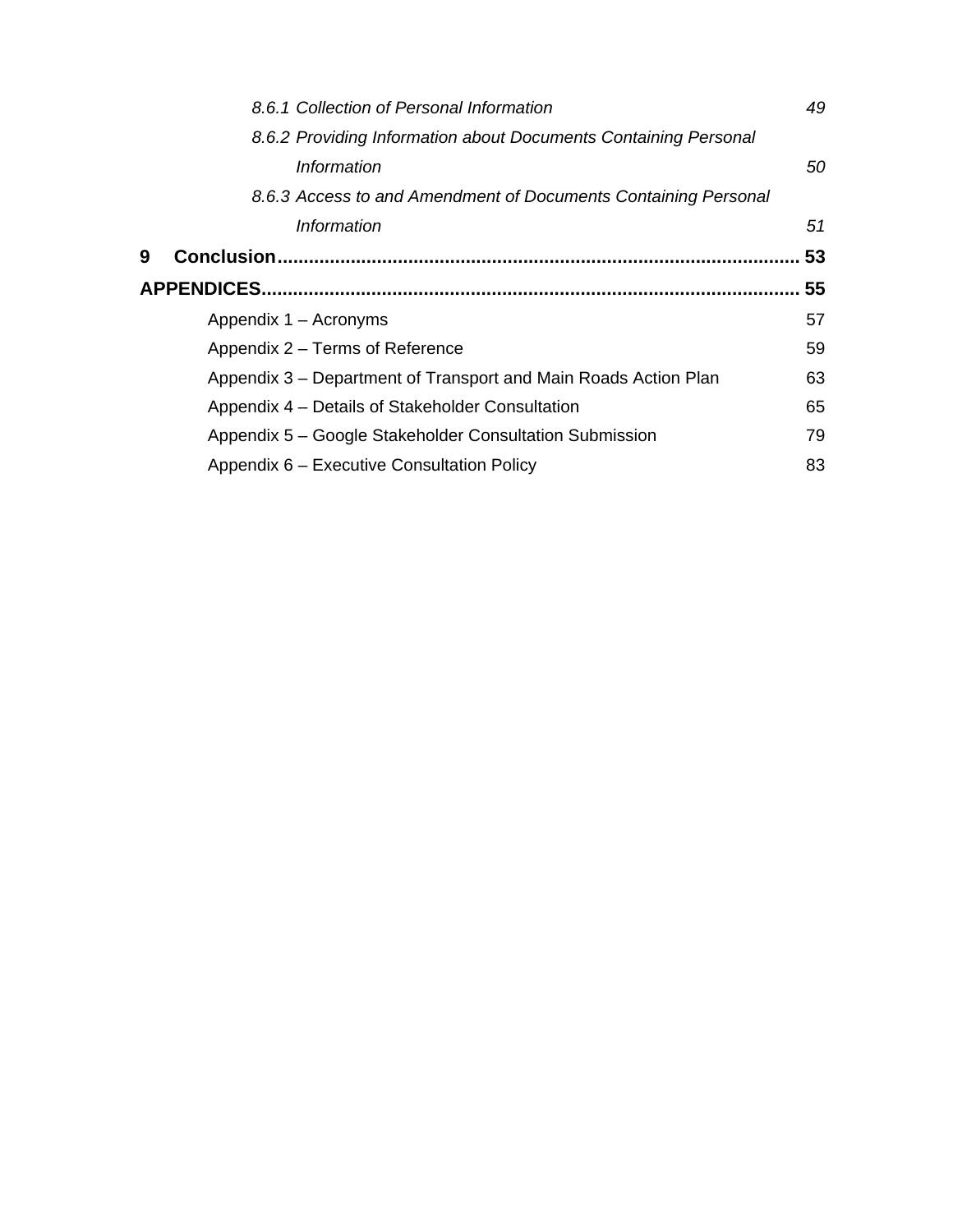## **1 Executive Summary**

This report details the findings of a review of the Department of Transport and Main Roads' (TMR) delivery of right to information (RTI) and information privacy (IP). Overall, TMR's performance was strong and it demonstrated a clear commitment to openness and accountability. Key findings were:

- TMR publishes valuable public sector information as a matter of course.
- TMR has sound governance structures in place. These structures operate effectively under focussed leadership from agency executive.
- The Information Asset Register is well structured and is under review to improve its functionality further. Publication of the Information Asset Register would improve access to and visibility of TMR's information resources.
- Overall, TMR has an open culture, focussing outward on efficiently meeting client's information needs. There is some variability between individual business units' approach to the release of information.
- TMR is well positioned to take a leadership role in engaging with the community to reduce red tape and add economic value through the reuse of information. An example of a current TMR initiative in publishing geo-spatial data has been provided as a case study. Other TMR business units are encouraged to show similar initiative, and a specific opportunity to do so has been identified with TMR's reintroduction of the Annual Road Traffic Crash reporting.
- Strategies are in place to push information out to the general public, for example, the publication scheme and disclosure log.
- TMR's application handling is of a high standard and other agencies could adopt their practices as a guide to efficient and client focussed application handling. In particular, the communication strategies adopted by the RTI and Privacy Unit when handling applications, both with applicants and with other business units within TMR, were successful. This report has profiled the Unit's communication activities to provide a detailed description of TMR's communication activities as a resource for others.

Minor opportunities for improvement are identified throughout the remainder of the report. Recommendations have been made to assist TMR in addressing these issues.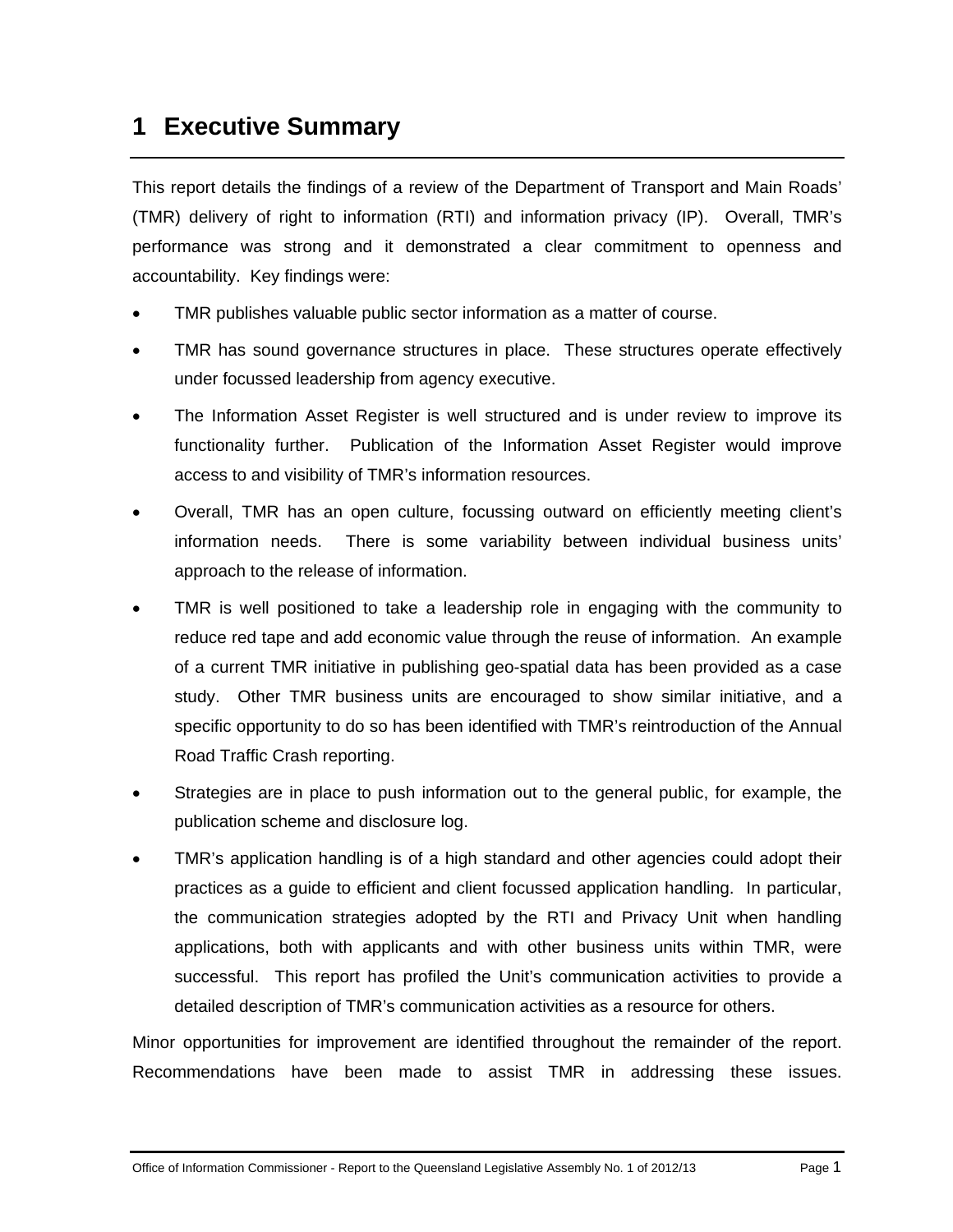## **2 Recommendations**



**Summary of the Next Steps<sup>1</sup>** 

<sup>&</sup>lt;u>.</u> 1 Note – Headings are taken from the checklist provided to Chief Executive Officers of departments prior to commencement of the legislation to assist them in implementing the reforms. *Rec = recommendation*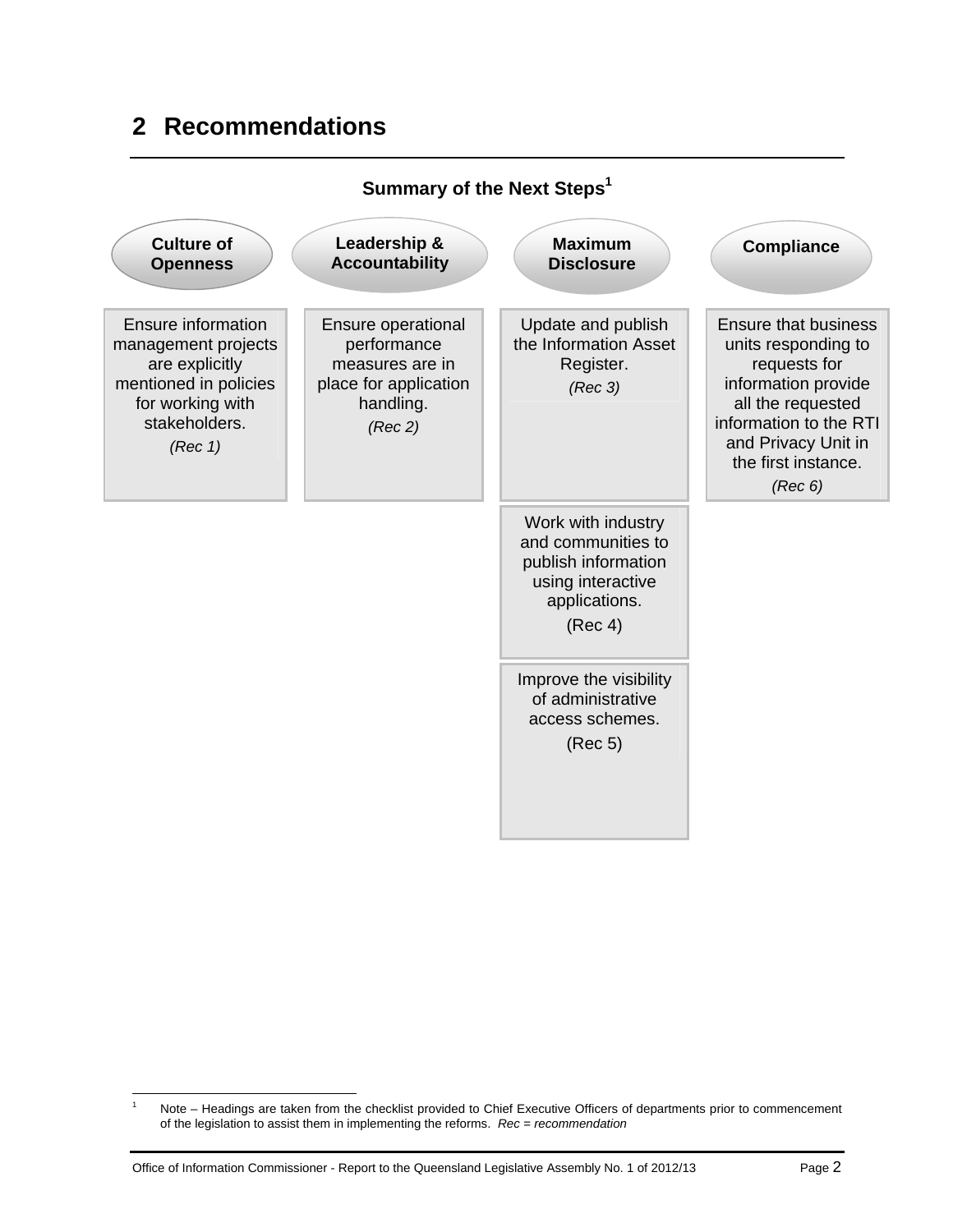### *It is recommended that the Department of Transport and Main Roads:*

#### **Recommendation 1**

Review the document 'Community Engagement: Policy, Principles, Standards and Guidelines' to ensure it is up-to-date and to incorporate specific mention of working with stakeholders to identify and meet their information needs, within 12 months.

#### **Recommendation 2**

Review performance monitoring systems and ensure that performance measures are developed for operational aspects of application handling, within six months.

#### **Recommendation 3**

Publish TMR's Information Asset Register on the website within the next six months.

Publish updates on the agency's website as new datasets are added to the Information Asset Register or as datasets are published.

#### **Recommendation 4**

Examine opportunities to work with industry and communities to publish data holdings innovatively, for example by way of interactive applications, within twelve months.

#### **Recommendation 5**

Improve the visibility of administrative access schemes, for example by linking to administrative access schemes from their RTI webpage under the heading 'How do I access information', within six months.

#### **Recommendation 6**

Within three months, ensure business units responding to applications for information under the RTI Act or IP Act provide all requested documents, together with all clearly identifiable attachments relevant to a document, to the RTI and Privacy Unit on the first occasion.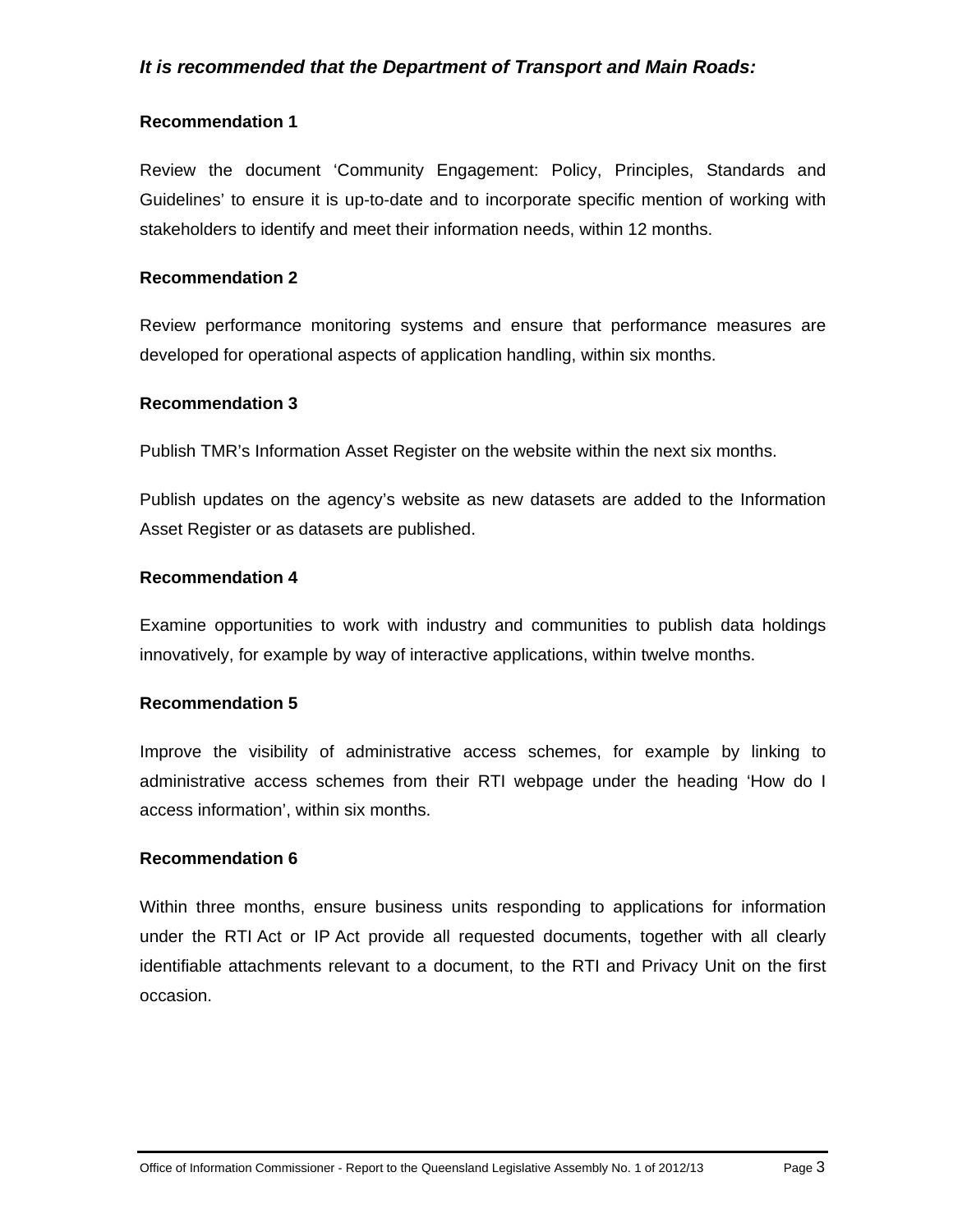## **3 Introduction**

### **3.1 Background**

The purpose of the Department of Transport and Main Roads (TMR)<sup>2</sup> is to 'plan, deliver and manage a transport system that connects Queensland'.<sup>3</sup>

These services are delivered to the community through five service areas: transport system planning; investment and program development; transport infrastructure delivery; transport system management, operation and regulation; and transport safety. In budgeting to deliver these services in 2011-2012, TMR expected to employ approximately 9000 staff and operate with a budget of  $$4.5$ bn.<sup>4</sup>

In providing these services, TMR processes a large volume of information requests each year, involving both personal and non-personal information.

TMR reported processing over 13 million customer service centre transactions in  $2009 - 2010$  and  $2010 - 2011$ .<sup>5</sup> 4.3 million self-service transactions were conducted in 2010-2011 using the channels of BPay, interactive voice response and internet. $6$ 

TMR provides a traffic and travel information service using the telephone number 13 19 40 and a website 131940.qld.gov.au. This has proven to be a robust service in the face of extraordinary demands, for example when Queensland experienced a series of natural disasters in 2010 and 2011. TMR reported in its annual report for 2010-11:

*During the extreme weather events of late 2010 and early 2011, the 131940.qld.gov.au website provided TMR and partnering agencies with essential information for coordinating response and recovery efforts. During this period, 13 19 40 services were also used extensively by the community. For example, on 27 December 2010 there were about 78 000 visits to the website, up from a daily* 

 $\overline{a}$ 2 Appendix 1 lists acronyms used in this report.

<sup>3</sup> Department of Transport and Main Roads, *Corporate Plan 2010–14*, viewed in the Annual Report 2010-11: Volume 1, part 9: Corporate plan (PDF, 318.3 KB) on 21 October 2011.

<sup>4</sup> From 2011-12 Queensland State Budget, Service Delivery Statement, Budget Paper No. 5, Part 10, Transport and Main Roads, viewed at http://www.budget.qld.gov.au/budget-papers/2011-12/bp5-part-10-2011-12.pdf on 24 October 2011

<sup>5</sup> From TMR's 2009-2010 Annual Report, page 74 viewed at http://www.tmr.qld.gov.au/~/media/bb9195b6-a70e-46e9b755-6e1884b56db9/dtmrar2010volume1.pdf on 24 October 2011 and the 2011-12 Queensland State Budget, Service Delivery Statement, Budget Paper No. 5, Part 10, Transport and Main Roads, page 2-121 viewed at http://www.budget.qld.gov.au/budget-papers/2011-12/bp5-part-10-2011-12.pdf on 24 October 2011

<sup>6</sup> Viewed on 21 October 2011 in Annual Report 2010-11: Volume 1, part 12: Our performance, objective 3 (PDF, 559.2 KB) at page 77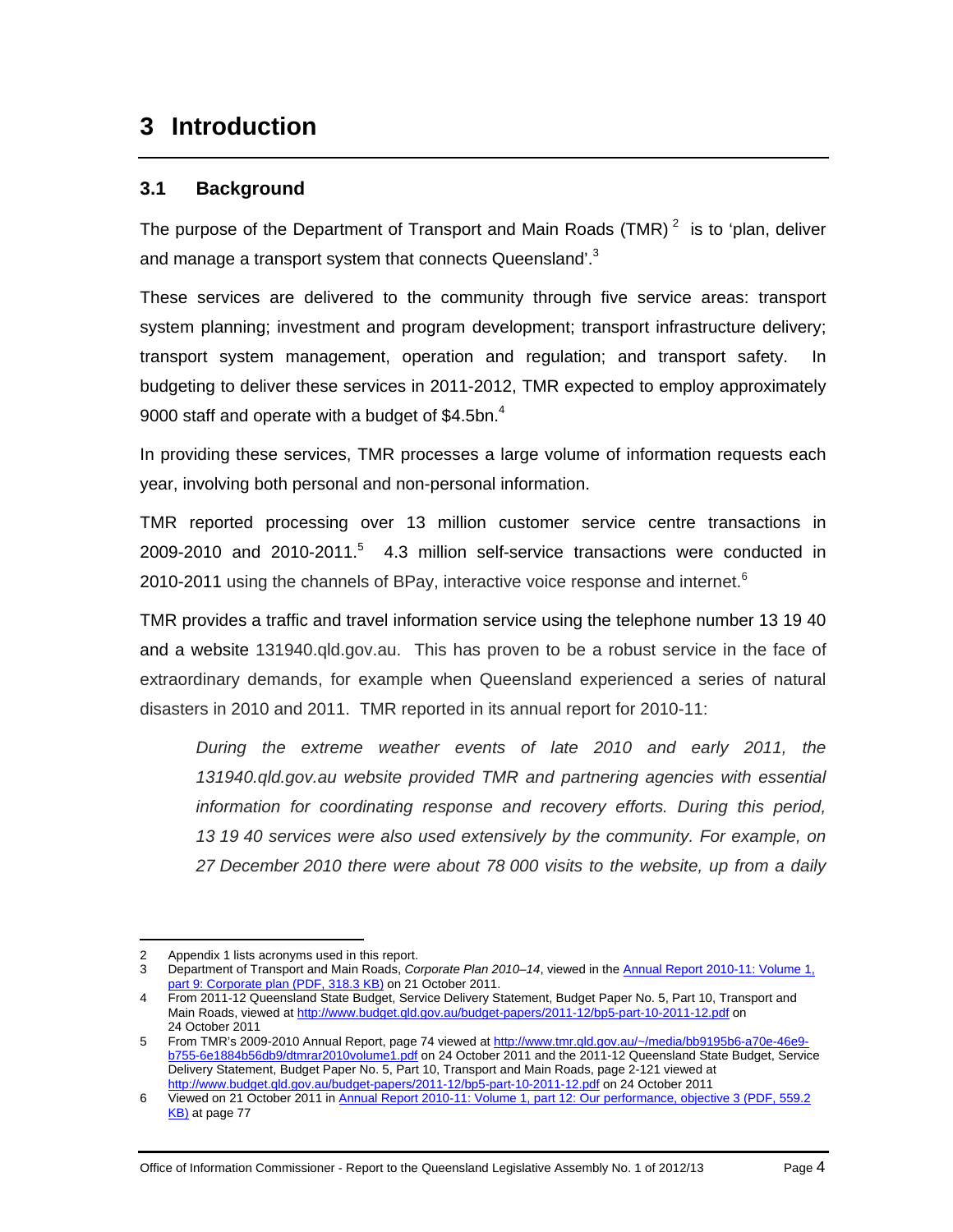*average of 2500 visits. On the same day the 13 19 40 reports line answered 11 000 calls, up from a daily average of 1400 calls.7*

Based on the most recent data available to OIC, the agency received 712 applications for information in 2009-10 under the *Right to Information Act 2009* (Qld) (RTI Act) and *Information Privacy Act 2009* (Qld) (IP Act) of which 239 were withdrawn, and three applications transferred, leaving 470 applications in total. $8$ 

The number of files withdrawn represents 34% of applications received during 2009-10, which is high compared to the whole of government departmental average of 15% of received applications being withdrawn. Upon further investigation, it was identified that of the 239 applications withdrawn, 58 applications were from one applicant. A further 78 applications related to a special process for debt related applications, designed to facilitate speedy resolution of matters. Under this process, the applicant has the option to withdraw if they request address details and the RTI and Privacy Unit advise them that the address details held by TMR are the same as those provided by the applicant. When these 136 withdrawn applications are taken into account, the total number of applications withdrawn during 2009-10 reduces to 103 applications withdrawn or 15% of applications received, which is commensurate with withdrawal rates for other departments.

TMR was selected as an agency for review following a risk analysis conducted by OIC to develop OIC's annual program of performance and monitoring activities for the 2011-12 year. TMR was identified for review based in part on the volume of RTI and IP applications it receives and processes.

### **3.2 Reporting Framework**

The review has been conducted under section 131 of the RTI Act, which includes monitoring, auditing and reporting on agencies' compliance in relation to the operation of this Act and chapter 3 of the IP Act as functions of the Information Commissioner.

Under section 131 of the RTI Act, the Information Commissioner is to give a report to the parliamentary committee about the outcome of each review. This is the first OIC report of 2012-2013 for tabling in Parliament under the RTI and IP Acts.

 $\overline{a}$ 7 Viewed on 21 October 2011 in Annual Report 2010-11: Volume 1, part 10: Our performance, objective 1 (PDF, 1.1 MB) at page 30.

 <sup>2009-10</sup> is the most recent year for whole of government reporting data available to OIC.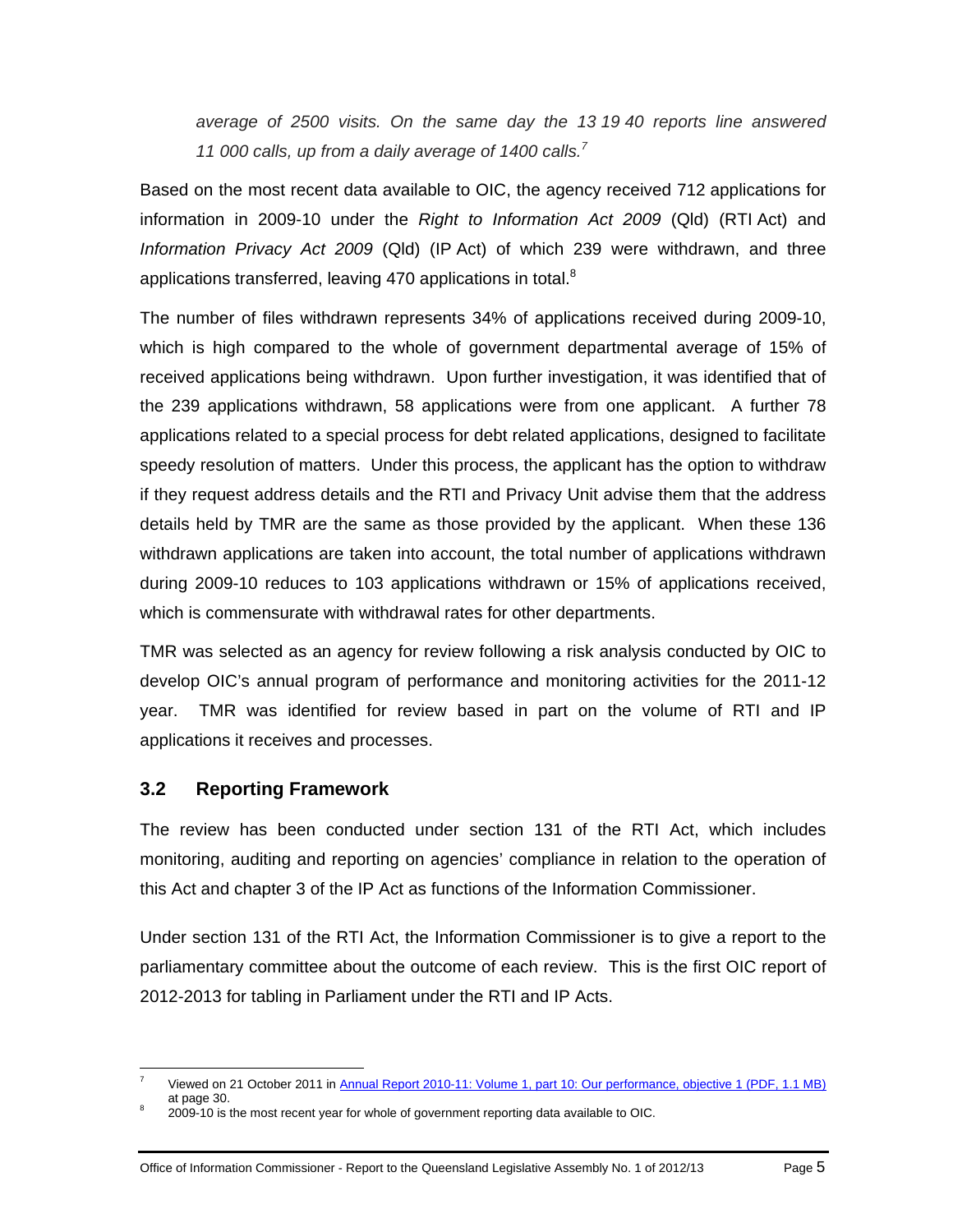### **3.3 Scope and objectives**

The objective of the review has been to establish the extent to which TMR have complied with the requirements of the RTI and IP Acts.

The scope of the review encompassed the Department, including Maritime Safety Queensland. In particular, the review focused on:

- Agency governance with respect to right to information and information privacy (leadership, governance mechanisms, information management including proactive identification and release of information holdings, policies, procedures, delegations and roles and responsibilities of key personnel and training)
- The adoption of a push model, for example, strategies such as publication schemes, disclosure logs and administrative access schemes
- Accountability and performance measurement systems
- Compliance with legislative requirements of Chapter 3 under the RTI and IP Acts for handling access and amendment applications, based on a sample of files received and completed in 2010-2011; and
- Agency use of stakeholder consultation in information management and supply.

### **3.4 Assessment process**

The Information Commissioner and First Assistant Information Commissioner (OIC) met with the A/Deputy Director-General (Corporate), TMR, on 1 September 2011 to discuss the proposed objectives and scope of the review.

On 6 September 2011, OIC wrote to TMR confirming the scope and objectives of the review, and the Terms of Reference, as provided in Appendix 2.

An entry meeting was held on 13 September 2011 between OIC and TMR to discuss project management logistics, in the context of the scope and objectives of the review.

In performing the review, OIC applied a standardised test program to assess each of the relevant areas of practice. Industry and community stakeholders were interviewed. OIC reviewed a representative sample of RTI and IP application files. TMR cooperated fully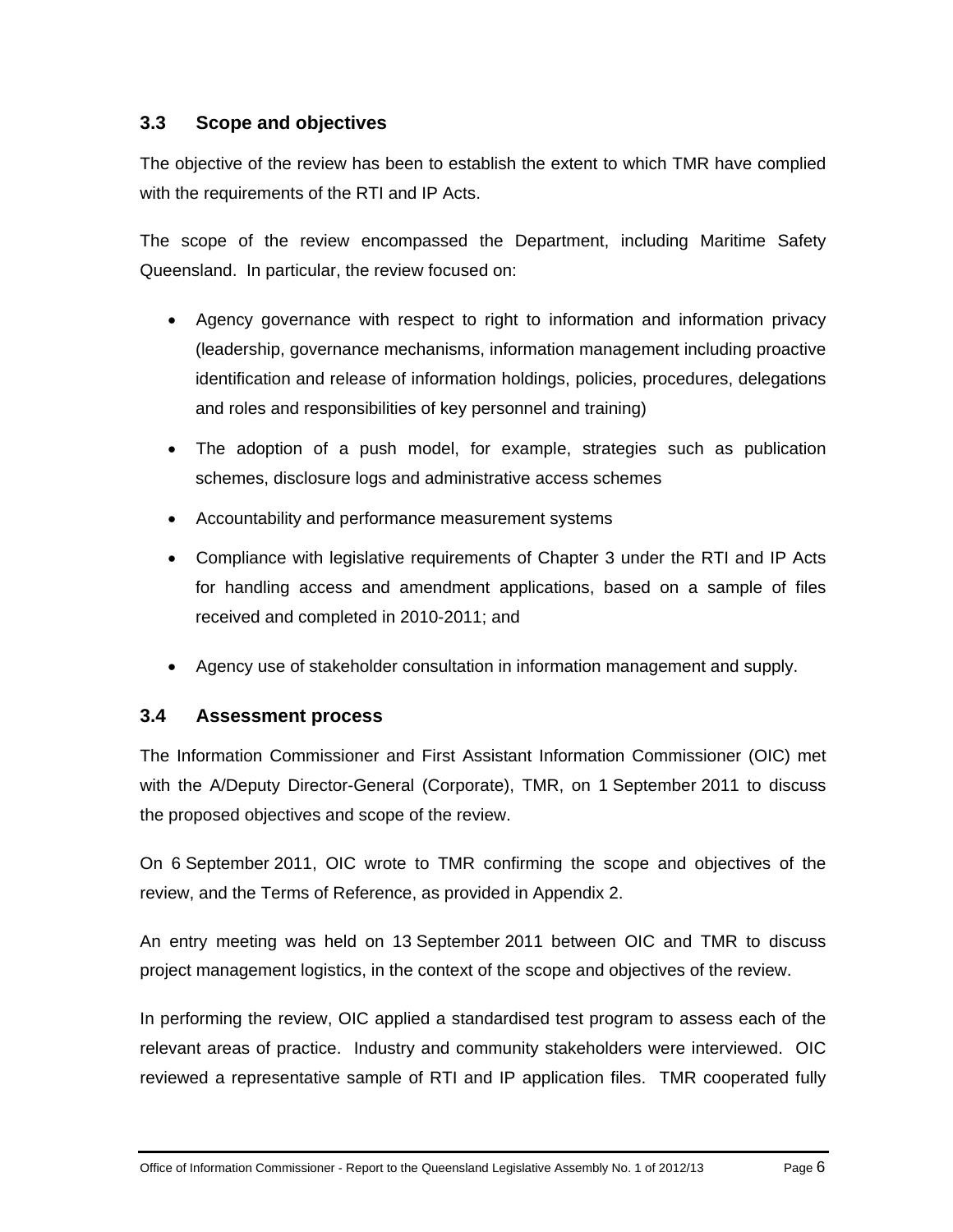and openly with the process and provided full access to requested materials and the opportunity to meet with relevant personnel.

All findings were discussed with TMR throughout the review process. Management responses to findings were incorporated into the finalising of OIC's testing.

At the conclusion of the review, an exit meeting was held with the Director-General of TMR and the Acting Deputy Director-General, Corporate on 16 July 2012 to discuss the findings and recommendations of the review. They agreed with the findings, accepted all the recommendations and provided a comment in response to each recommendation (provided in Appendix 3).

The Acting Deputy Director-General, Corporate stated in TMR's response of 18 July 2012:

*The Department of Transport and Main Roads has always taken its legislative responsibilities under the Acts very seriously and it is rewarding for all concerned to see this reflected in the outcomes of the compliance review.*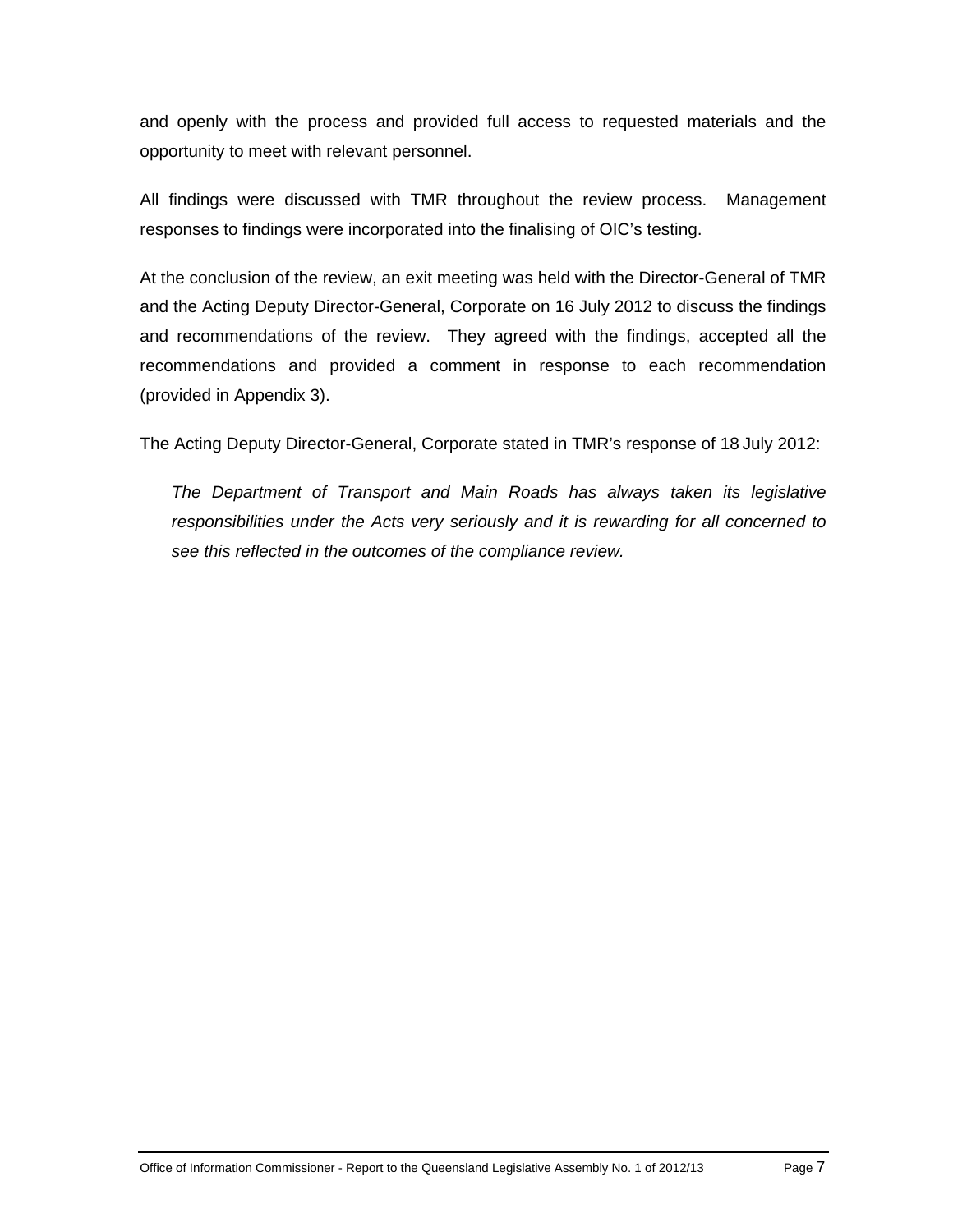## **4 Culture of openness**

### **Background**

The object of the *Right to Information Act 2009* (Qld) is to provide more information to the public by giving a right of access to government-held information, unless, on balance, releasing the information would be contrary to the public interest.

In order for the objects of the RTI Act to be achieved, agency culture must embrace the openness and transparency which are fundamental to good government, as recommended by the Solomon Report:

*Recommendation 127 - CEOs should foster agency cultures consistent with the objects of the FOI legislation and ensure that staff induction programs and other appropriate agency-wide staff opportunities include FOI and commitment to its principles.9*

The legislation requires that the processes of government should operate on a presumption of disclosure, with a clear regard for the public interest in accessing government information. The Queensland public service should act promptly and in a spirit of cooperation to carry out their work based on this presumption.<sup>10</sup>

OIC, in undertaking this review, considered whether or not the principles of openness and transparency were reflected in TMR's culture.

### **Key findings**

- TMR has a culture of openness.
- The level of openness varies between business units within TMR, with some business units operating as a model of open government and some business units continuing to operate according to a model of owning information rather than as a custodian of information assets for Queenslanders.

 $\overline{a}$ 9 The right to information – A response to the review of Queensland's Freedom of Information Act, viewed at http://www.thepremier.qld.gov.au/library/pdf/initiatives/foi\_review/Right\_to\_Information.pdf on 20 April 2011.<br>Statement of Right to Information Principles for the Queensland Public Service, viewed at

http://www.rti.qld.gov.au/ data/assets/pdf\_file/0005/97331/right-to-information-principles.pdf on 11 April 2011.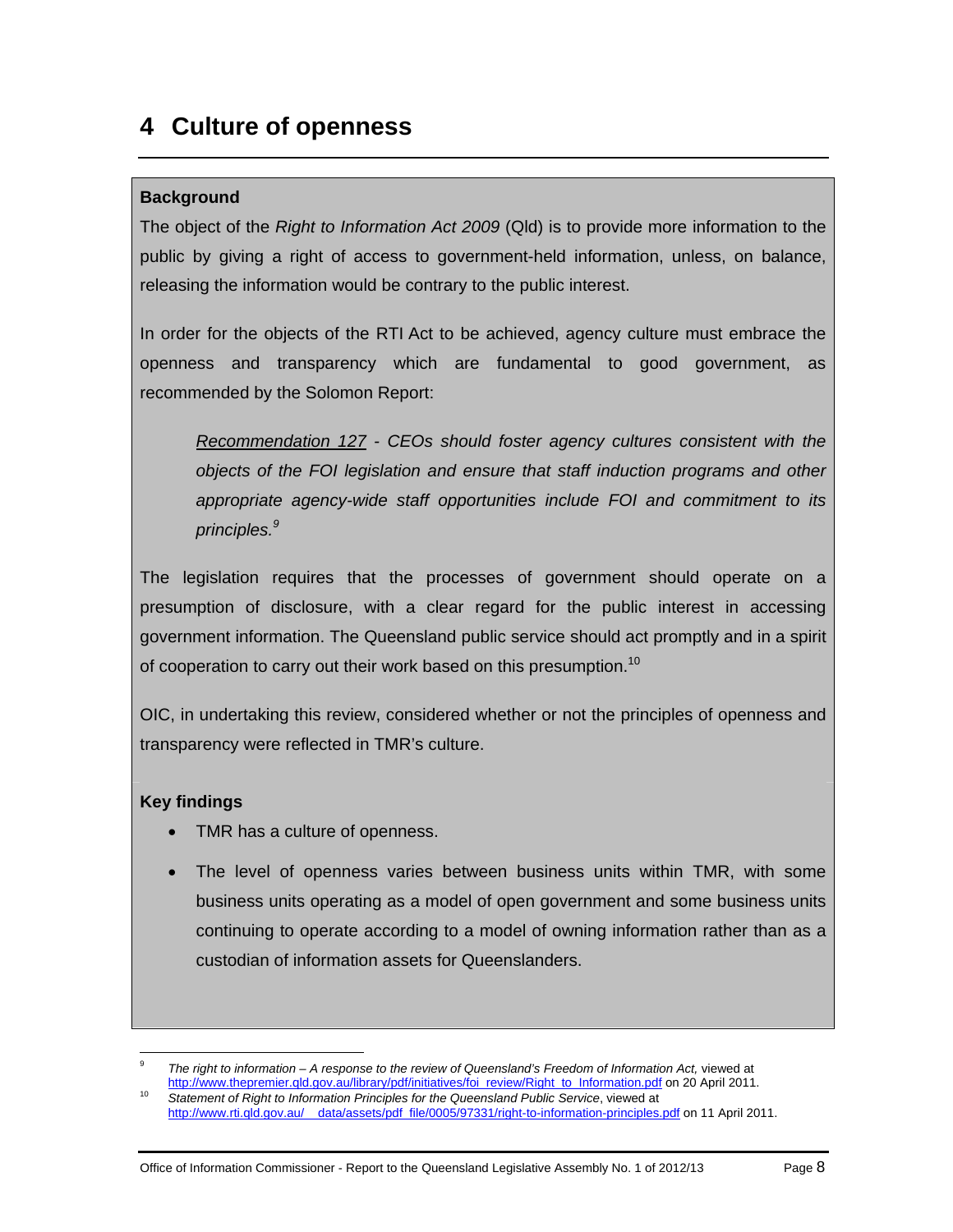- TMR has a strong commitment to community partnerships, and documented policies and procedures for community participation in government business.
- Stakeholders were keenly interested in TMR held information, both from a perspective of obtaining the information and also in working with TMR to make the information available to a wider public.

### **4.1 Commitment to Openness**

TMR has a stated commitment to achieving a culture of openness and transparency in creating accountable government. In response to the self-assessed electronic audit conducted in 2010, TMR reported that they had a culture open to the release of information. On their RTI web page, TMR state:

*Transport and Main Roads is committed to giving the community greater access to information.<sup>11</sup>*

This review supported TMR's claims and found that TMR's culture was outward focussed, with a drive towards the release of information and inclusion of the general public in TMR's business. Throughout this report, a number of instances have been identified where TMR's investment in open information strategies has led to better results for Queenslanders.

### **4.2 Working with stakeholders**

Stakeholder engagement and information flow are fundamentally interconnected. Engagement is an avenue for identifying the type of information that agency stakeholders would like proactively released. Engagement can assist agencies to prioritise information resources that are to be made public.

Community and stakeholder dialogue promotes the openness, transparency and accountability of government and greater participation in government policy development and decision-making. Participation is enriched by access to the data which informs policy development, implementation and evaluation. Active engagement can also identify the business needs of data users and opportunities for value to be added through reuse of agency information holdings.

 $11$ Viewed at http://www.tmr.qld.gov.au/About-us/Right-to-Information.aspx on 24 October 2011.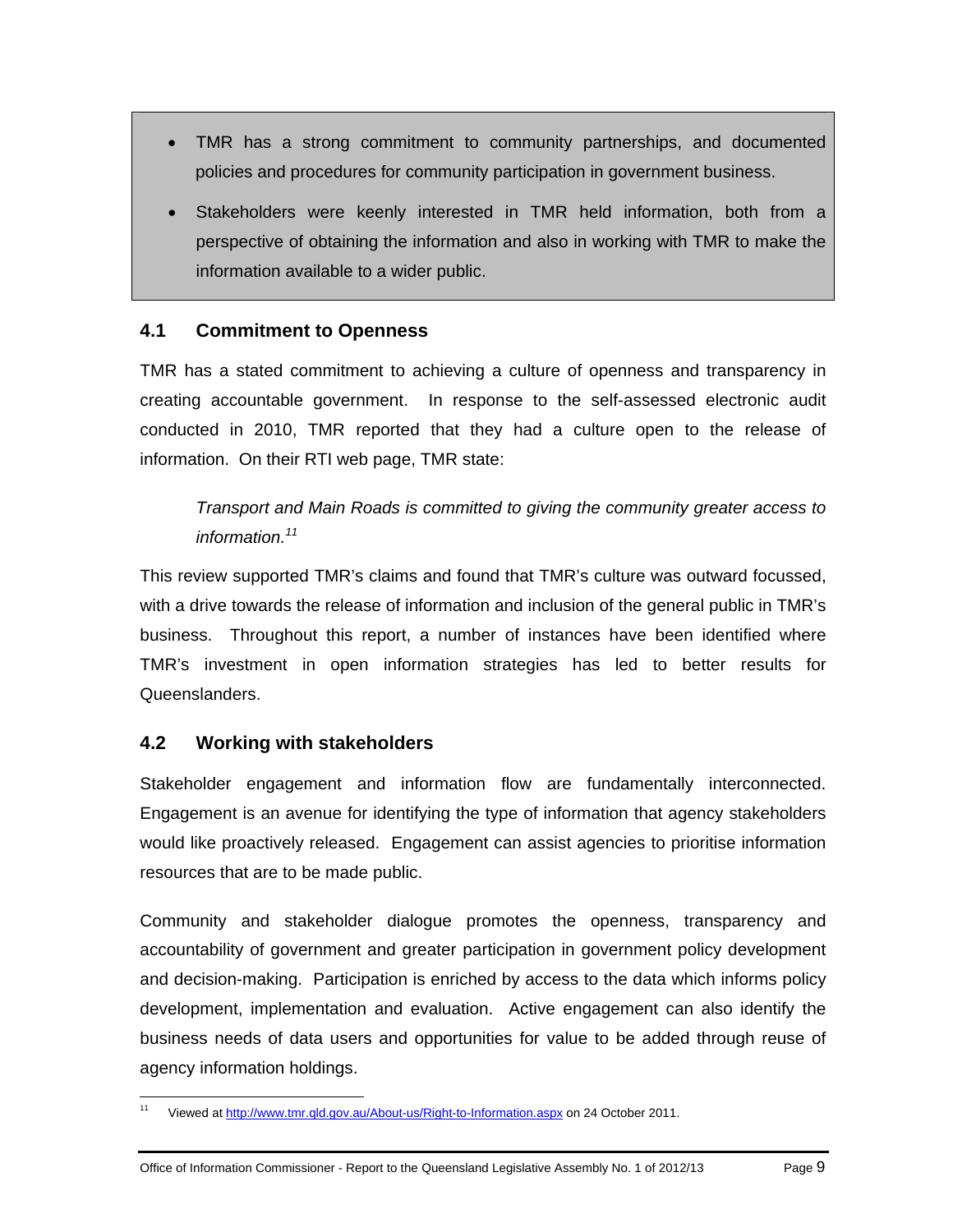OIC reviewed TMR's strategies for working with the community and interviewed stakeholders to assess the level of community engagement currently employed by TMR.

TMR states a strong commitment to working with the community. In the 2010-2011 Annual Report, TMR said:

We connect directly with a broad range of stakeholders through a variety of *engagement activities, to help develop and implement sustainable policies, programs and services.* 

*This benefits the department and the community by allowing us to share project experiences with other industry leaders and be informed of better practices. We also participate in industry conferences and seminars.* 

*Engaging in this way helps us to stay attuned to the changing preferences, needs and expectations of our stakeholders, including individuals, groups and organisations from across the community, government and industry bodies. Organisational stakeholders include the RACQ, Institute of Public Works Engineering Australia, Bicycle Queensland, the Queensland Chamber of Commerce and Industry, Infrastructure Association of Queensland, Queensland Police Service, Department of Local Government and Planning, and the Local Government Association of Queensland (LGAQ).* 

*These are vital partners in our business and provide us with a level of analysis, input and advice that helps us to refine our policies, programs, investment decisions and services. Our mechanisms of consultation include one-on-one engagement, community engagement, industry briefings and establishing alliances and partnerships with external organisations.* 

*The Roads Alliance is a strong example of the results gained from a collaborative partnership with key stakeholders. It is a commitment between the Queensland Government, TMR and local government, represented by the LGAQ. This partnership delivers better roads sooner across Queensland, cooperatively manages a road network of similar function regardless of ownership and improves the capability and efficiency of the combined road network.<sup>12</sup>*

 $12$ Viewed 21 October 2011 in the Annual Report 2010-11: Volume 1, part 15: Our performance, objective 6 (PDF, 826.4 KB) at page 109.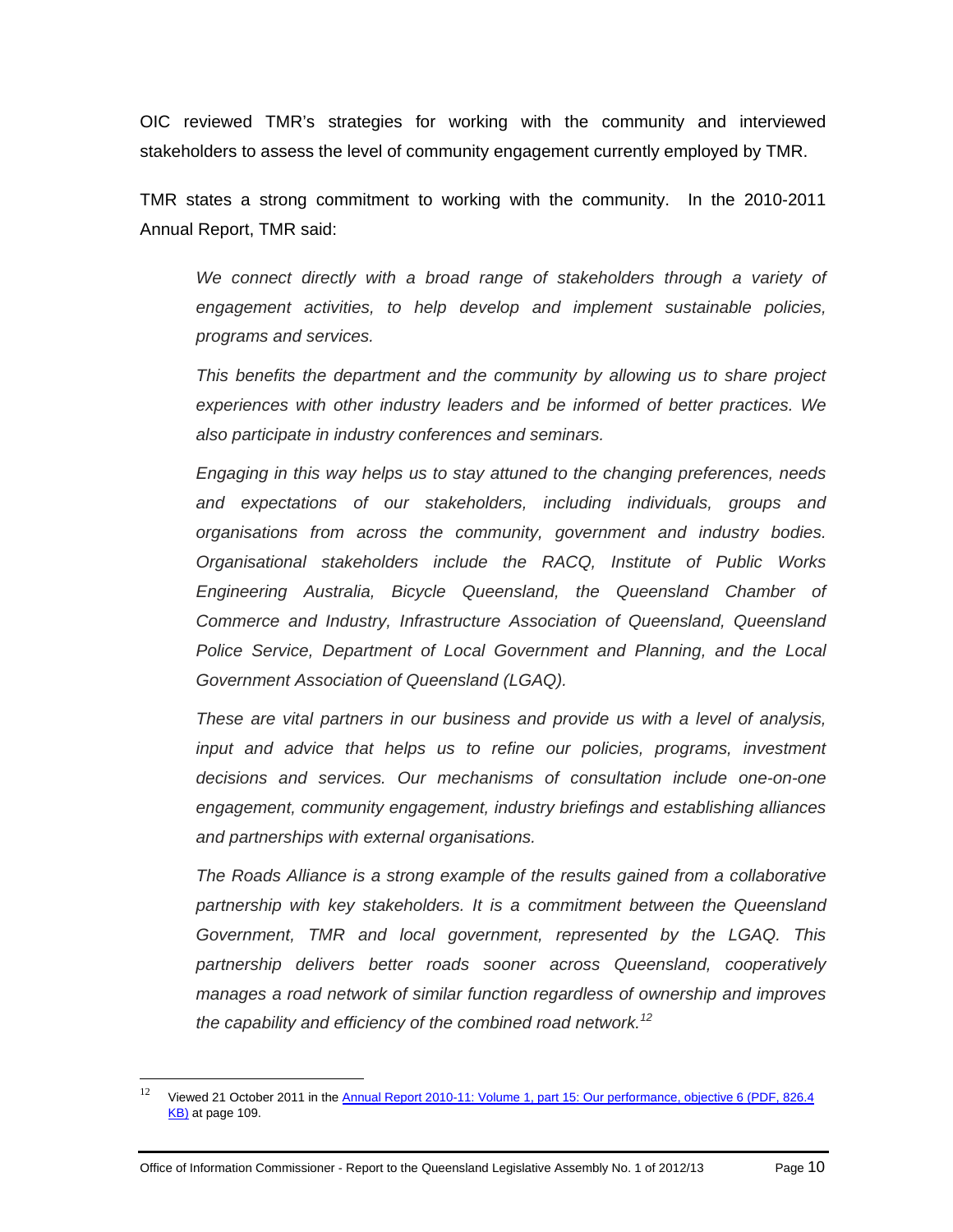TMR expects to take a long term, strategic approach to public involvement in transport planning, for example, the 20 year outlook described in integrated regional transport plans.<sup>13</sup> TMR has a number of links with different stakeholder groups. For example, TMR has identified 41 key stakeholders from government and community, and assigned responsibility for each stakeholder relationship to an executive manager.

TMR has documented policies and procedures for working with the general public in 'Community Engagement: Policy, Principles, Standards and Guidelines', a document produced in May 2010. This is a comprehensive guide, covering all aspects of TMR's operations:

*The guidelines also apply to all phases of Transport and Main Roads' business. This includes policy development, strategy development, road and transportsystem planning, corridor planning, works' program development, infrastructure projects and relevant road operations.<sup>14</sup>*

OIC noted two issues from the assessment of the guidelines: the need to include information management projects as a type of project; and updating the section about the use of open information practices in all projects.

OIC has noted during these review processes generally that agencies readily recognise the value of collaboration with the community to support their operations, but are less likely to consider asking community groups about their information needs. It is OIC's view that agencies need to draw attention explicitly to the value of asking the community about their information needs.

This was identified as an issue in the assessment of the TMR guidelines for community engagement. Although the TMR guidelines are written to cover all phases of TMR's business, OIC considers that there would be value in specifying explicitly that the guidelines apply to information management projects.

Although information management projects, for example partnering with industry to develop applications to meet business information needs, are not explicitly mentioned, the TMR guidelines recognise open information management practices as processes that

 $\overline{a}$ 

<sup>13</sup> Viewed 21 October 2011 in the Annual Report 2010-11: Volume 1, part 15: Our performance, objective 6 (PDF, 826.4 KB) at page 107.<br><sup>14</sup> Transport and Main Roads, Community Engagement Policy, Principles, Standards and Guidelines, May 2010, page 6.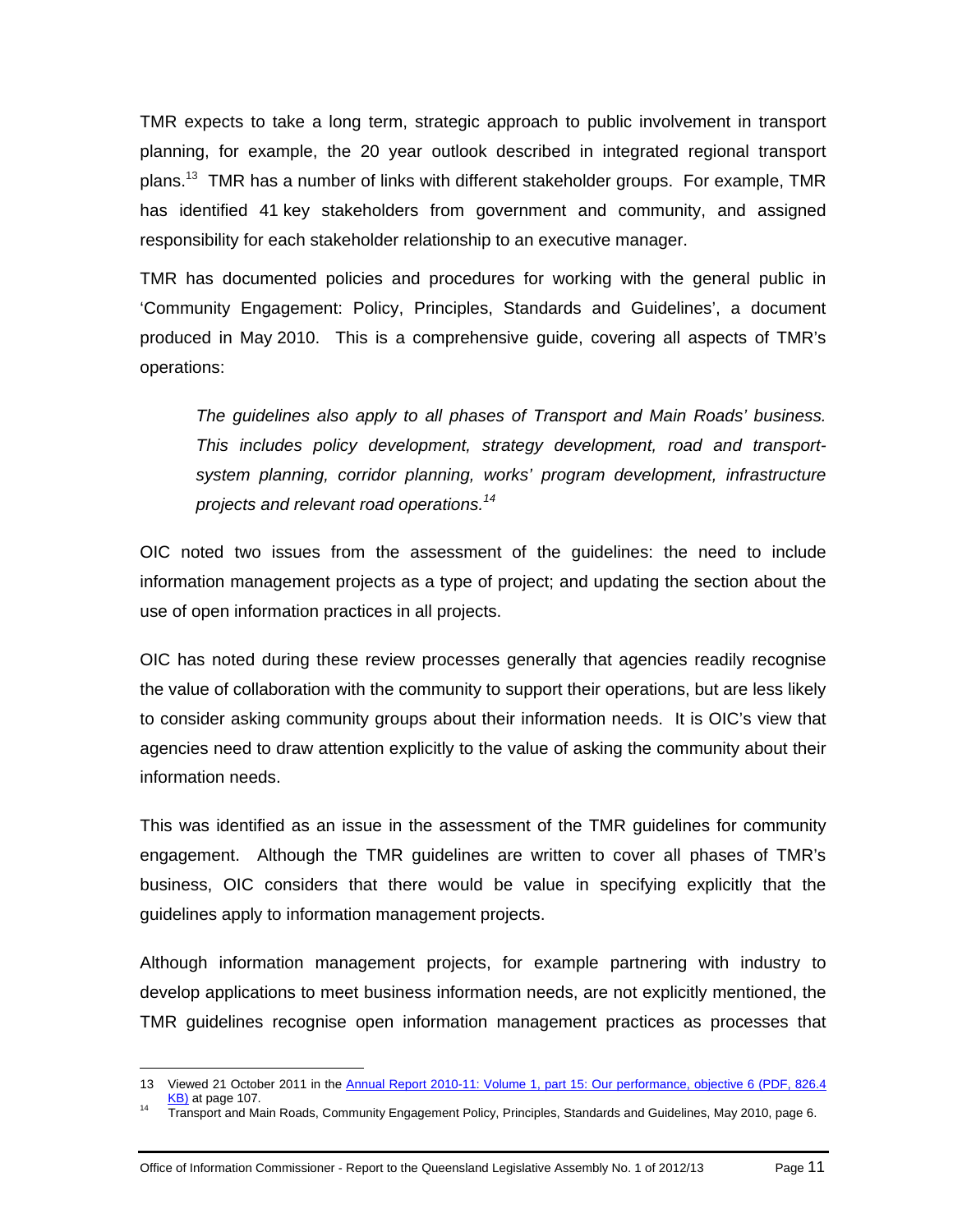should be incorporated into the conduct of other types of projects. It describes fifteen standards, under the headings of community values, organisational practice and continued learning through evaluation and improvement.

Specific standards address information management issues directly:

- Standard 6 aims to ensure that information about the engagement activity is easily and freely available and understandable.
- Standard 8 describes how the engagement process is to demonstrate respect for the views of the people consulted, and how their views are taken into account in decision-making.
- Standard 10 requires respect for confidentiality and privacy, and makes specific reference to the IP Act and the Information Privacy Principles.

OIC notes that the TMR guide was developed in May 2010. Subsequently, guidance for agencies in online community engagement has been made available at the Queensland Government Webcentre.<sup>15</sup> This general guidance deals with an understanding of how technology can be used to support online community engagement. Although written with online engagement in mind, the guidance includes general principles for community engagement. OIC considers TMR's guide could be updated with reference to this resource to ensure it is up-to-date.

The effectiveness of the TMR guide in driving community engagement has not been tested specifically in this review. However, stakeholder consultations were part of this review, and their comments about their relationship with TMR are reported in the next section.

#### **Recommendation 1**

It is recommended that the Department of Transport and Main Roads:

Review the document 'Community Engagement: Policy, Principles, Standards and Guidelines' to ensure it is up-to-date and to incorporate specific mention of working with stakeholders to identify and meet their information needs, within 12 months.

 $15<sup>15</sup>$ 15 http://www.qld.gov.au/web/community-engagement/guides-factsheets/methods-techniques/index.html viewed 28 October 2011.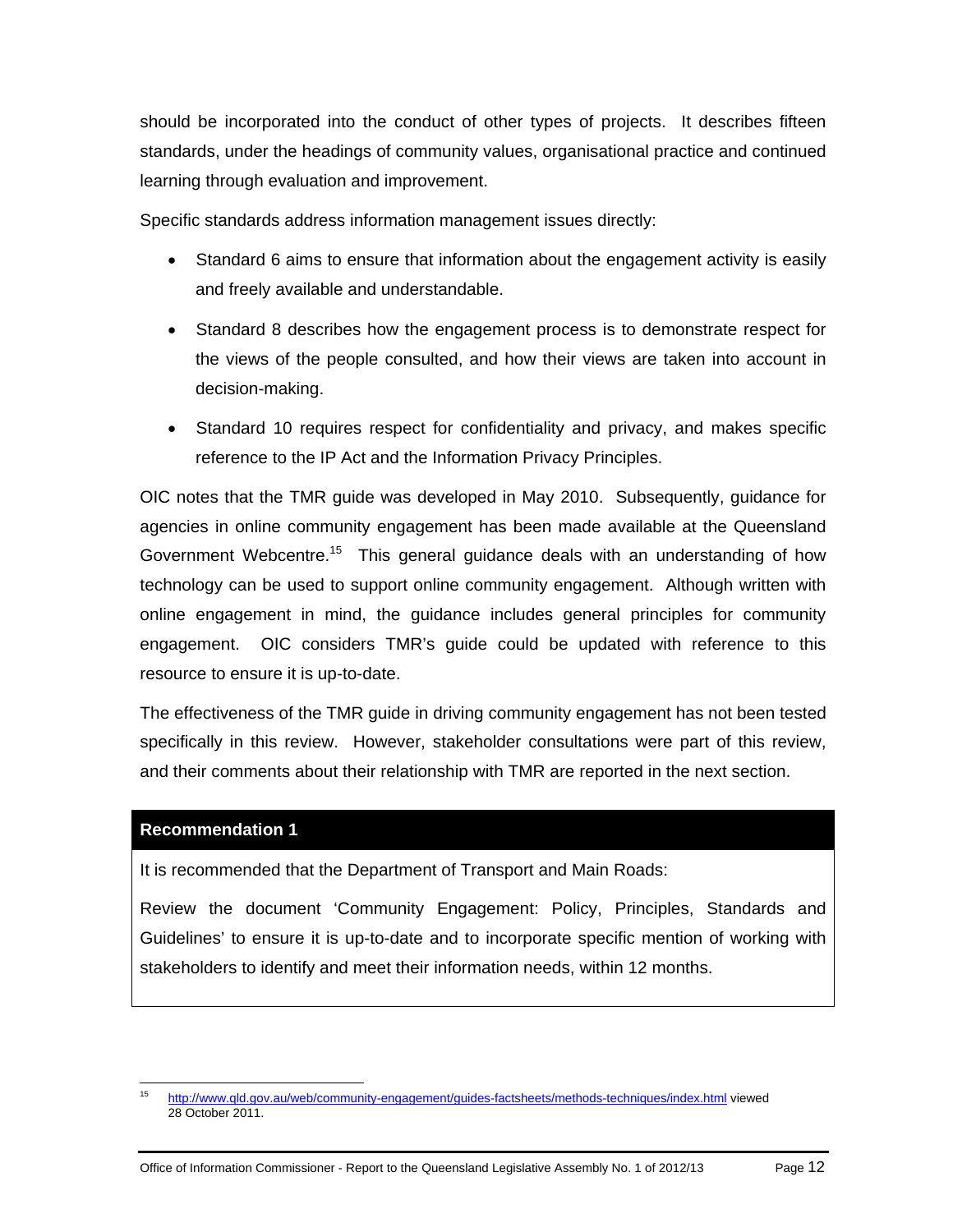### **4.3 Information Needs**

OIC worked with TMR to identify a sample of government, industry and community groups who interacted with TMR or TMR clients as client representatives, legal representatives, researchers or interest groups.<sup>16</sup> The stakeholders identified the information they would like to obtain from TMR and the uses to which they might put this information. The questions asked and information requested by the stakeholders are provided in Appendix 4.

Stakeholders reported that TMR provided a good level of client service in providing access to information. However, some stakeholders still considered TMR to be risk averse, with a reluctance to release information without prior agency review, a process which takes time and impedes immediate use. The OIC considers that review of data prior to release by the agency is an acceptable practice but consideration may need to be given to the turnaround times for the data analysis, or to the earlier release of data with suitable qualifications about reliability, whether subject to future revision etc.

OIC interviews with the stakeholders were encouraging about the potential societal and economic benefits if TMR released the information that stakeholders were seeking. It appeared stakeholders were seeking TMR information for a range of purposes, for example:

- Providing education (fact sheets and articles) and public awareness (through media releases) about significant issues such as road safety
- Producing research that could be used by government agencies and other industry bodies to formulate road safety policy and initiatives
- Developing applications for transport data reuse on web and smart phone platforms, at no cost to the agency
- Assisting members in business planning and managing resources to meet future demands, which in turn would help to establish more efficient industry practices
- Identifying potential improvements to infrastructure and services; and
- Working with government to improve policies affecting industry.

 $\overline{a}$ The objective of this part of the review was on information held by TMR and released for community access other than through the legislative application process. Therefore these groups did not focus on clients of the RTI and Privacy Unit specifically. However it is noted these stakeholders may also at times seek access through the legislative application process.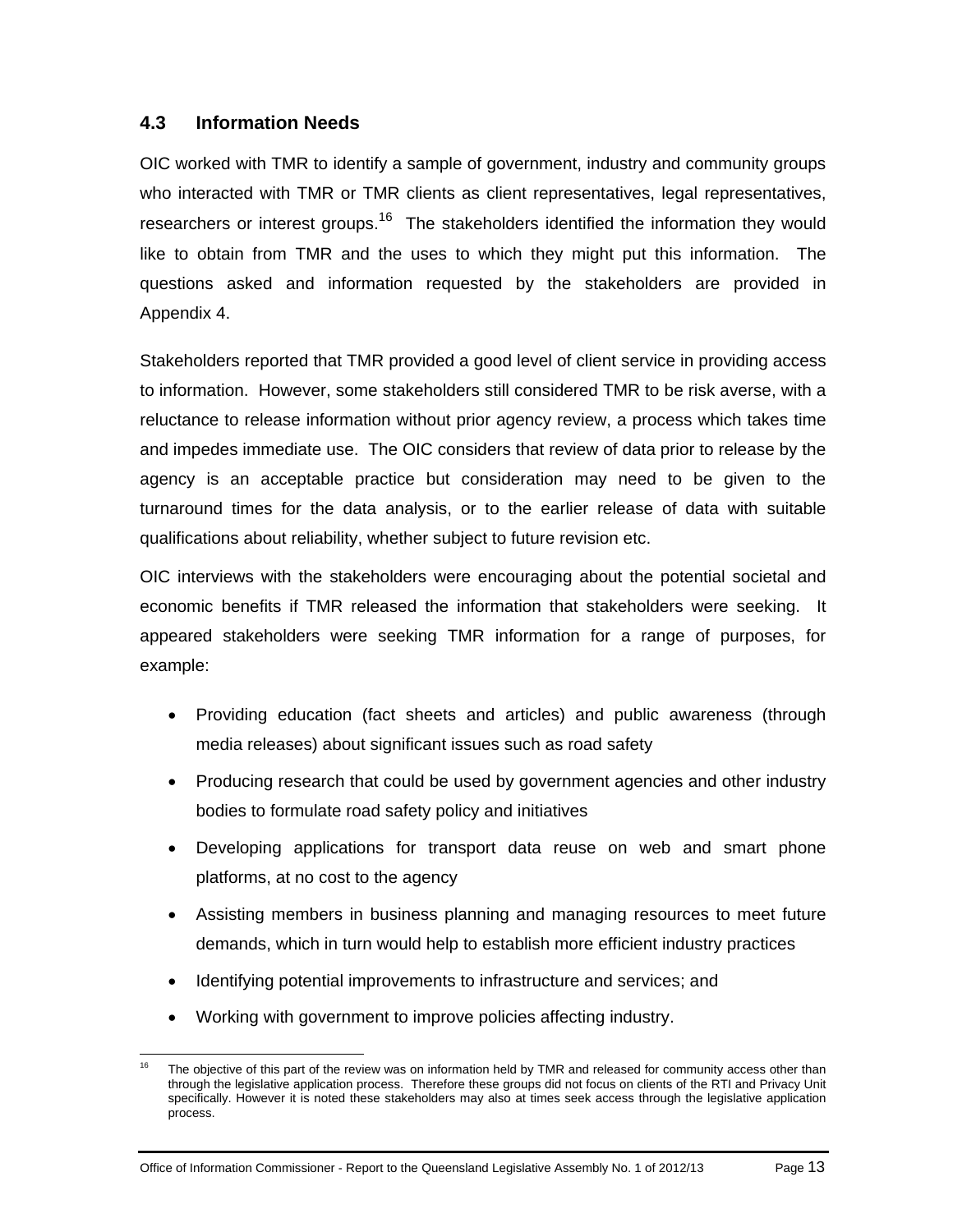In order to assist the stakeholders in obtaining information, TMR needs to encourage all business units to adopt the same open attitude to disclosure of information to lift the department's overall culture to a uniformly high standard of openness. Practical examples and recommendations as to how this might be achieved are discussed later in this report in the section on 'Maximum Disclosure'.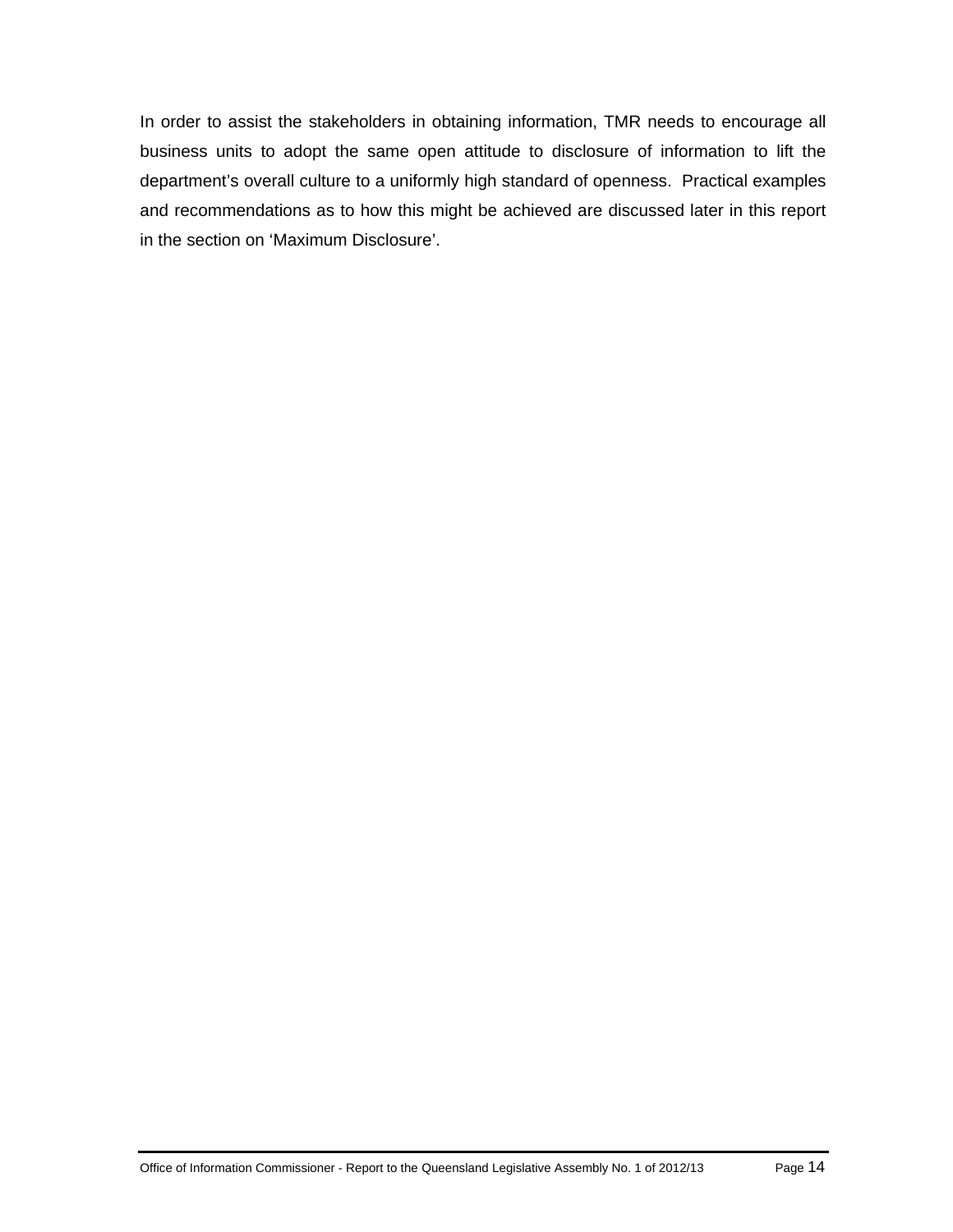## **5 Leadership**

## **Background**

Recommendation 127 of the Solomon Report required that Chief Executive Officers (CEOs) foster agency cultures consistent with the objects of the legislation and ensure that staff induction programs and other appropriate agency-wide staff opportunities include Freedom of Information (now Right to Information) and commitment to its principles.

This review examined TMR's leadership and governance framework, including strategies for good governance, active management of information, organisational structure, resourcing and training.

## **Key Findings**

- TMR has established the required governance frameworks through which active leadership is being provided.
- The organisational structure for processing applications under the RTI and IP Acts is appropriate.
- Training was found to be appropriate for TMR staff generally, and for staff in the RTI and Privacy Unit specifically.

## **5.1 Leadership**

The importance of leadership within the public sector in order to achieve the reforms was emphasised in the Solomon Report. Agency management is expected to treat RTI and IP as a priority, and as a cornerstone for building confidence in open and accountable government.

In support of agency leadership, specific advice was provided to departments as to the leadership activities required. In addition to the Ministerial Guidelines provided to all agencies, departments have been provided with guidelines and a checklist for implementation which describes the type of strong and visible leadership required.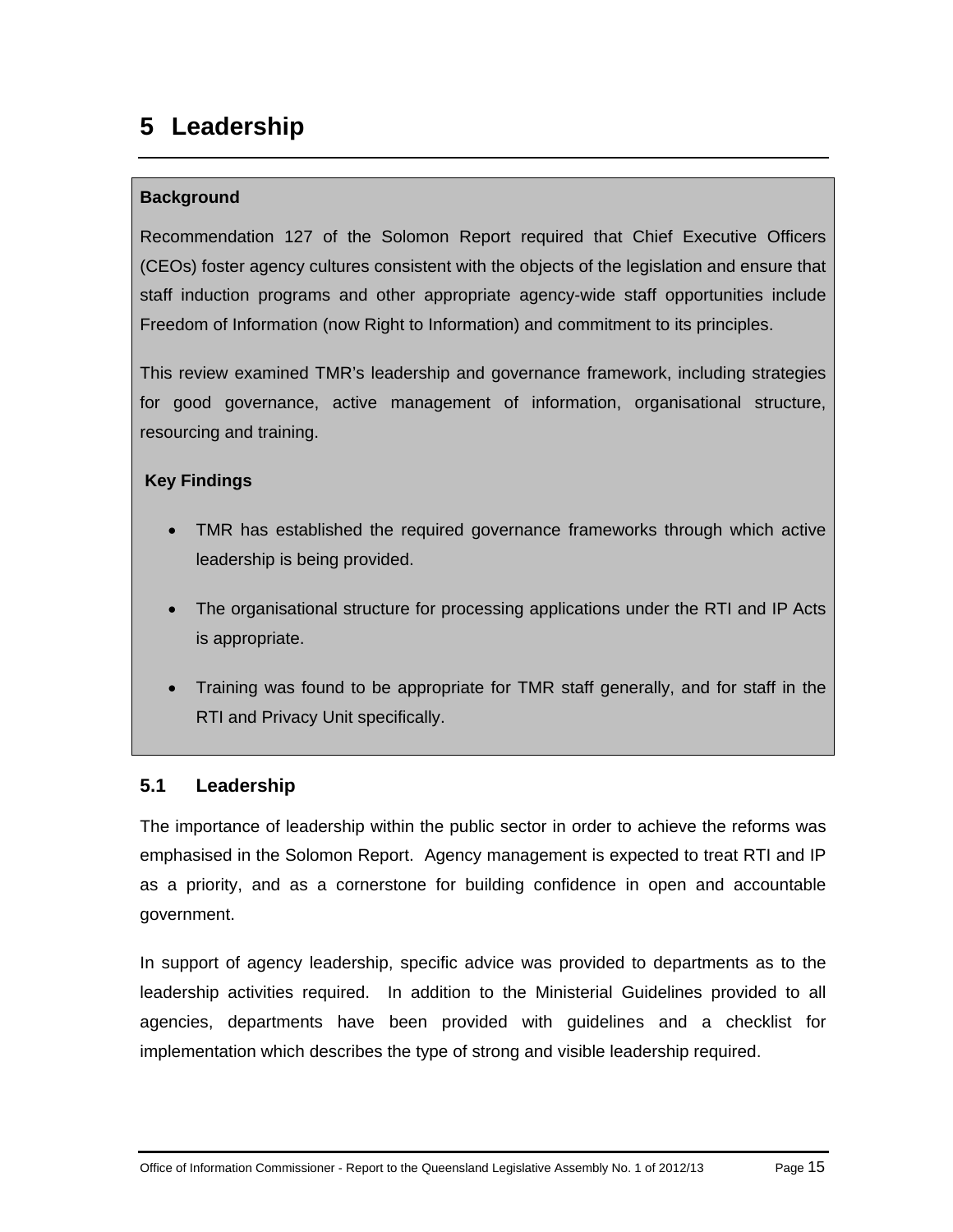Leaders within agencies are expected to promote active management of information and to work with the community to identify information and methods of publishing information that might be useful to the community. Agency leaders are to be held accountable for their performance in this regard, and are expected to make sure their agencies are equipped with systems, delegations of authority, staffing resources and training in order to implement the reforms.

This review has looked for evidence within TMR of the type of leadership provided. This has included:

- Identifying and assessing policies and statements of commitment
- Checking that individuals and committees in leadership roles have been commissioned to take up an active role in the management of information and promotion of the push model and that they have done so; and
- Examining training resources, to check that they are appropriate and available to RTI and IP specialists and to all staff, and that they advance understanding of the reforms.

## **5.2 Information management governance framework**

In order for agencies to implement RTI and IP, each agency needs to have a strategy for managing the implementation. This includes appointing an Information Champion at a senior level within the agency, vesting a committee or similar body with responsibility for strategic information management, and building strategic information management into the everyday business of the agency.

An information governance body is an important primary driver for change and for strategic information management of the RTI and IP processes.<sup>17</sup> OIC has previously found that if an agency's information governance body is active, the agency is also likely to have made better progress on implementation of the reforms<sup>18</sup>. As noted previously, TMR has good governance structures in place.

 $\overline{a}$ 

<sup>&</sup>lt;sup>17</sup> Queensland Government Enterprise Architecture (QGEA) guideline on implementing information governance, viewable at

http://www.qgcio.qld.gov.au/SiteCollectionDocuments/Architecture%20and%20Standards/QGEA%202.0/Information%2 0Management/Implementing%20Information%20and%20Information%20Management%20governance.doc .<br>Agency Progress on Right to Information Reforms, Results of the self assessed electronic audit completed by

Queensland public sector agencies, Report No. 3 of 2010/11 to the Queensland Legislative Assembly, pg 13.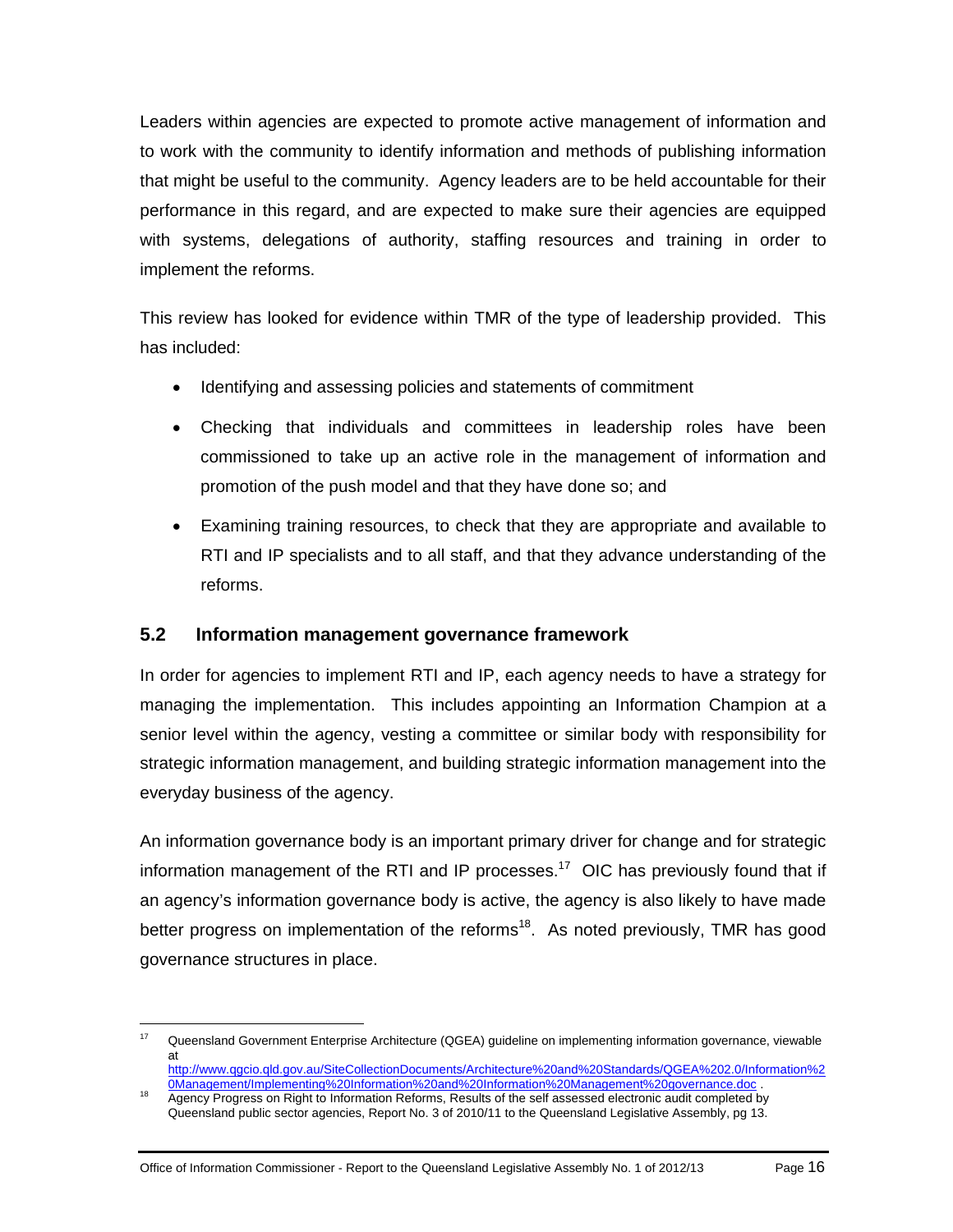In TMR, the role of Information Champion is assigned to the General Manager (Corporate Governance). OIC considers this to be an appropriate level of leadership. The Information Champion is a member of the information governance body, the Information and Systems Committee (ISC), and has active responsibility for policy development and application handling.

In the TMR 2010-2011 Annual Report, TMR stated that as a result of the integration of Information and Communications Technology (ICT) Divisions, an Information and Systems Committee was formed in February 2011 to oversee TMR's strategic direction and proactively manage information management and ICT investments.<sup>19</sup> TMR staff confirmed that the title of 'Information and Systems Committee' (ISC) replaced the previous title of 'Information Steering Committee', to align with the Board of Management Charter.<sup>20</sup> Some documents retain the title of 'Information Steering Committee'.

This review examined the Charter for the Information Steering Committee and found that it described an active leadership role for the ISC in managing information. The Charter states:

*The purpose of the Information Steering Committee is to oversee the strategic direction, and proactively manage the investments, in information management and information and communication technologies within TMR.* 

*Stated more specifically, the purpose of the Information Steering Committee is to:* 

 *Guide the information and knowledge strategic planning, ensuring that it is aligned with Whole of Government and departmental priorities.<sup>21</sup>*

A review of the Minutes of the ISC demonstrates that the ISC takes an active role in driving information management projects, for example, the production of a Knowledge Management Framework and Knowledge Management Organisational Policy.<sup>22</sup>

OIC considers that in establishing the role of Information Champion and the Information and Systems Committee, TMR has established an appropriate information governance

<sup>19</sup> 19 Viewed on 21 October 2011 in Annual Report 2010-11: Volume 1, part 16: Our performance, objective 7 (PDF, 474.4 KB) at page 124 and Annual Report 2010-11: Volume 1, part 17: Corporate social responsibility (PDF, 559.6 KB) at

page 1. 20<br>20 Name change approved and recorded in ISC Minutes of 11 October 2011.<br>21 Department of Transport and Main Roads, *Information Steering Committee Charter*, version 1.4, viewed<br>20 October 2011.

<sup>&</sup>lt;sup>22</sup> Minutes Information and Systems Committee, 10 August 2011, viewed 20 October 2011.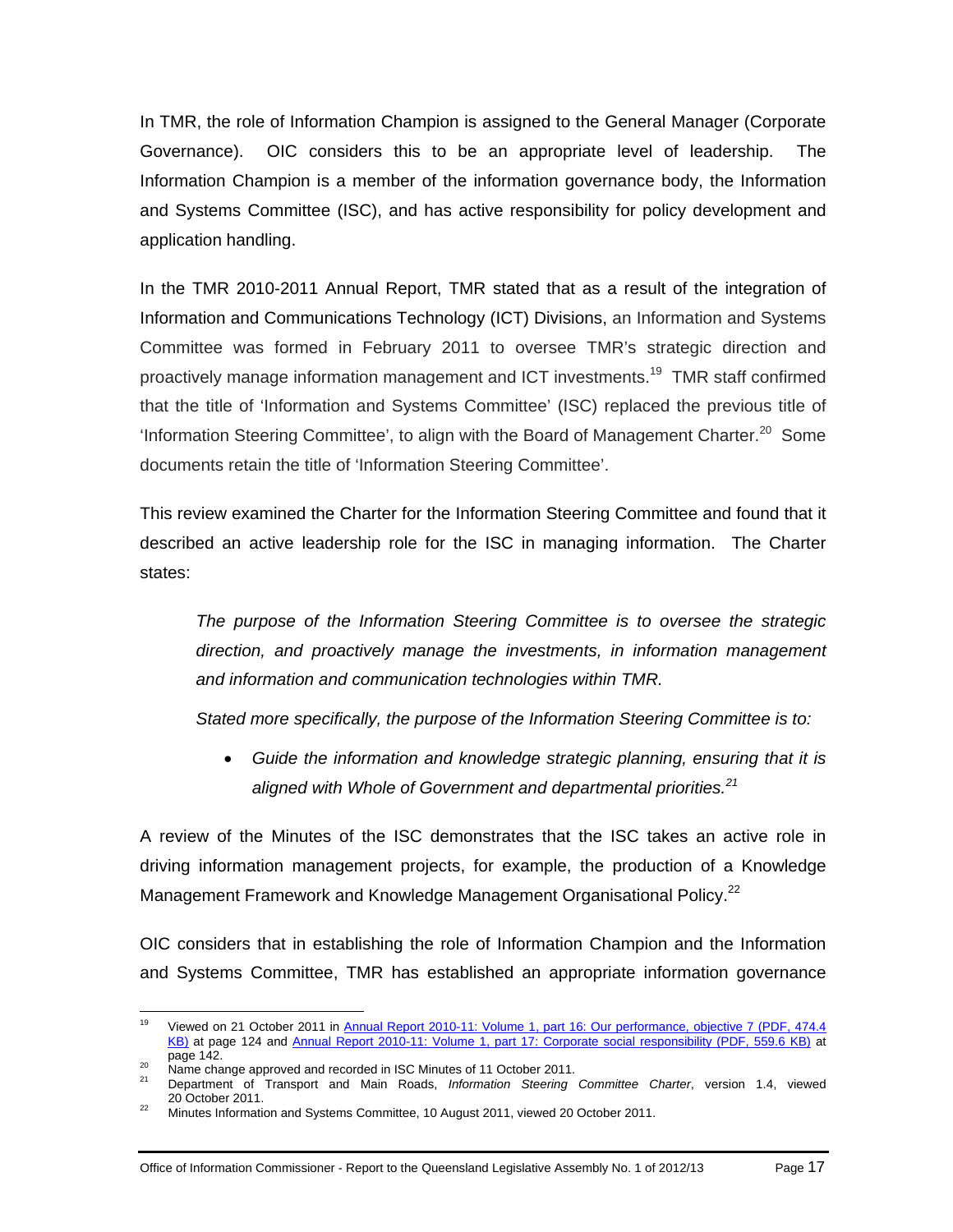structure. Evidence provided to this review is that the Information Champion and ISC take active leadership responsibility for RTI. For example, the ISC approves the Information Management work plan, which includes specific projects to advance privacy and right to information policies and procedures. The Information Champion is a member of the ISC.

### **5.3 Organisational structure**

From the perspective of organisational structure, the RTI and Privacy Unit is considered to be appropriately independent of business units that support the Minister directly or business units related to media and publicity functions.

The position descriptions for TMR's RTI and Privacy Unit were clear and up-to-date.

## **5.4 Training and awareness**

In 2010, OIC conducted an electronic audit across all agencies and surveyed public service culture. These performance monitoring activities found that public servants were supportive of the RTI and IP reforms, but felt implementation had not yet gone far enough. The priority for public servants was the need for more general awareness training in RTI and IP and how RTI and IP relate to each other and to everyday business.

In response to this review, TMR produced a training register which recorded that 743 staff attended RTI or IP training in 2010-2011.

TMR provided the review with an extract from the intranet offering training sessions in RTI or IP on request. This material was reviewed and found to be well structured to create value in skills and knowledge.

A review of the training records for specialist training of staff members within the RTI and Privacy Unit showed that nine staff had attended specialist training in 2009-2010, covering topics such as Statutory Interpretation, Principles of Government and Decision-Making and Basic Training for Decision Makers. This record demonstrates a clear commitment to grow the skills and knowledge of the RTI and Privacy Unit staff.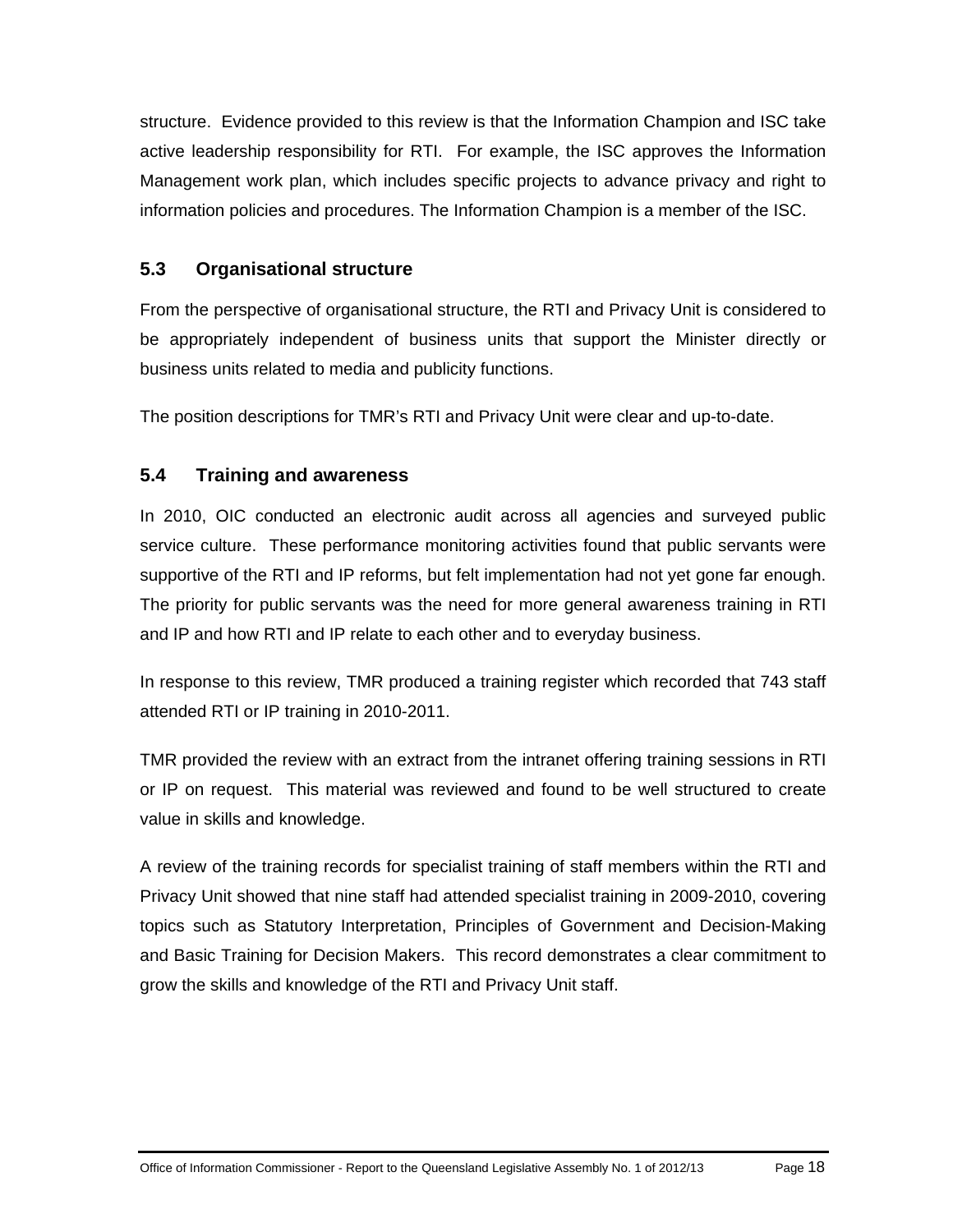## **6 Accountability requirements**

## **Background**

As the level of agency maturity around the RTI and IP reforms increases, OIC expects that agencies will increasingly be monitoring their openness and agility in responding to communities' information needs. This will be evidenced by a proactive use of complaints systems and performance measurement mechanisms to embed risk and quality measures in RTI and IP activities.

This review focused on the extent to which TMR had established systems to identify improvement opportunities within RTI and IP operations.

### **Key Findings**

- TMR has the required complaints handling procedures.
- TMR has high level management information about stakeholder relationships and the reliability and effectiveness of business systems.
- Reliable information for managing application handling systems would be useful.

## **6.1 Making a complaint about the publication scheme**

The Ministerial Guidelines provide that each agency is to implement a complaints procedure which sets out how to make a complaint when information included in the publication scheme is not available. OIC confirmed the provision of complaint handling procedures on TMR's website. OIC found that TMR provides a telephone number and email address for people to contact if they are having difficulty accessing any of the documents.<sup>23</sup>

### **6.2 Performance measures**

In these reviews, OIC examines whether or not agencies are assessing their own performance against RTI and IP deliverables. Evidence of this would be in the establishment of a review program, or the inclusion of performance measures in operational plans.

 $23$ 23 Viewed at http://www.tmr.qld.gov.au/About-us/Right-to-Information/Publication-scheme.aspx on 24 October 2011.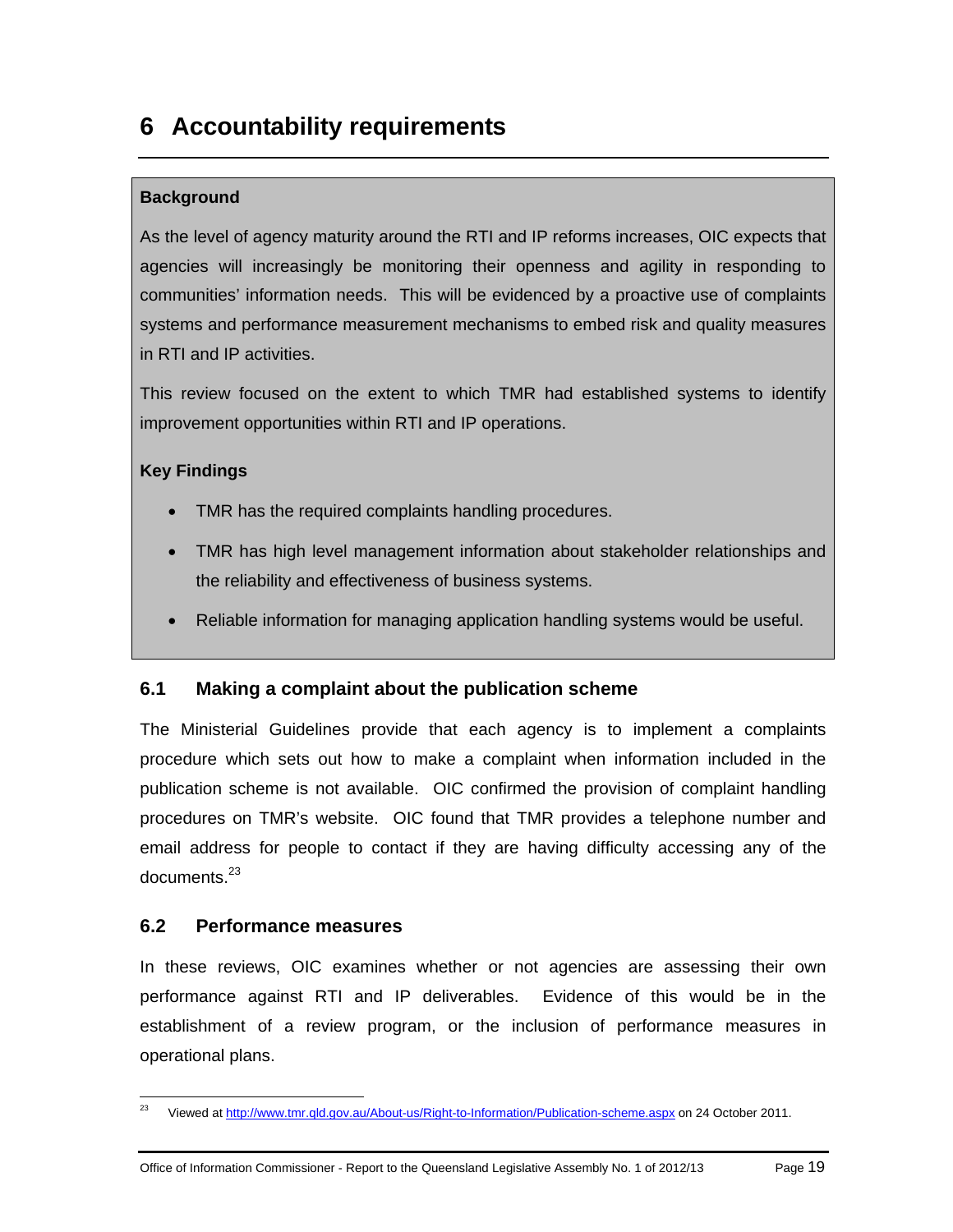At a strategic level, TMR identified Key Performance Indicators in its Corporate Plan  $2011$ -2015, $^{24}$  which measured stakeholder relationships and the reliability and effectiveness of business systems. In support of this plan, TMR published performance indicators and measures. $25$  TMR's performance statement on the reliability and effectiveness of business systems listed information management achievements: improved record keeping; the introduction of social media; and improving the customer's online experience.<sup>26</sup>

Key performance indicators and measures in business plans are also a useful way of identifying improvement opportunities in agency processes and additional training needs of RTI decision-makers and operational staff. For example, targets measuring the number of times decisions are varied upon internal or external review may suggest training needs or improvement opportunities for operational decision-making procedures.

The RTI and Privacy Unit reviews statistical information from the case management system (RTIPS) on a monthly basis to identify any trends or patterns in applications that might need a response.<sup>27</sup> These statistical reports track the number of matters received and finalised each month, and the extent to which matters have been processed within statutory timeframes. The reports do not comment on variation to decisions nor do they capture customer experience feedback data. The addition of these performance measures to TMR's current suite of performance measures would further assist in the management of RTI and IP applications.

#### **Recommendation 2**

It is recommended that the Department of Transport and Main Roads:

Review performance monitoring systems and ensure that performance measures are developed for operational aspects of application handling, within six months.

 $\frac{25}{100}$  Viewed on 24 October 2011at http://www.tmr.qld.gov.au/~/media/011e6362-4260-4a42-aad1-<br>6f342376ff82/tmr%20corporate%20plan%20indicators%20and%20measures.pdf

 $24$ Viewed at http://www.tmr.qld.gov.au/~/media/9eb7769f-b7a4-4d59-9ebe-f54bf3517bdc/corporate%20plan%202011.pdf on 24 October 2011

 $\frac{36}{26}$  Sie and 2010-11 Annual Report, page 135 at http://www.tmr.qld.gov.au/~/media/1f14ea81-3f15-405e-b3a6c7d4aef35fae/vol116ourperformanceobjective7.pdf on 24 October 2011<br>Interview Director RTI and Privacy Unit 31 October 2011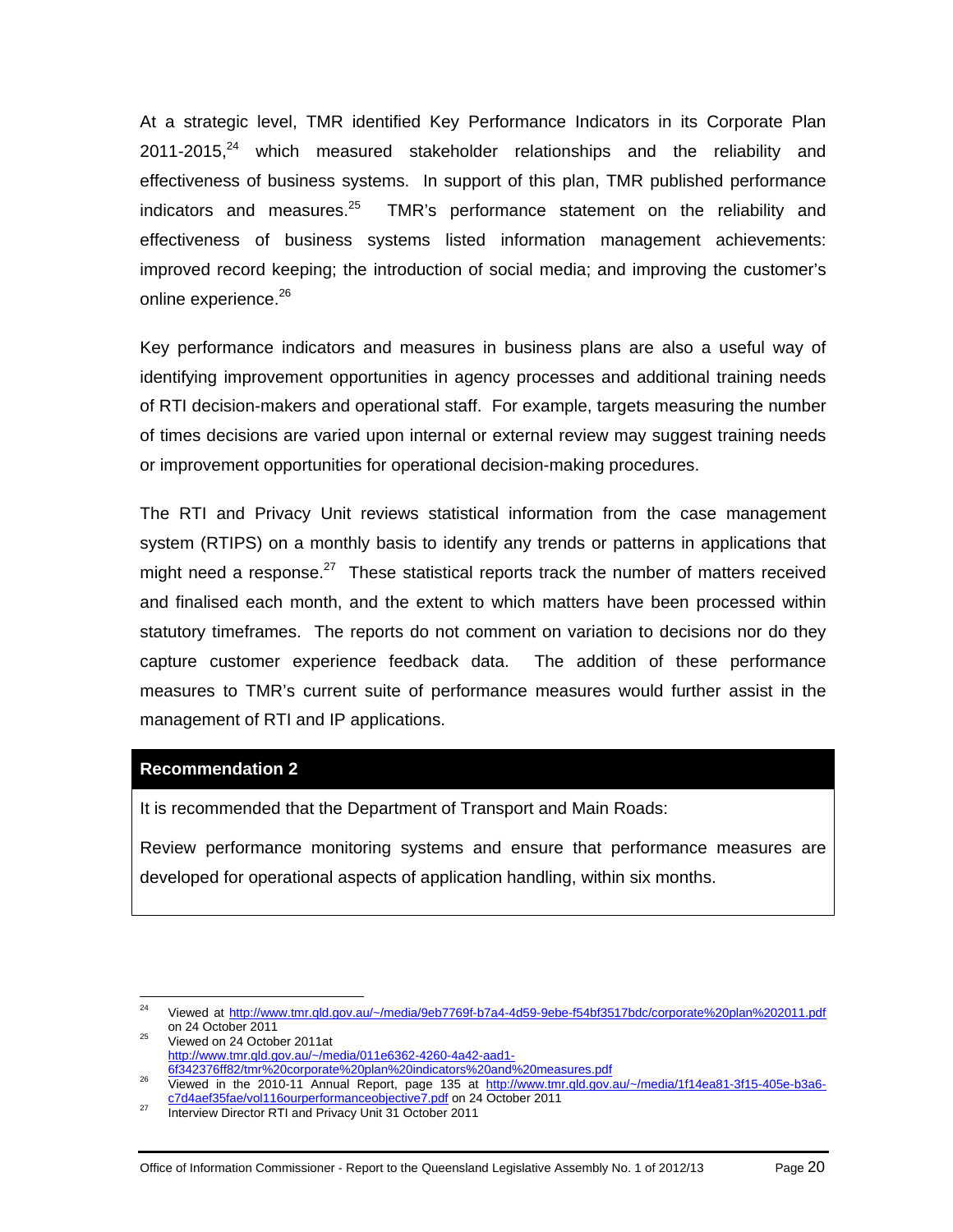## **7 Maximum Disclosure**

#### **Background**

Agencies hold a wealth of information – a key commodity in the digital economy. Information needs to be managed in the same way financial and human resources are managed.<sup>28</sup> Agencies should be aware of what information they hold, ensuring that the information is put to good use and looking for ways to increase the value of information usage.

Under Information Standard 44, agencies are required to maintain an Information Asset Register, which lists their information holdings. This is a useful tool for examining datasets, to identify which datasets have been published and which have not, and as a prompt for considering publication of any datasets as yet unpublished.

The examination of information holdings, consideration of potential value and the consequent evaluation of whether or not there are additional datasets that could be published are strategic information management activities. This review examines the extent to which these types of activities have been occurring.

### **Key Findings**

- TMR currently releases a wide range of information through their publication scheme, disclosure log, administrative access schemes and in response to formal applications.
- TMR's Information Asset Register could be published to inform the public about TMR information holdings.
- Administrative access schemes are not prominent online and could be better promoted to direct members of the public to the processes for gaining access to information administratively.

 $28$ 28 Described in Queensland Government Enterprise Architecture Foundation Principles, Section 2.8, Page 5, viewed on 11 April 2012 at http://www.qgcio.qld.gov.au/SiteCollectionDocuments/Architecture%20and%20Standards/QGEA%202.0/QGEA%20Fo undation%20Principles.pdf .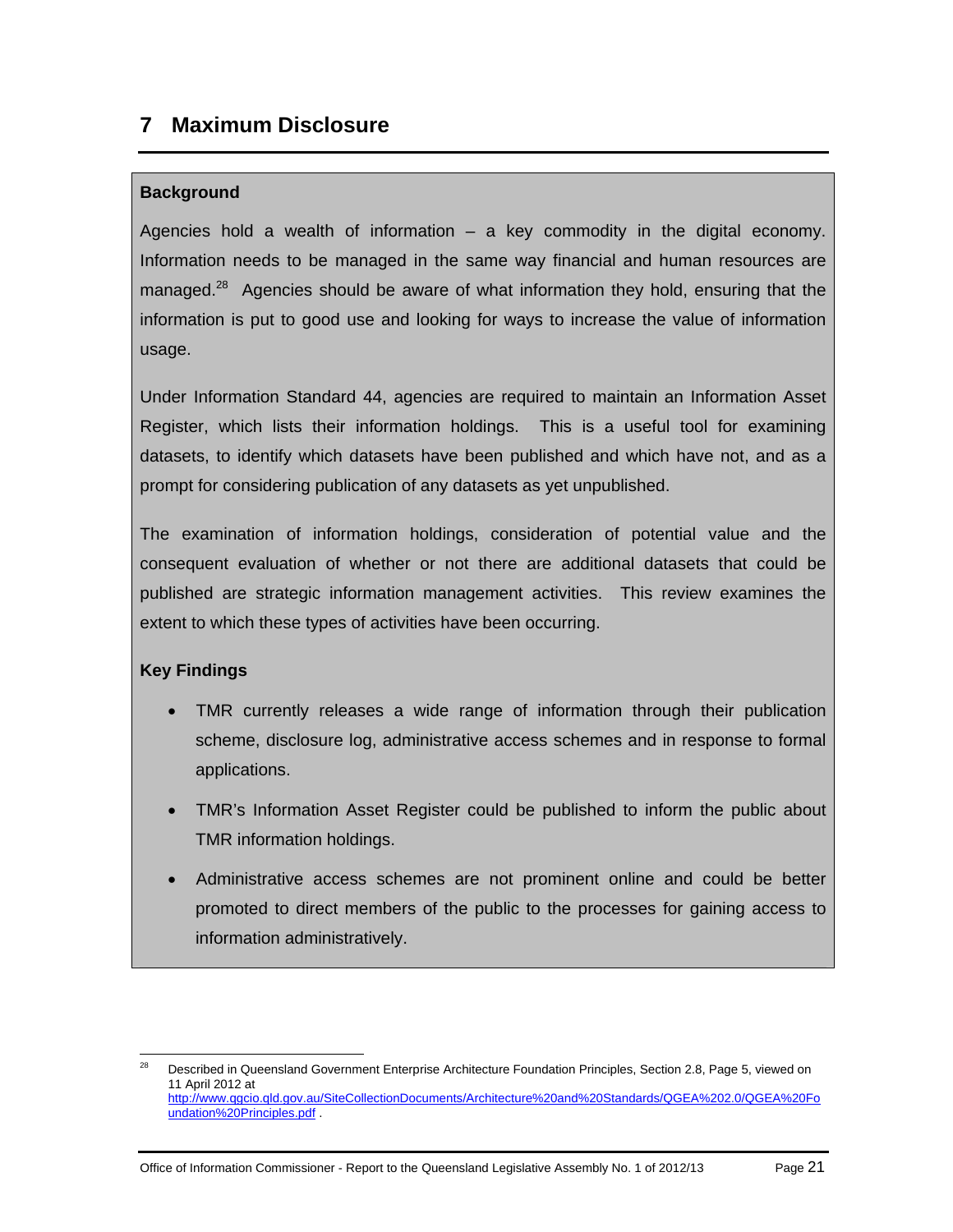TMR is currently using a range of active publication, administrative release and application driven processes for supplying information to the public. A wide range of information has been made available by TMR through the publication scheme, disclosure log, administrative access schemes and agency website.

#### *Information Asset Register*

An Information Asset Register is a listing of all the information assets of an agency. The Information Asset Register allows the internal or external users of information to identify the information resources available.<sup>29</sup>

TMR has implemented an Information Asset Custodian Policy with the stated objective of ensuring TMR's information assets are identified in the Information Asset Register. Within the policy statement, the department has given the commitment that TMR will develop and implement processes to manage information assets, including adherence to privacy, right to information, security and other regulatory obligations.

TMR provided OIC with a copy of the TMR Information Asset Register, which listed 222 data holdings, $30$  together with information about internal and external use, the type of content in each data holding, the custodian of the data holding, the security classification of the data holding and technical information about the data holding.

On review of the Information Asset Register provided to OIC, 211 data holdings were identified which TMR could examine for possible release to the public:

- 24 of the data holdings classified as 'public'
- 120 unclassified data holdings; and
- 67 data holdings which had no security classification and the relevant entry was left blank.

An examination of the 120 unclassified data holdings and 67 data holdings with no security classification could identify data which could be appropriately classified as 'public' and published. OIC was advised that TMR is currently reviewing the Information Asset Register. TMR have listed all classes of public information and records in an appraisal

 $\overline{a}$ 

<sup>&</sup>lt;sup>29</sup> Taken from QGCIO, Queensland Government Enterprise Architecture Guideline – Information Asset Register Draft  $24$  March 2009.<br><sup>30</sup> As at September 2011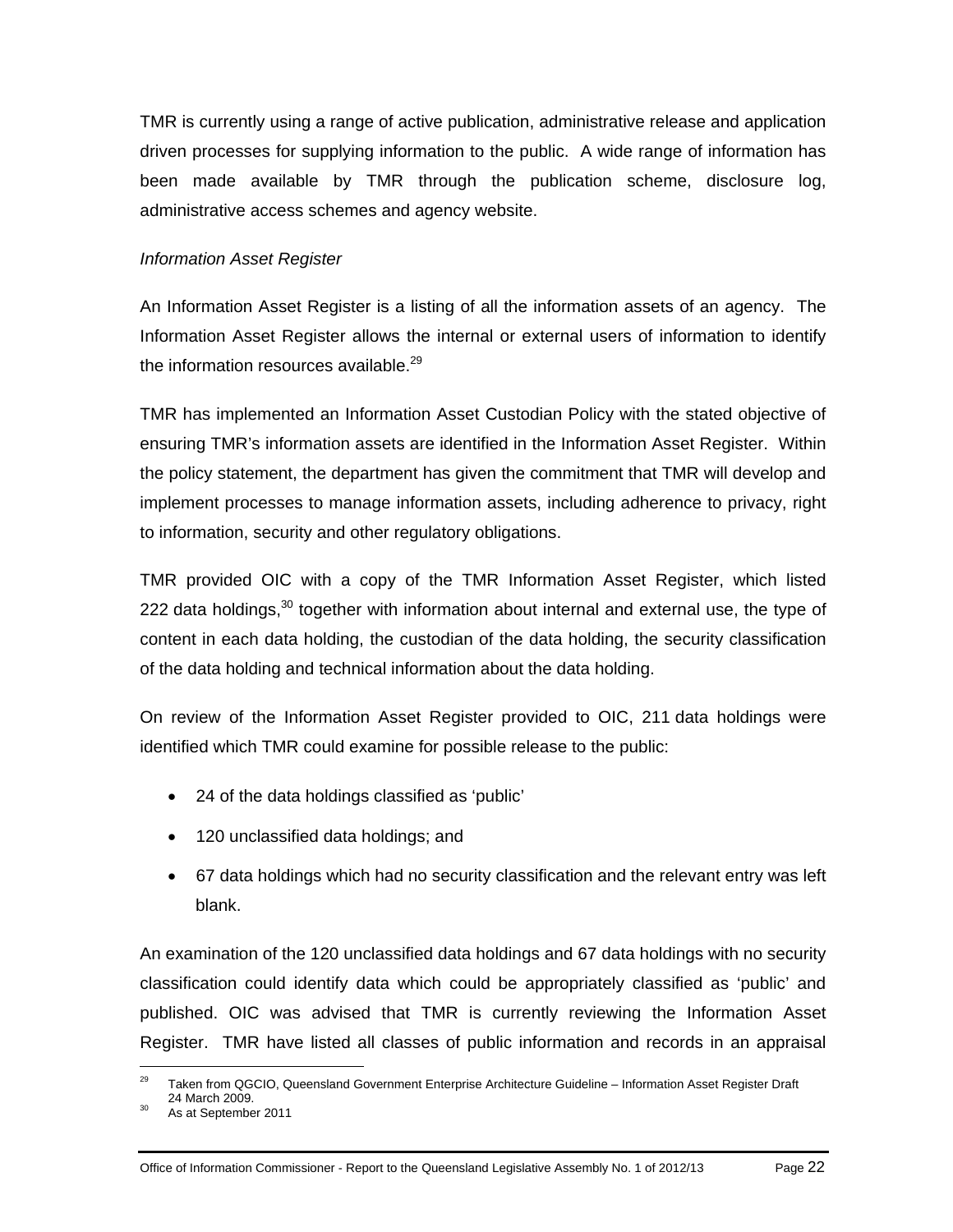report for Queensland State Archives, and this will become the baseline for a new Information Asset Register. The bulk of the information holdings identified in this report will be cross-referenced with the current Information Asset Register to develop this new baseline. It is expected that the new Information Asset Register will be finalised by October 2012.

Currently, the TMR Information Asset Register is not publicly available on the department's internet site. During the stakeholder consultation process, some stakeholders indicated that it was difficult to know exactly what information TMR did hold. Although TMR's Information Asset Register is yet to be finalised, if published, it would still be a useful tool for informing the public of what resources are held by TMR. In the spirit of proactive disclosure, and consistent with TMR's own stated commitment in the department's Information Asset Custodian Policy regarding the public's right to access government held information, TMR could consider publishing the Information Asset Register itself, with appropriate qualifications if necessary, on their website. TMR could provide updates on their website as this area develops, for example, when the new baseline version of the Information Asset Register is settled, when information assets are published or when new information assets are identified.

#### **Recommendation 3**

It is recommended that the Department of Transport and Main Roads:

Publish TMR's Information Asset Register on the website within the next six months.

Publish updates on the agency's website as new datasets are added to the Information Asset Register or as datasets are published.

#### *Maximising utility of government information*

Maximum disclosure of information involves not just a consideration of the types of data held by an agency that could be published, but also how to make the data accessible and useful. The most basic level of disclosure is to publish information in a document that can only be viewed. In order to achieve maximum accessibility and utility, agencies need to consider factors which promote linked open data. The person accredited as the creator of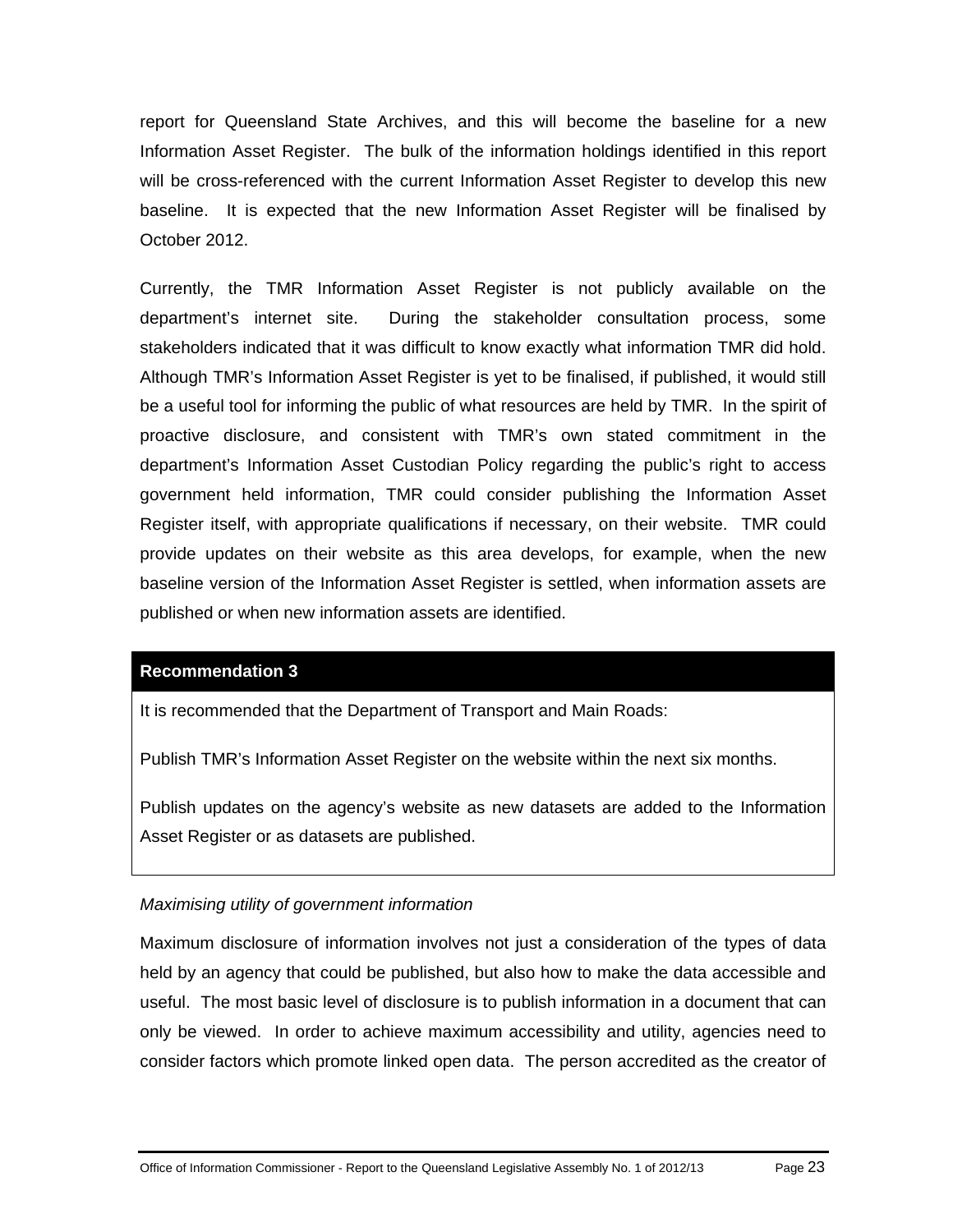the world wide web, Sir Tim Berners-Lee, developed a schema which described levels of openness in the release of data, adapted as follows: $31$ 

| $\bigstar$ | Available on the web (in whatever format) but with an open licence, to be<br>Open Data                                   |
|------------|--------------------------------------------------------------------------------------------------------------------------|
| ★★         | Available as machine-readable structured data (e.g. Excel instead of<br>image scan of a table)                           |
| ★★★        | All of the above plus non-proprietary format (e.g. CSV instead of Excel)                                                 |
| ****       | All the above plus open standards from W3C (RDF and SPARQL) to<br>identify things, so that people can point at your data |
| *****      | All the above plus data linked to other people's data to provide context                                                 |

**Table 1 Linked Open Data 5 Star Rating Scheme** 

*Note: Definitions for the acronyms used in this table are provided in Appendix 1.* 

These principles are reflected in the Australian Governments Open Access and Licensing Framework.<sup>32</sup> In summary, value is maximised by providing information in interactive applications that allow people to select the data of interest and match it with other data of interest.

One premise of the push model is that government can facilitate the development of these interactive applications by publishing raw data and inviting developers to select, manipulate and combine the raw data in new ways. Queensland application developers would benefit from an increased volume and diversity of government datasets in generating commercial value. OIC considers there are many opportunities for TMR to supply information to the public.

One current example is that TMR is inviting offers to produce two reports which will describe fatal road traffic crashes in Queensland for the calendar years 2009 and 2010, using data provided by  $TMR<sup>33</sup>$  The reports will be posted in portable document format

 $31$ Adapted from Berners-Lee, T., Linked Data, 27 July 2006, viewed at http://www.w3.org/DesignIssues/LinkedData.html<br>on 8 March 2012.

on 8 March 2012.<br><u>32 http://www.ausgoal.gov.au/open-formats</u> .<br>33 Viewed at https://secure.publicworks.qld.gov.au/etender/tender/display/tender-details.do?id=4860&action=displaytender-details&returnUrl=%2Ftender%2Fsearch%2Ftender-search.do%3Faction%3Dadvanced-tender-search-opentender%26amp%3BorderBy%3DcloseDate on 2 November 2011.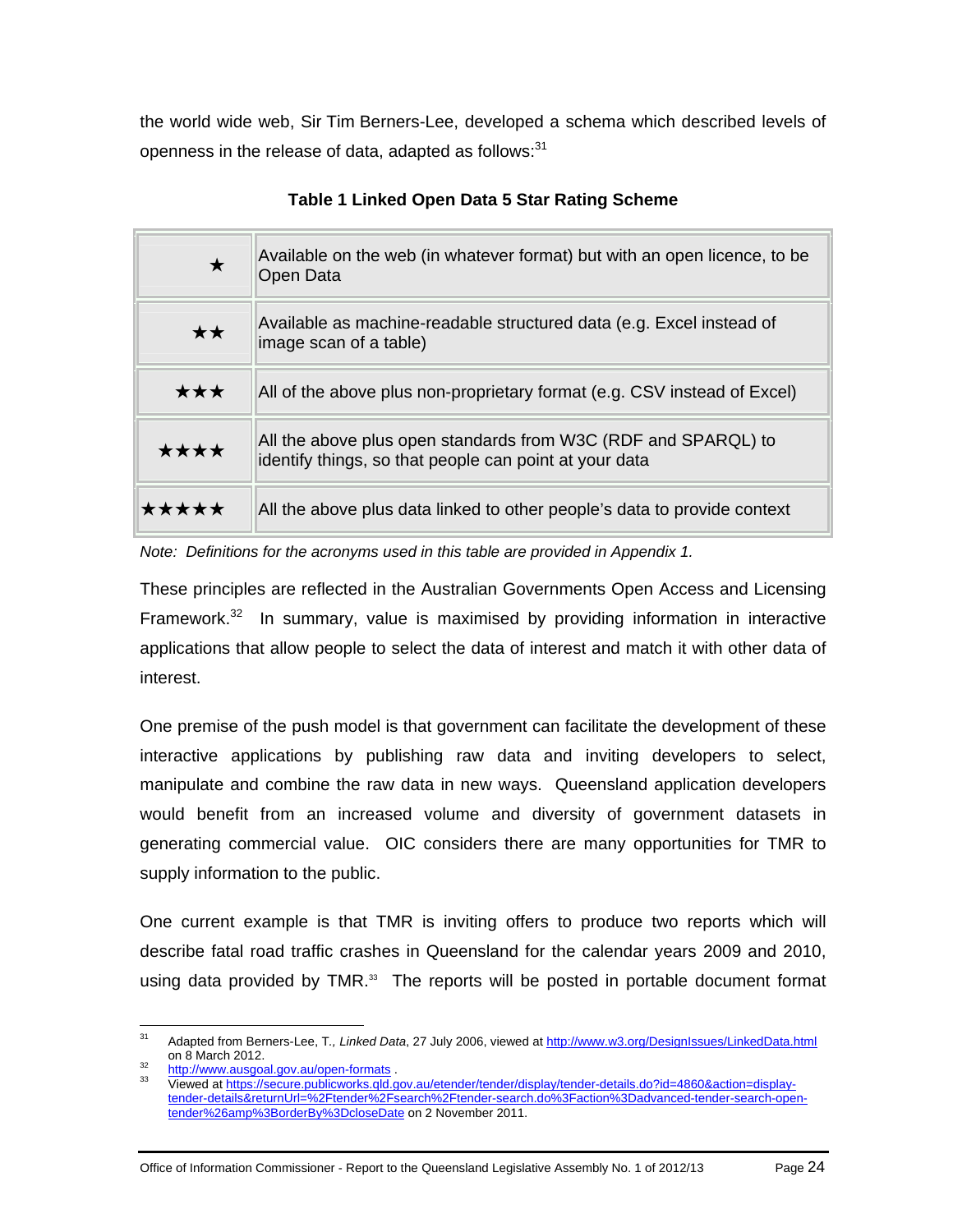(.pdf) on the road safety statistics page of the TMR website. If this document was marked as open, for example with a Creative Commons licence,  $34$  it would then attract a one star rating. In order to attract a five star rating for openness, the published data would be machine-readable, in a non-proprietary format, using open standards and linked to other data. This type of open publication is already well within TMR's reach.

For example, TMR could work with industry to develop an interactive application that matched road crash data with geo-spatial data in an interactive map, similar to ones produced in Victoria,  $35$  the United Kingdom,  $36$  and the United States.  $37$  An example taken from the Victorian website is provided in Figure 1 to demonstrate these facilities:



**Figure 1 Screen capture of Victorian Government Interactive Road Fatalities Map**

Stakeholders contacted as part of this review were ready to work with TMR to achieve this type of result or to use this type of application. Google expressed an interest in working with TMR to provide web-based applications at no cost to the department, which could be made available through smart phone technologies. All the stakeholder would require from

<sup>34</sup> As per the Queensland Government's Information Licensing Framework (GILF)

http://www.qgcio.qld.gov.au/qgcio/architectureandstandards/qgea2.0/Pages/GILF.aspx viewed 9 March 2012<br>Viewed at http://www.police.vic.gov.au/content.asp?document\_id=17330\_on 2 November 2011<br>Viewed at http://news.bbc.co.uk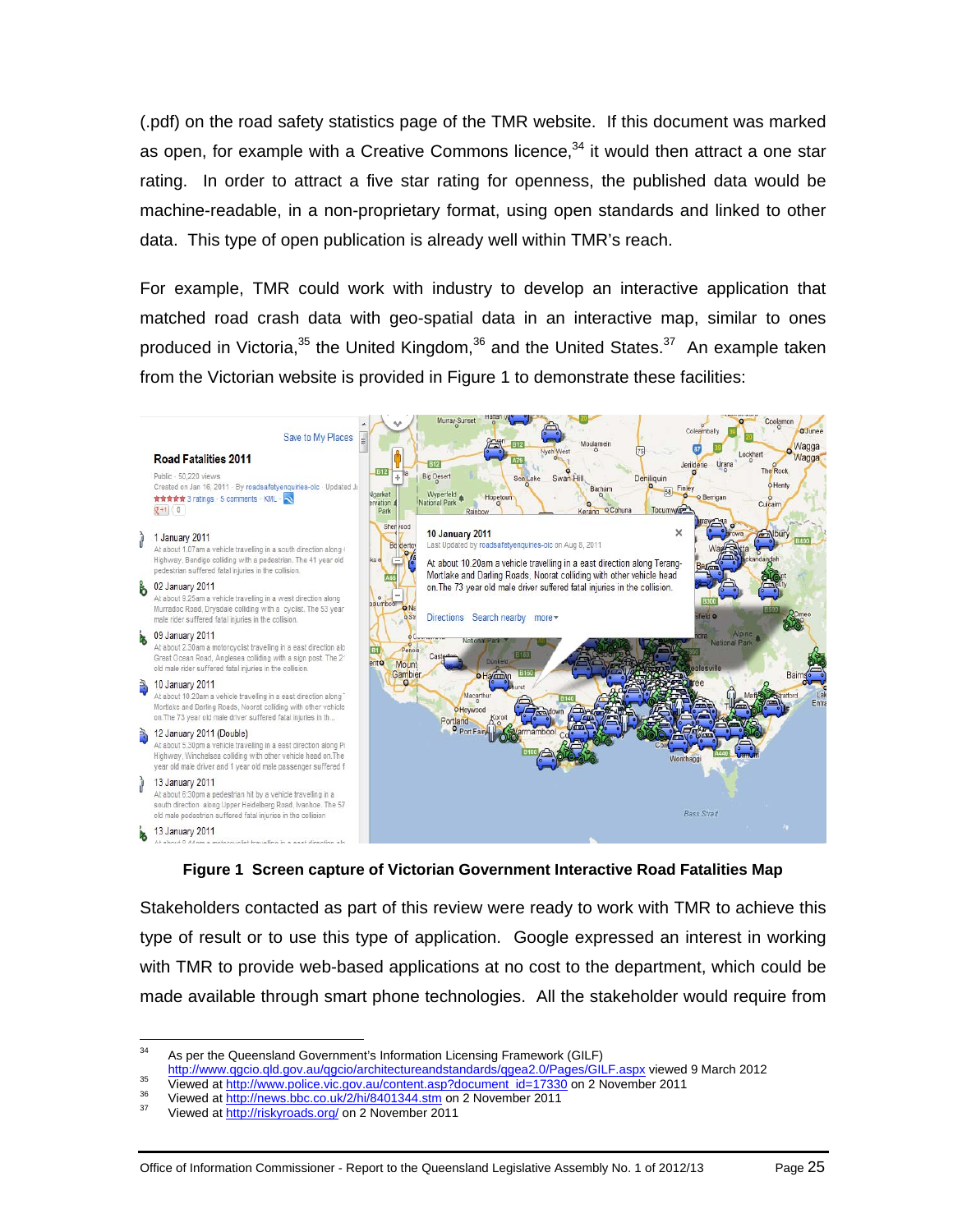TMR would be the provision of the data on a regular basis. $38$  A business partnership has already been achieved between TransLink Transit Authority and Google Maps to achieve the recent release of a new Journey Planner. $39$  Another stakeholder consulted in this review expressed a specific interest in map based crash data for identifying hazardous road locations, to assist the stakeholder in advocating for road improvements where they are most needed.

Application development could be facilitated by online tools, for example, websites which encourage competitions in data mining, data prediction and development of applications for understanding data. $40$  Alternatively, TMR could engage with applications developers who have expressed an interest in working with TMR, with a view to developing such applications.

With a move towards industry partnerships, involvement of stakeholders, open publication of information, and making information readily re-usable, TMR could find innovative ways to make information accessible to the community at little or no cost to the department. The shift could see the cost and resources for publishing information borne by organisations willing to work with TMR to develop web-based applications using smart phone technologies, potentially freeing up TMR resources and funds to pursue core activities while at the same time promoting economic activity.<sup>41</sup>

#### **Recommendation 4**

It is recommended that the Department of Transport and Main Roads:

Examine opportunities to work with industry and communities to publish data holdings innovatively, for example by way of interactive applications, within twelve months.

<sup>38</sup> 

<sup>&</sup>lt;sup>38</sup> For more details see Appendix 5<br>
http://jp.translink.com.au/travel-information/journey-planner/Index/1602060985<br>
<sup>40</sup> Viewed at http://www.kaggle.com/ on 2 November 2011<br>
<sup>41</sup> For examples of detailed cost-benefit ana *Benefits of Data Provision: Report to The Australian National Data Service (ANDS)* accessed at http://ands.org.au/resource/cost-benefit.html on 29 May 2012.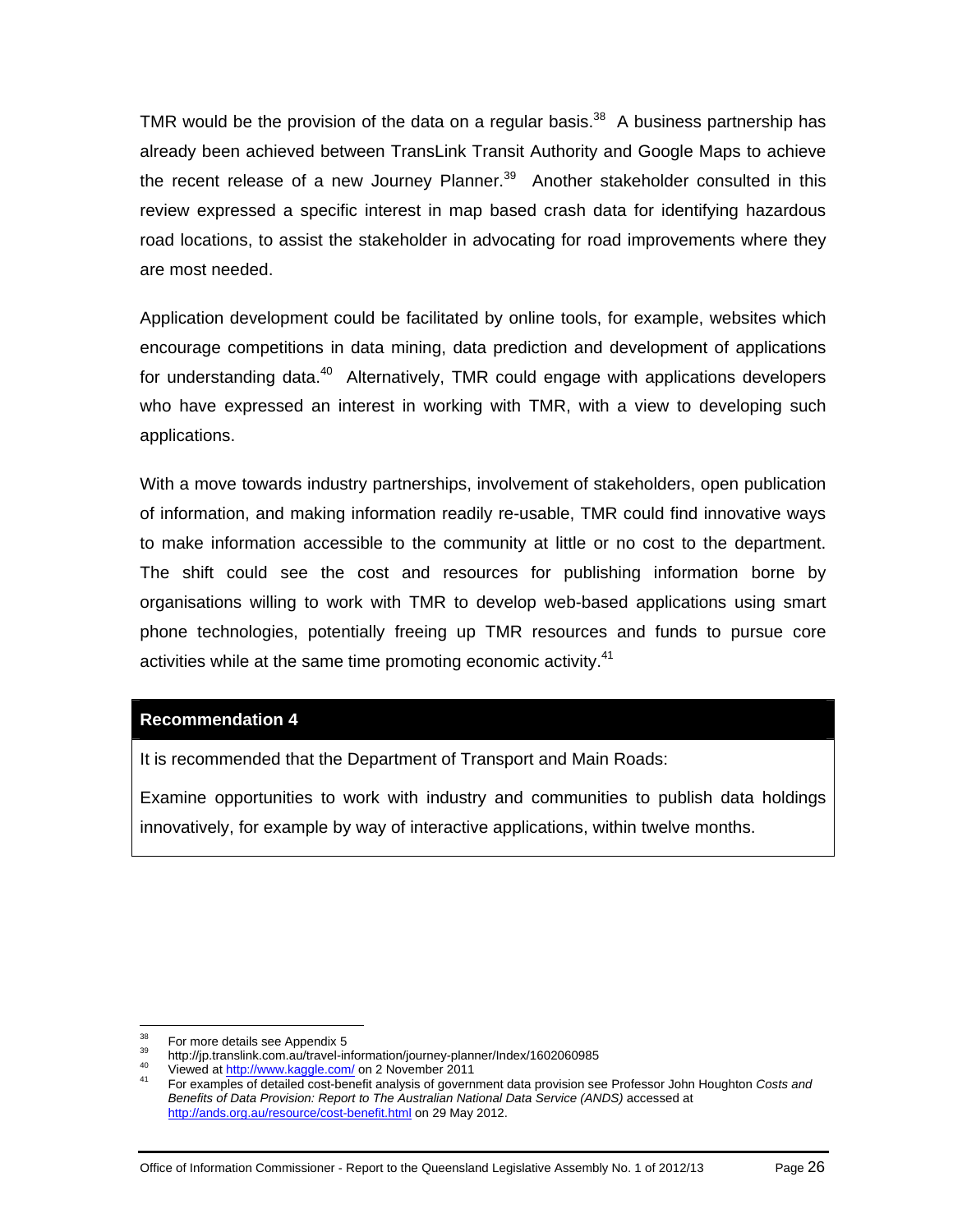This review found variability between TMR's business units as to their readiness to take an open approach to release of data.

For some business units, open publication of data would require a shift in the mindset of departmental staff from protecting data to supplying data as a usable asset.

Other business units were demonstrating leadership in the adoption of principles of open information. One business unit within TMR was exemplary in its publication of data, and the resulting efficiencies and reduction in red tape are described in the following case study.

## **TMR Geospatial Data in Passenger Transport**

### **Background**

Passenger Transport Division (PTD) is responsible for operating the overall passenger transport system in Queensland. The division's key roles are to:

- Plan and deliver an integrated, sustainable, safe, accessible and flexible passenger transport system across the state
- Provide passenger transport safety in Queensland, for example, secure taxi ranks, taxi security cameras and closed circuit television in passenger transport vehicles
- Ensure all Queenslanders have access to appropriate transport choices; and
- Promote new technology and systems to enhance sustainable passenger transport.

In 2010, PTD was managing over 2000 datasets of spatial information. Most of these datasets were duplicated, subsets of larger datasets, and many contained out-of-date information. In addition, PTD was receiving regular requests from the public for information it generated (custodial datasets). An example of these datasets was the designated bus routes for taking students to and from school in regional areas. These requests took time to resolve, particularly in generating, sending, and then receiving back individual data licensing agreements that were required every time PTD released information to an individual. In addition, recipients would ask for a dataset once, not realising it was updated on a regular basis, and would not obtain updated versions.

### **What was done**

The manager of the business unit reviewed the management of these datasets to consolidate and streamline processes.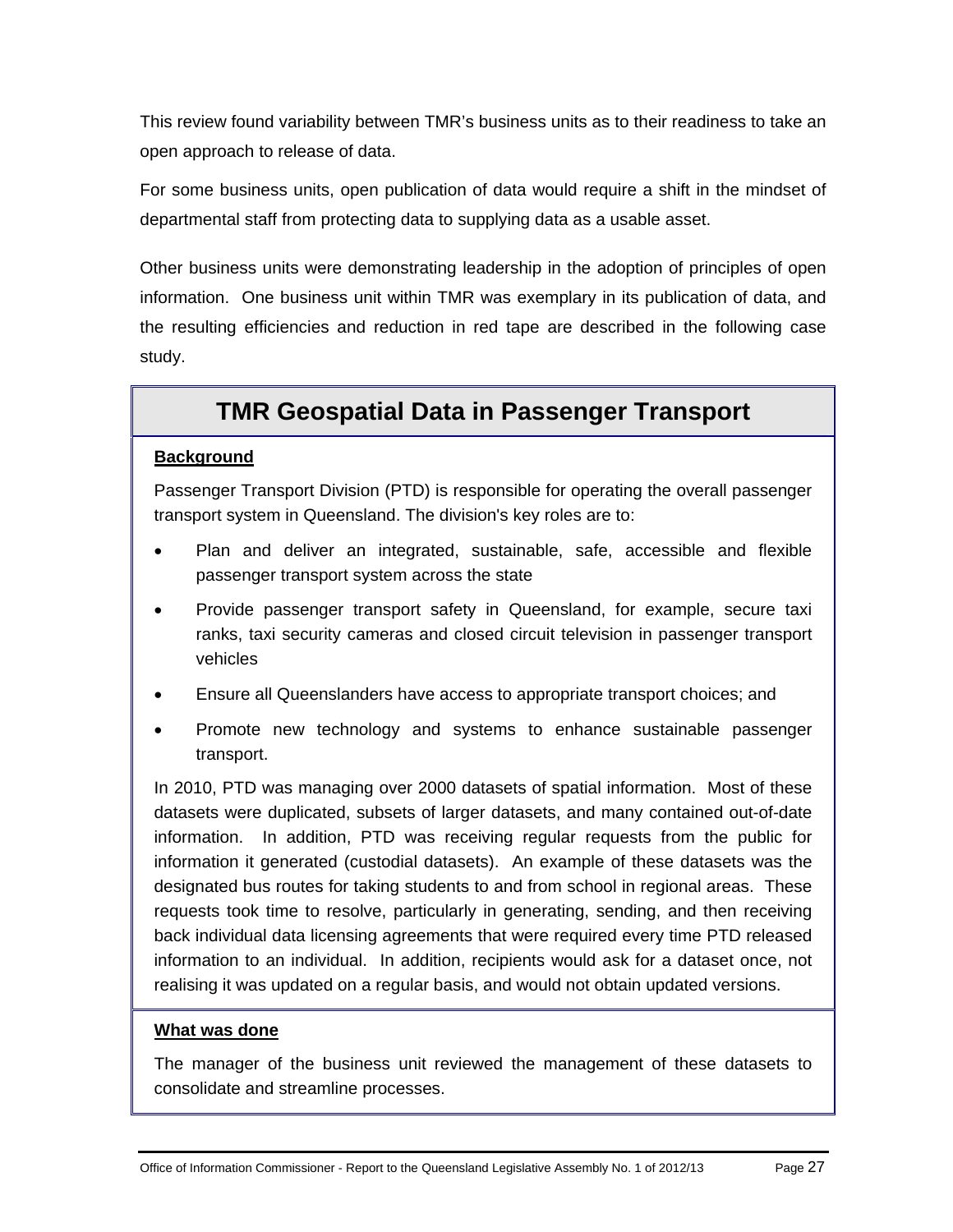## **TMR Geospatial Data in Passenger Transport**

The business unit cleansed over 2000 datasets, removing the duplicate information from TMR systems, and improving the data content of PTD's datasets to suit the needs for which the data was used. As a result PTD reduced the number of datasets under management from 2000 to a base of around 60 datasets (mostly sourced from other government departments), and the 20 custodial datasets related to, and owned by, passenger transport.

Queensland Government Information System (QGIS) was identified as an efficient and effective channel for distribution without the administrative burden of data distribution and negotiation of data licensing agreements. PTD management agreed to the use of QGIS, as long as privacy was appropriately protected in releasing the data. This was addressed by classifying information within the datasets according to the Queensland Government Information Security Classification Framework. This identified publishable attributes within each dataset.

### **Queensland Government Information System (QGIS)**

QGIS is an online catalogue of spatial information, providing government held spatial data to the public. It was administered at the time of this review by the Department of the Environment and Resource Management (DERM), who provided the publication service free of charge to government departments. DERM has provided the technical platform, business rules and infrastructure. Government departments have been able to use QGIS by formatting their information according to a DERM template and then sending through the formatted data for publication on QGIS.

#### **The results**

The use of QGIS addressed a major issue for PTD, by replacing individual data licensing agreements with licensing under the Government Information Licensing Framework (GILF). To date, the Passenger Transport System Development team has published 6 of its 20 geospatial datasets on QGIS.

Publishing datasets involved up-front work in classifying the information in the datasets, applying the GILF licences and describing the metadata for each dataset. However, once the up-front work was done, the business unit reported a significant reduction in ongoing administrative work, and substantial gains in the management and publication of information:

 In 18 months, the datasets were downloaded 317 times, a significant level of use by the public and saving to the business unit, for example, it was no longer necessary to set up an individual contract each time data was distributed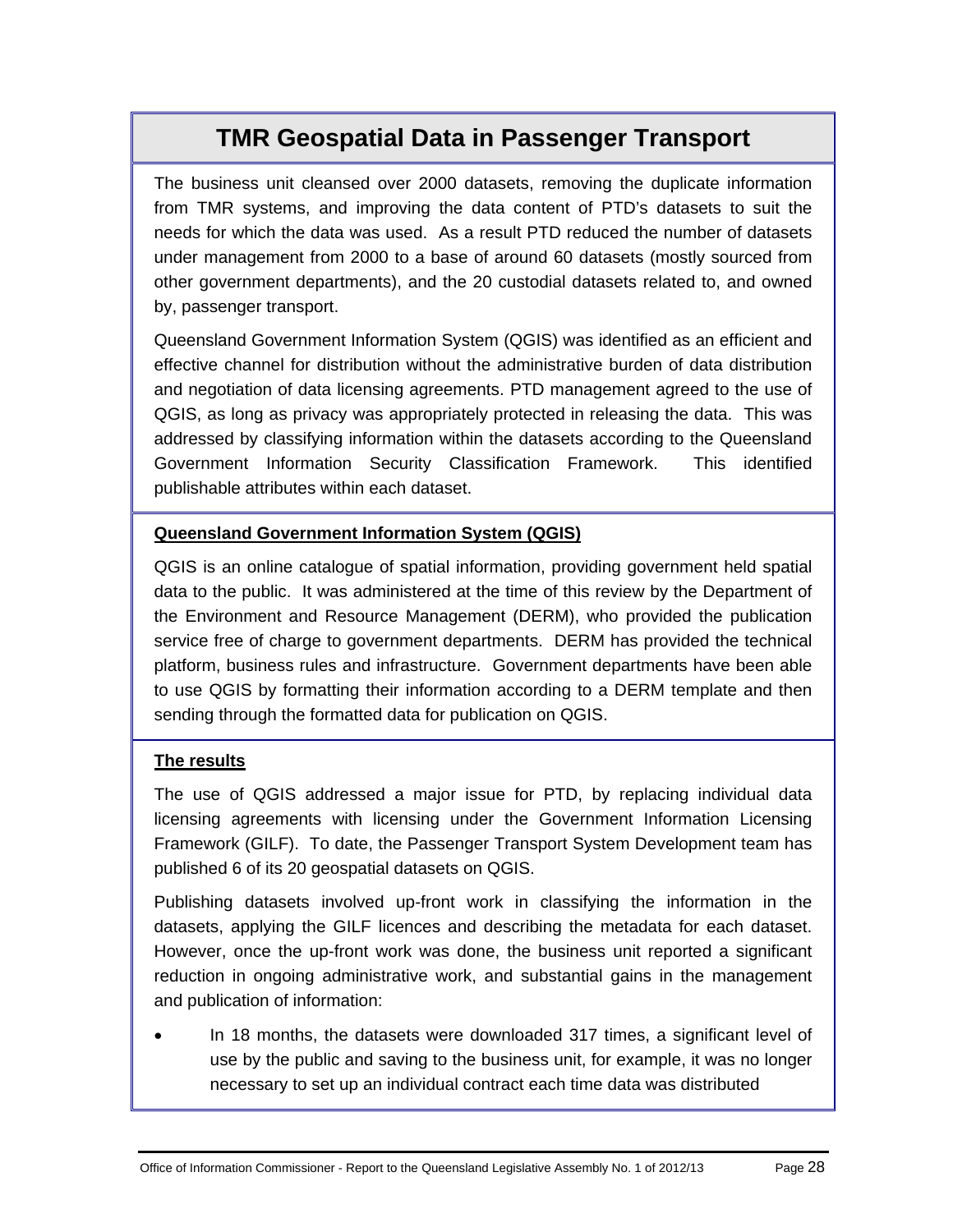## **TMR Geospatial Data in Passenger Transport**

- The information can only be downloaded if the recipient accepts the licence agreement, providing a level of assurance to TMR about their responsibilities to the data
- The provision of metadata for each dataset meant that the user could make an informed decision as to whether or not the information met their needs
- The data was updated regularly, and the public advised as to the date of the last update and therefore, users had information about the currency of the data; and
- The data was managed within the government requirements, including the Queensland Government Enterprise Architecture and the Right to Information and Information Privacy requirements.

Publication of the remaining 14 datasets is in progress.

#### **OIC Commentary**

This project was a result of the initiative led by the manager of one business unit, wanting to improve the distribution of departmental information to the community, reduce red tape and fulfil its obligations under RTI. OIC considers TMR would benefit from replicating the success of this project. Local business units within TMR will often be well placed to use industry and community intelligence to craft publication deliverables and to execute a strategy of proactive supply of data assets.

#### *Administrative Access*

TMR has implemented a number of administrative access schemes whereby an individual can gain access to information about them or impacting upon them without the need to make formal application under the RTI or IP legislative process. Access through administrative schemes is a key means of reducing red tape. TMR examples include streamlined access to driver licence information, traffic histories, industry authorities, registration information and marine licence indicators.

The review of the TMR website identified that information on administrative access schemes was not available through the RTI web page of the website. The RTI web page could be improved to link to administrative access schemes, for example, under the section titled 'How do I access information?'.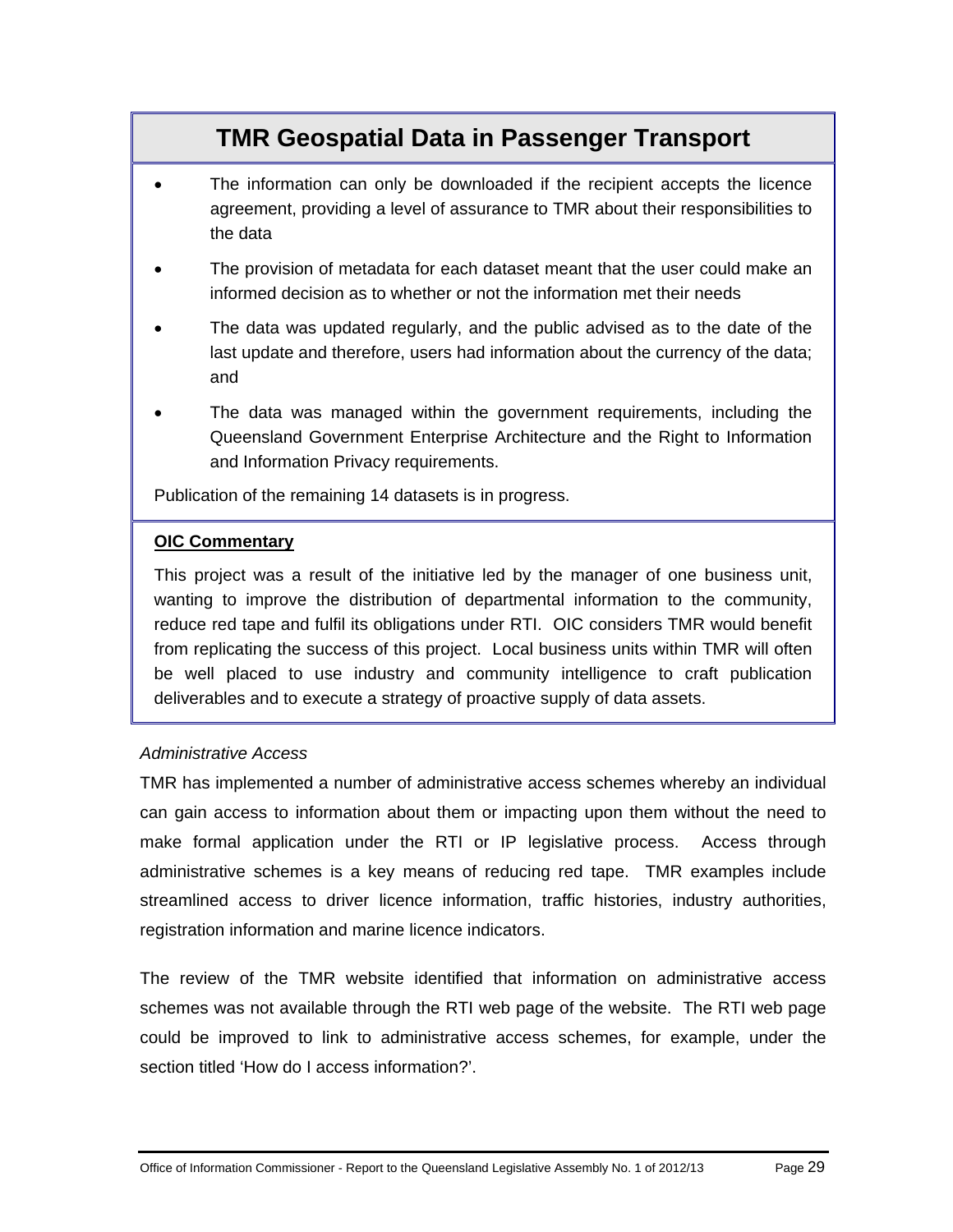A review of the TMR website identified that a member of the public seeking information would find it difficult to readily identify administrative access schemes without the need to directly contact the department. OIC considers visibility of administrative access schemes could be improved to promote the use of these schemes.

OIC acknowledges that TMR's website provides a search engine. However, this facility is limited. First, the search engine is only of value if a user knows in advance that an administrative access scheme exists, and searches for the scheme. Second, an individual needs a precise knowledge of the key search terms in order to find the administrative access scheme readily. For example, a person searching for information about their 'traffic history' (departmental terminology) which is a record of offences committed by an individual, for example drink-driving, driving under the influence of drugs, dangerous driving or vehicle registration offences, might try to search for a 'driving history'. A search using the term 'driving history' returns 2,168 results, a substantial number of hits that a user would need to scan before finding the correct link. This means that although the search engine is an essential facility, TMR should not rely solely upon the search engine to promote administrative access schemes.

### **Recommendation 5**

It is recommended that the Department of Transport and Main Roads:

Improve the visibility of administrative access schemes, for example by linking to administrative access schemes from their RTI webpage under the heading 'How do I access information', within six months.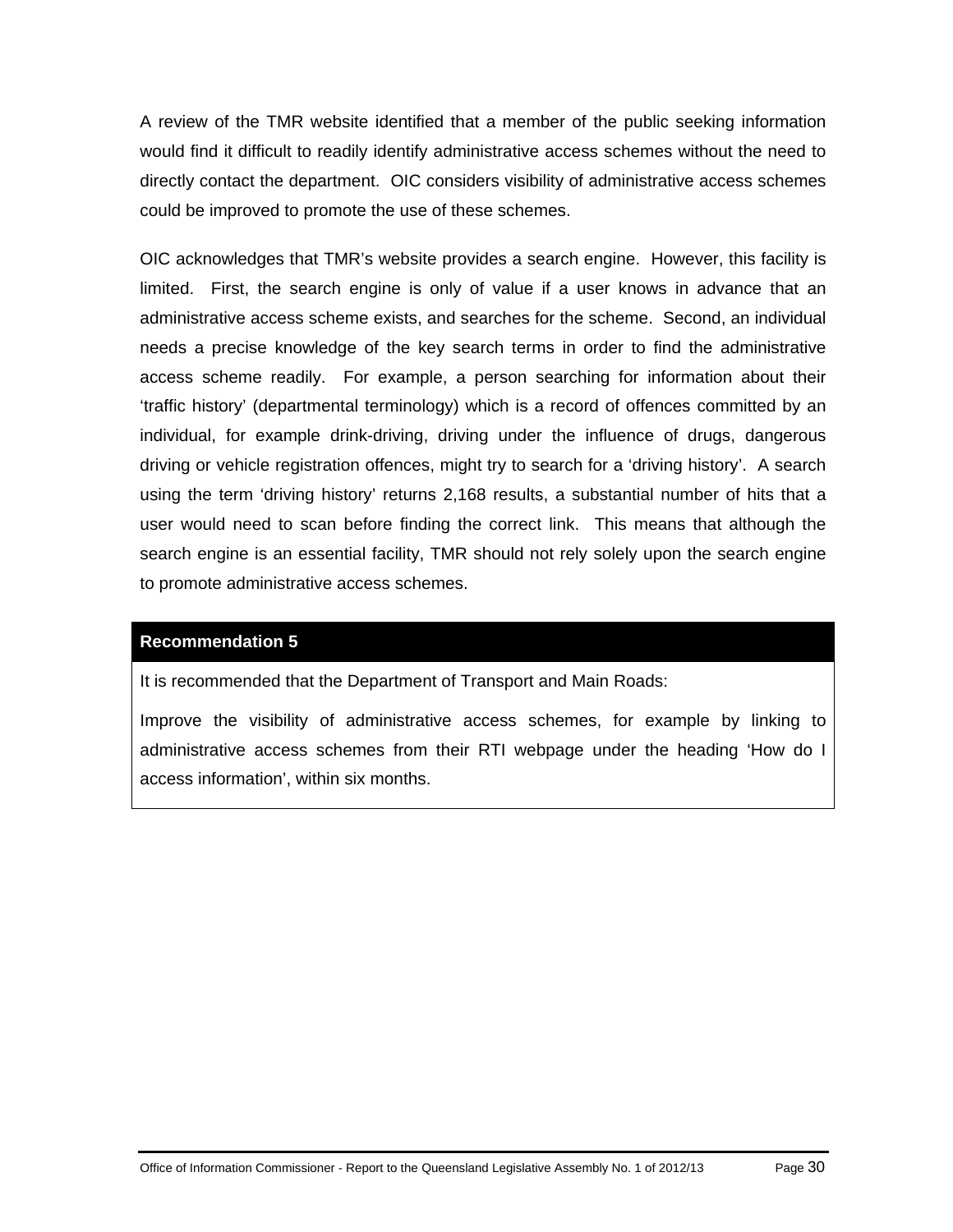# **8 Compliance**

### **Background**

The RTI and IP Acts set out detailed requirements for making information available using push model strategies such as publication schemes and disclosure logs, and in response to applications for information under the legislative processes.

# **Key Findings**

- The agency's publication scheme could be improved with the inclusion of more significant documents under some of the classes of information.
- TMR's disclosure log is compliant with prescribed requirements.
- The processes for application handling are well organised and supported by agency resources including:
	- o Dedicated liaison officers within the business units;
	- o Procedural documents and policies; and
	- o The RTIPs database.
- Application handling practices of the RTI and Privacy Unit are of a high standard. There is clear evidence of a strong client focus with direct and regular contact with the applicant throughout the entire application process and diligent follow-up with other parties. This reduces bureaucracy, and delivers efficient and beneficial outcomes for the agency and applicant.
- Individual applications under RTI and IP Acts are being processed by TMR in compliance with the legislation.
- TMR's privacy plan exceeds the requirements of IPP5 in providing information to the public about documents containing personal information, and for this TMR should be commended.

# **8.1 Publication Scheme**

The publication scheme forms an integral part of the push model where information is released proactively. A publication scheme is a structured list of an agency's information that is readily available to the public, free of charge wherever possible. Section 21 of the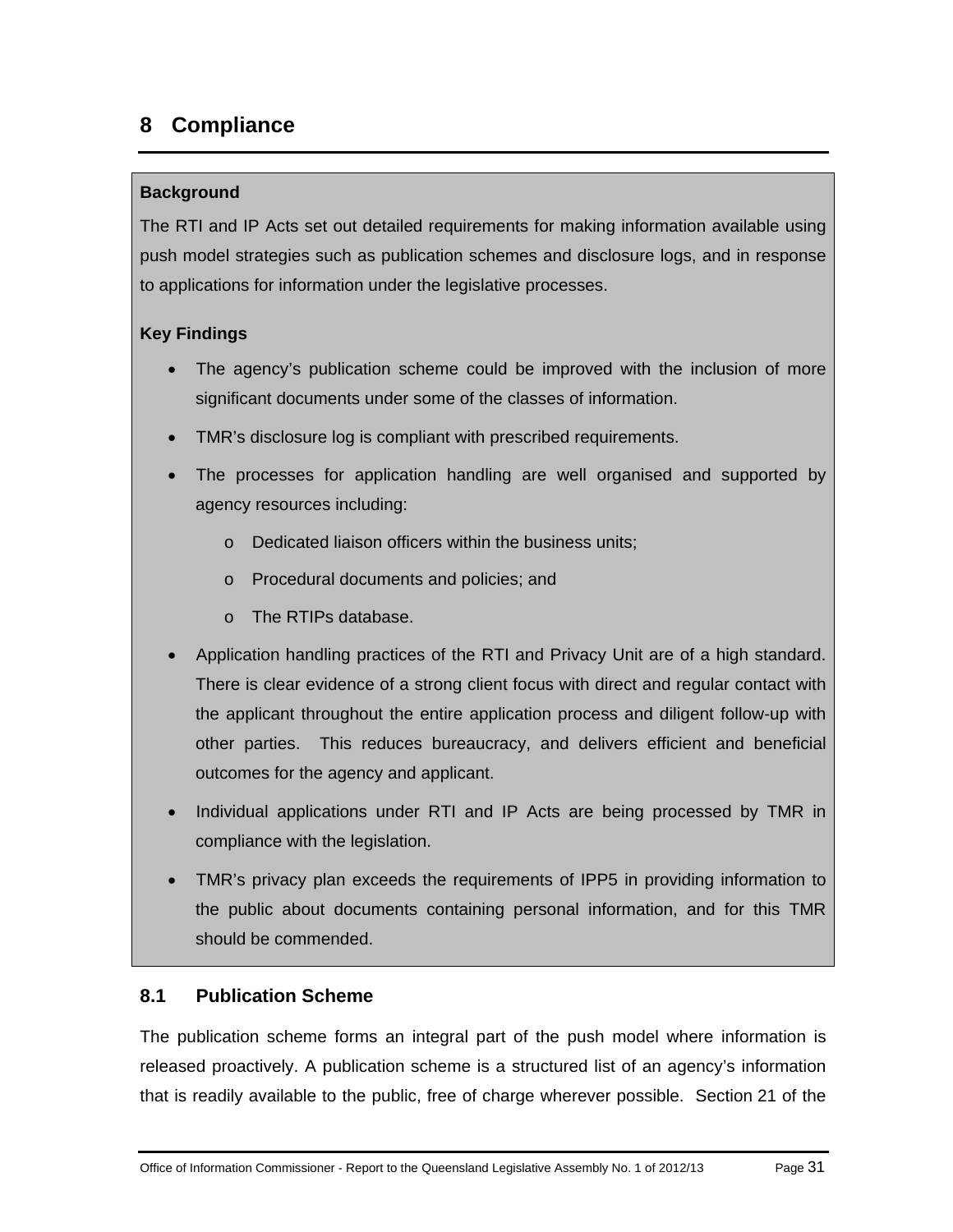RTI Act requires that all agencies<sup>42</sup> must publish a publication scheme and must include the classes of information available in the publication scheme and the terms and charges by which it will make that information available.

Section 21(3) of the RTI Act provides that an agency must ensure that its publication scheme complies with guidelines published by the Minister. Under these Ministerial Guidelines, the publication scheme is required to set out the information that the agency has available under seven standard classes of information, preferably on the agency's website, so that people looking at the publication scheme can readily access and use the published information.

Publication schemes are audited by OIC using a desktop audit process, which examines the publication scheme on an agency's website from the perspective of a member of the public. The desktop audit checks that the publicly visible aspects of the publication scheme comply with the legislation and Ministerial Guidelines.

In July 2010, OIC conducted a desktop audit of TMR's publication scheme. At the conclusion of the desktop audit, a report was issued to TMR with three recommendations aimed at improving the administration of the agency's publication scheme. In August 2010, TMR responded to the desktop audit report addressing each of the recommendations raised.

A subsequent review of the agency's publication scheme by OIC has confirmed that two of the three issues raised during the July 2010 desktop audit have been adequately addressed by TMR. In July 2010, OIC recommended that where possible, Maritime Safety Queensland's (MSQ) publication scheme include direct links to documents. An assessment of MSQ's publication scheme as part of this review noted that in six of the seven classes of information, direct links to documents were provided. The information class 'Our Services' only provided a list of types of services the agency provides. This page could be further enhanced by providing direct links to the web pages containing the services.

In July 2010, OIC recommended as a possible action the rationalisation of TMR's publication scheme with MSQ's. TMR responded to this recommendation advising that, due to the distinct nature of the activities undertaken by TMR and MSQ, they did not

 $\overline{a}$ 

 $42$  Other than entities specifically excluded by the legislation, or who have made other legislatively compliant arrangements.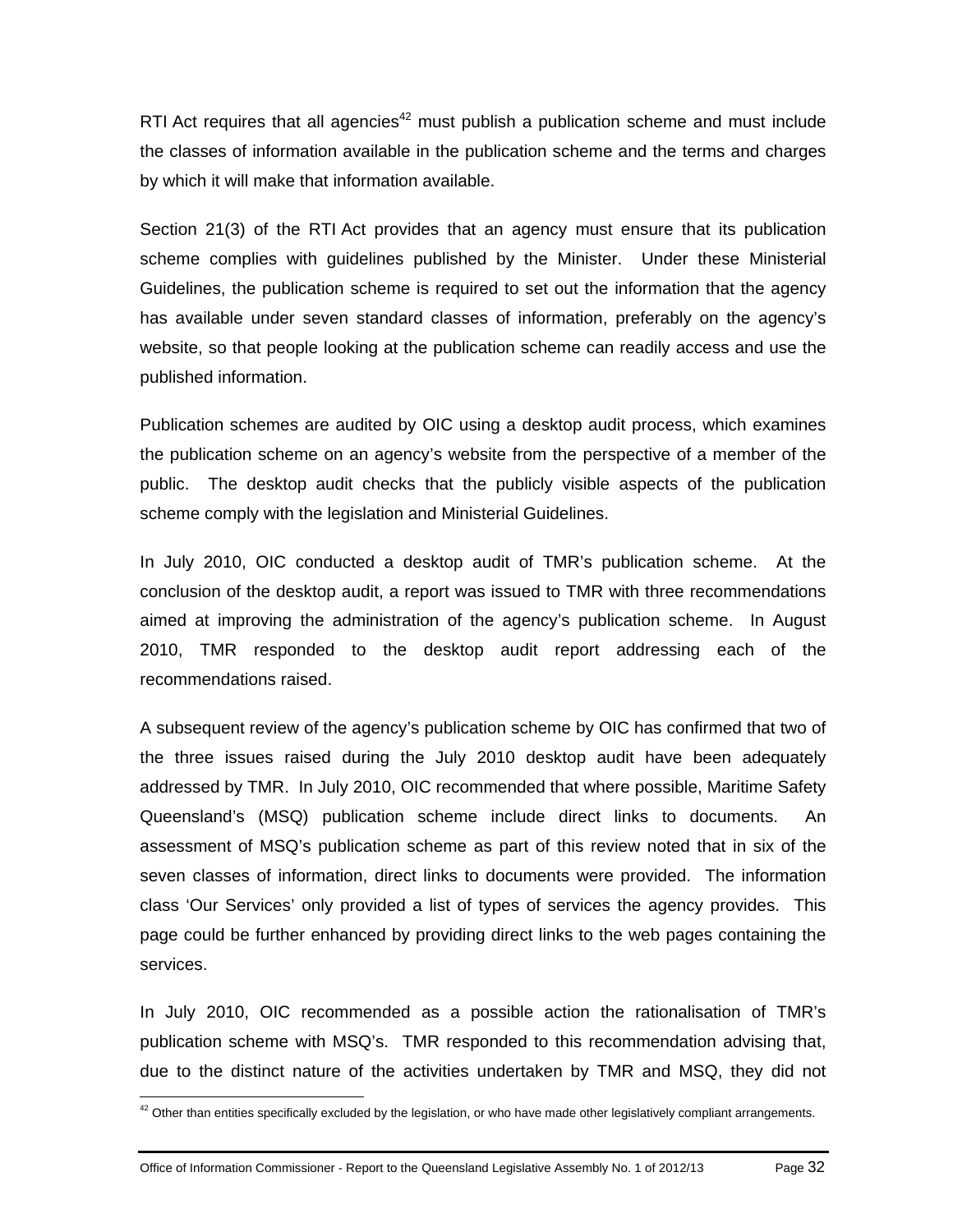propose to have a single scheme for both agencies. OIC accepts the position of TMR in opting to maintain separate publication schemes for the department and MSQ.

The desktop audit undertaken in July 2010 also identified that some classes of information within TMR's publication scheme were not appropriately populated with information sufficient to meet the requirements under the Ministerial Guidelines. TMR in response to the desktop audit advised that the Manager, Online Governance had been appointed and would be responsible for publication scheme monitoring and co-ordination.

The review of the agency's publication scheme undertaken as part of this review confirmed that progress had been made in addressing this recommendation. The publication scheme information classes of 'Our Policies' and 'Our Decisions' could be enhanced further with the inclusion of more information including current policy proposals, minutes of meetings and internal policy documents such as TMR's procurement policy.

# **8.2 Disclosure Log**

A disclosure log is a web page or a document which publishes a list of documents that an agency has already released under the RTI Act. Disclosure logs are an important strategy for proactive disclosure of information. The rationale for disclosure logs is that if one person has expressed an interest in documents containing information other than their own personal information, then these same documents might be of interest to the wider public.

Section 78 of the RTI Act provides the legislative requirements with which agencies must comply when maintaining a disclosure log. Under section 78(1) of the RTI Act, agencies may include a copy of a document in a disclosure log, but only if it does not contain the personal information of the applicant to which access was originally granted. Agencies must ensure that the disclosure log complies with the guidelines published by the Minister on the Minister's website (section 78(2) of the RTI Act). When a decision is made to include a document in the disclosure log but the agency does not provide a direct link from the disclosure log to the document, details identifying the document and information about how it may be accessed must be included in the disclosure log. If a document is released under the RTI Act and not published in a disclosure log, the Ministerial Guidelines provide that the agency should document the decision not to publish, and the reasons for that decision, as part of the agency's internal records.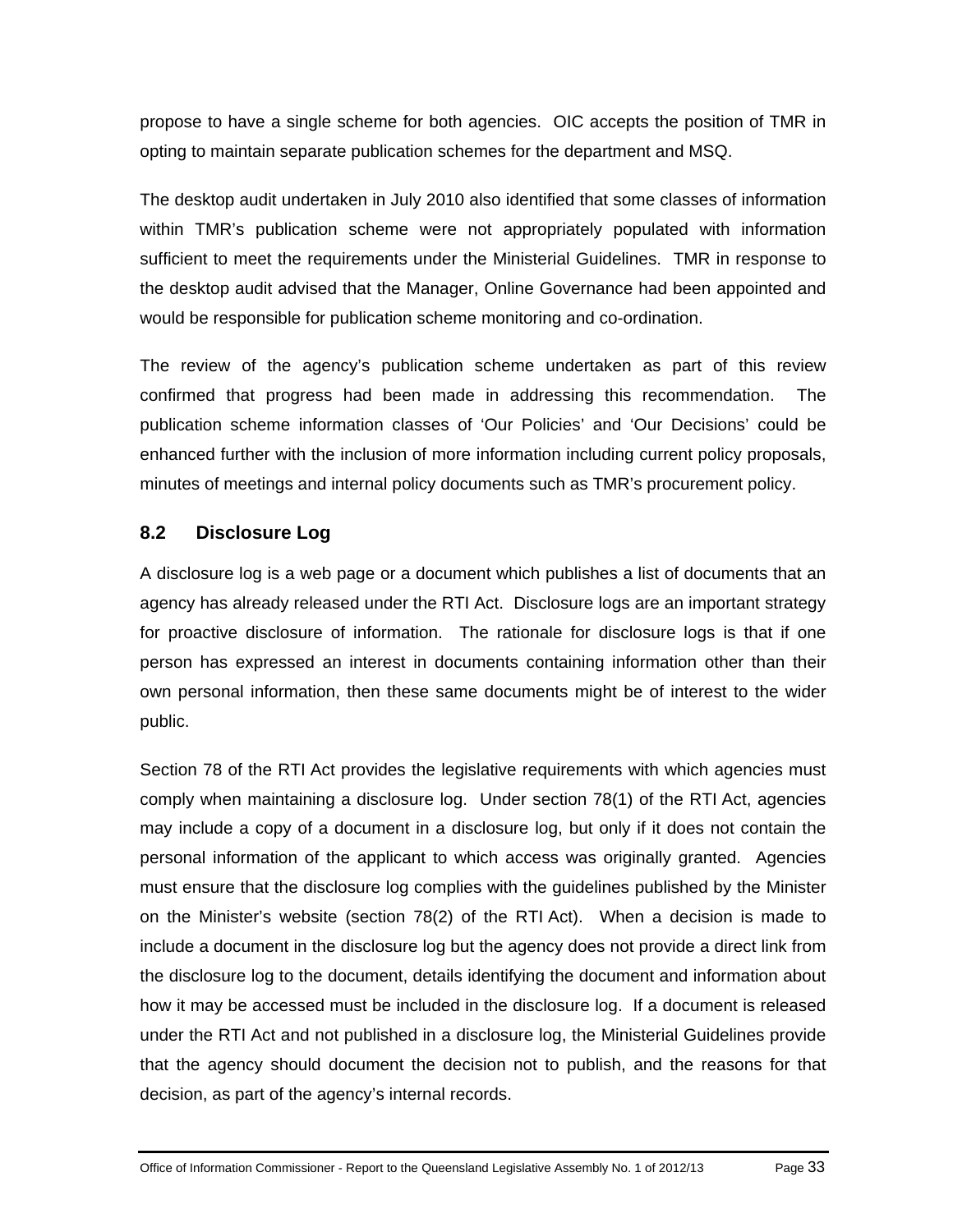OIC audits disclosure logs by a desktop audit process, and in the course of reviews such as this one. The desktop audit process assesses the agency compliance with the prescribed requirements of sections 78(1) and 78(2) of the RTI Act. In addition, a sample of application files is reviewed for compliance with sections 78(4) to 78(8) of the RTI Act.

OIC noted that TMR's disclosure log was readily identifiable and accessible from the agency's RTI web page. OIC considered the disclosure log to be well structured and supported by informative commentary that introduced and explained the purposes of the disclosure log. Items posted to the disclosure log were supported by a brief summary of the published information, in accordance with sections 78(1) and 78(2) of the RTI Act.

This review specifically selected 25 applications made under RTI for compliance against the disclosure log requirements of the RTI Act. OIC examined the files to identify whether or not TMR considered publishing the information to the disclosure log, and if not, whether reasons for non-publication were documented by TMR as part of its internal records, as required by the Ministerial Guidelines made under the RTI Act.

Of the 25 applications reviewed, information from 13 (52%) of those files were published in the agency's disclosure log. Of the 13 files where the decision was made to include the released documents on the disclosure log, all were published more than 24 hours after the information was released to the applicant as required by section 78(4) of the RTI Act. Of these 13 files, 9 were published in the disclosure log outside the 5 business days as specified by the Ministerial Guidelines. Under the guidelines, information is to be published in the disclosure log no later than 5 business days after it has been accessed by an applicant. Of the 9 files published outside of the 5 business days under the Ministerial Guidelines, it took an average of 16 business days to publish the released documents in TMR's disclosure log.

Analysis of the delays showed that on average, the 16 days was comprised of 11 days in considering the file and obtaining approval for publication, and 5 days from approval to actual publication on TMR's website.

TMR advise that while all attempts are made to have information published in the disclosure log within the necessary timeframes, the reality is that the administrative process for identifying relevant material for publishing, obtaining approval for publishing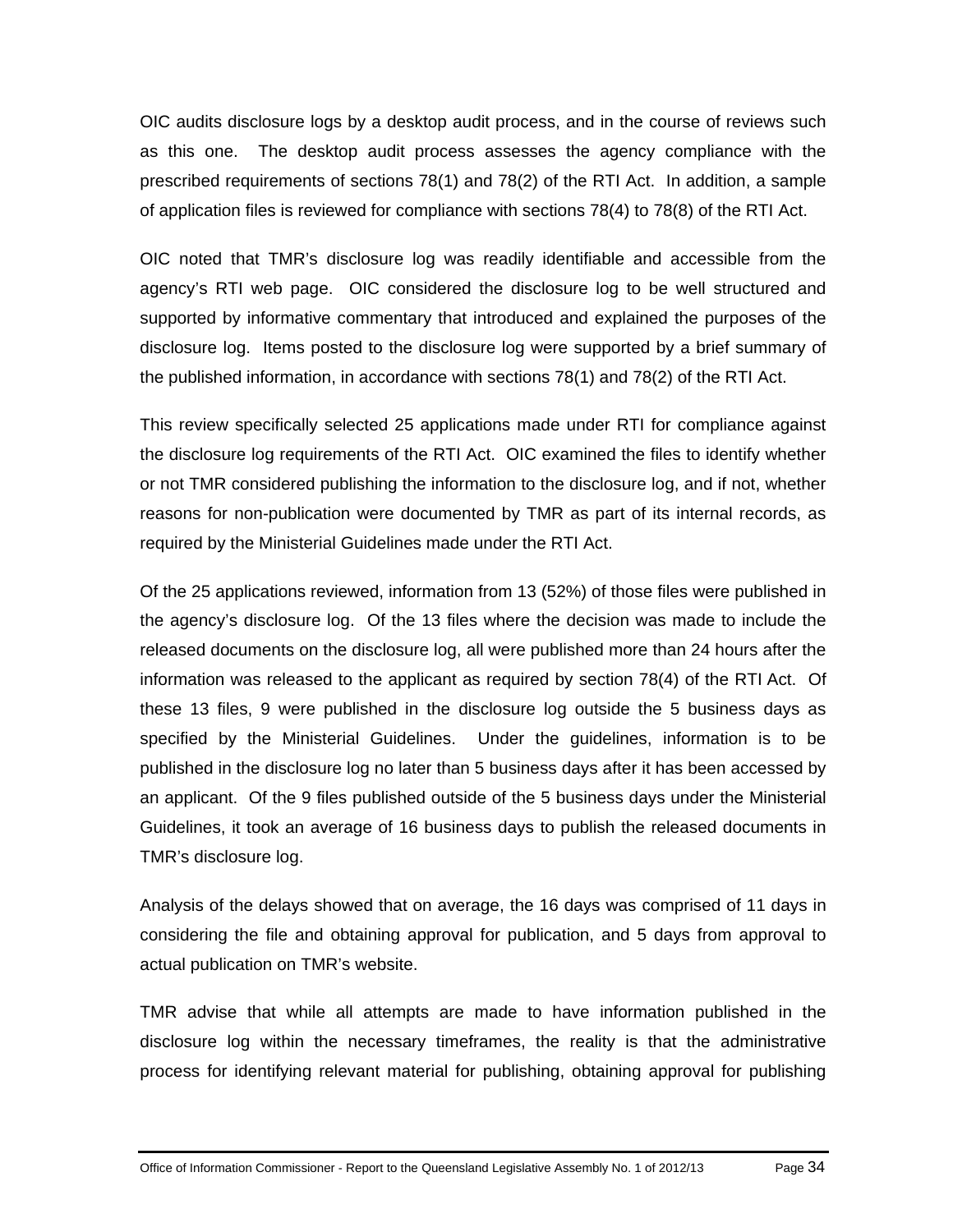and the process for uploading data onto TMR's disclosure log cannot always be achieved within the timeframe set by the Ministerial Guidelines.

Whilst TMR are not always achieving the publication of information in their disclosure log within the 5 business days allowed under the Ministerial Guidelines, it is evident that the department is endeavouring to meet the requirement.

Overall, OIC considers TMR's disclosure log to be compliant, in general, with the prescribed requirements.

# **8.3 Active management of agency responsibilities**

Right to information and information privacy decision-makers and managers have a key role in ensuring the agency complies with the requirements of the legislation. Legislative timeframes, managing stakeholder relationships, working with business units conducting searches for documents, third party consultations and liaising with applicants must all be efficiently managed to ensure the legislative process runs smoothly.

This review examined the end-to-end process for handling RTI and IP applications within TMR's RTI and Privacy Unit. The review considered the management of the applications overall and TMR's level of compliance with the specific requirements of the legislation. A sample of 34 RTI and IP application files was reviewed.

The RTI and Privacy Unit's handling of applications is a model for better practice. The Unit followed clearly established procedures and application files were well structured, maintained and fully documented. In particular, the RTI and Privacy Unit is to be commended for the way in which the Unit communicated with clients and with other business units within TMR. Communications has resulted in faster and more cost effective results for applicants and the agency.

One example of good client service was with respect to an applicant's request for access to traffic congestion rates, statistics, future forecasts and proposals to address the congestion problems for a particular stretch of road network in South East Queensland. The RTI and Privacy Unit suggested to the applicant that they broaden the scope of their application to include statistics on additional roads that linked in with the road network originally requested. The RTI and Privacy Unit's initiative in going beyond the original scope of the application and promoting access to additional documents is commendable,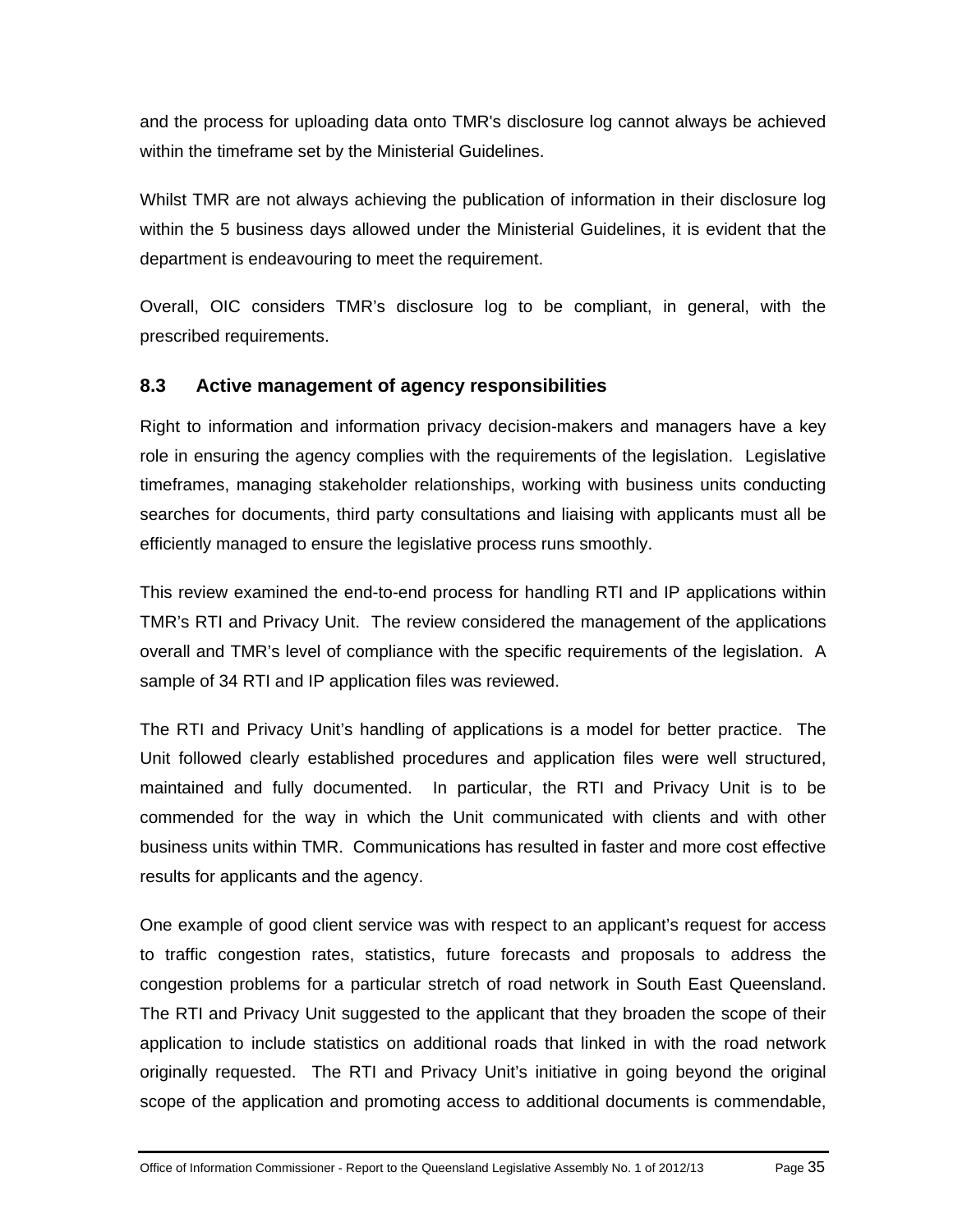and exemplifies the Unit's excellent approach to assisting applicants in the spirit of the push model advanced by the RTI Act.

It was clear from the review that RTI and Privacy decision-makers and support staff carried out their responsibilities diligently and with a strong client focus.

# *8.3.1 Active Management – A Profile of Good Communication*

Regular contact with the applicant during the legislative process can promote the objectives of the RTI and IP Acts. Although not a specific requirement of the legislation, regular contact with the applicant during the application process maintains agency/client relationships and provides good outcomes for both the applicant and agency. For example, if an applicant is unsure how to frame their request, they might couch it in unnecessarily broad terms. If the agency contacts the applicant to discuss the request on receipt, it might be possible to redefine the request so that the applicant is more certain to obtain the information they seek, and so that the agency can run a targeted search to find the information more quickly and easily than would have been the case for the original request.

The RTI and Privacy Unit prioritises early and regular contact with applicants:

- In most cases the RTI and Privacy Unit calls applicants within 24 hours of the receipt of the application; and
- In almost all cases, incoming calls are answered by a person rather than going to voicemail or messagebank.

The RTI and Privacy Unit reports that applicants are usually shocked, and then surprised and happy to receive a call within 24 hours of lodging their application. Apart from the practical benefits that flow from early clarification and discussion of the application, this positive experience for the applicants establishes goodwill that colours the remainder of the dealings on the application. For example, the RTI and Privacy Unit reports that the relationship of trust means that applicants are amenable to allowing more time for application processing and are more ready to accept advice.

Not all communications are positive. Some applicants are distressed or angry during these early communications, particularly if the applicant has been referred to the RTI and Privacy Unit after attempting and failing to obtain the information they seek through other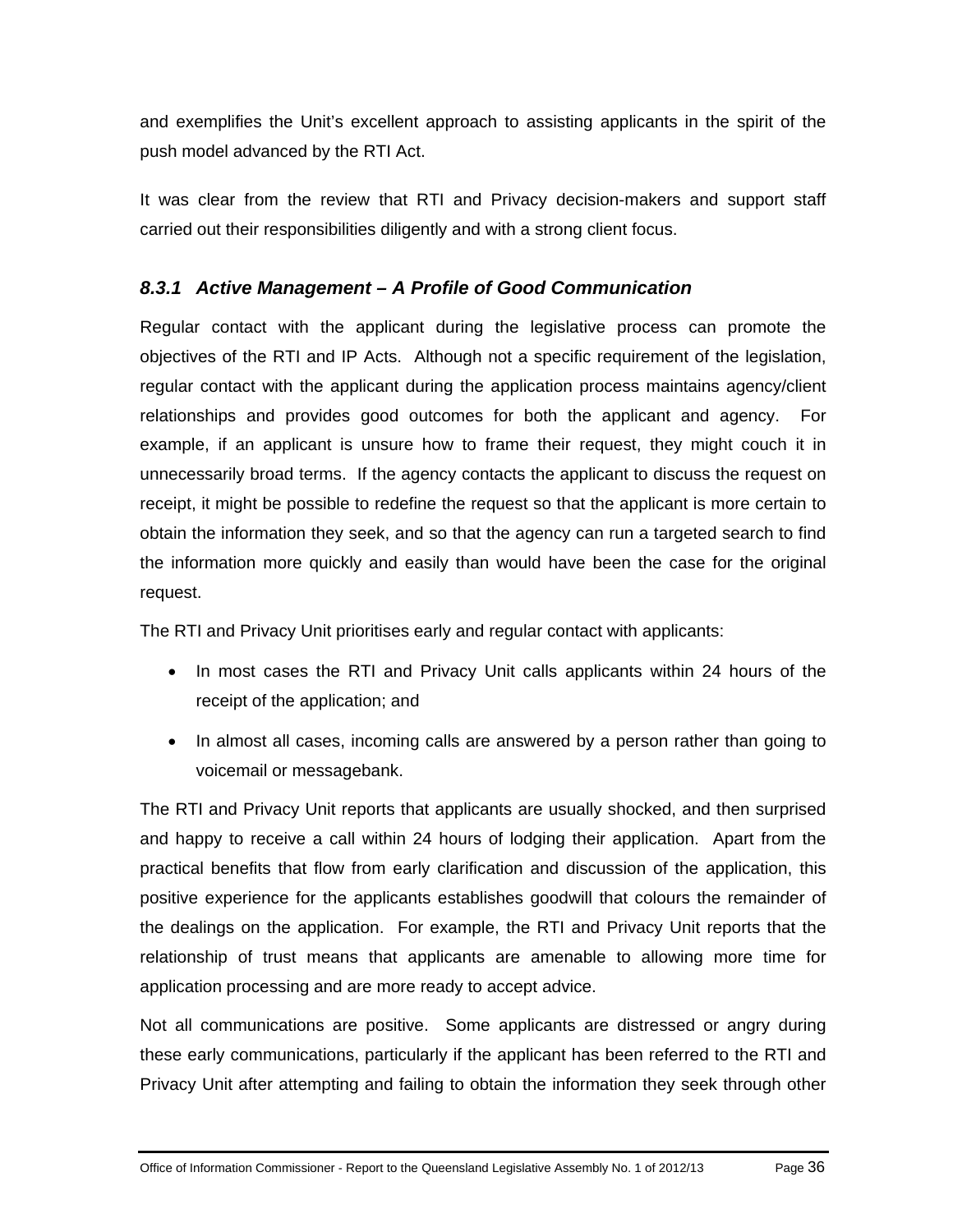avenues or following a distressing event or notification. Occasionally, the applicant is distressed or angry in these communications for other reasons, which are not related to the process of obtaining information (for example, it is common for people to be distressed if they have been asked to show cause why they should not lose their licence for medical reasons). These negative contacts do not discourage the RTI and Privacy Unit from making early and regular contact with applicants. The RTI and Privacy Unit considers the benefits of early and regular contact with applicants outweigh any other issues and have strategies in place to assist staff to maintain a positive outlook and high productivity.

Some of the practical benefits are quantified below, and are also well illustrated through these examples:

- Approximately once a week, an application is received from a purchaser of a classic car who is seeking the full registration history of a particular car. TMR's records do not extend back to full registration histories, due to a change in record keeping systems. Early contact with these applicants to provide specific information about the available history regularly results in the applicant deciding not to proceed with the application, saving the applicant the application fee and saving the agency the work associated with processing an estimated 40 applications a year that would not be of any benefit to the applicant.
- The RTI and Privacy Unit reported one case where an applicant had made multiple applications and sought review of the applications if the information was not released. Through careful communication, it emerged that the applicant really wanted to be able to communicate directly with particular senior officers of the department. A meeting was arranged, the applicant was satisfied, and all remaining applications and reviews were withdrawn.
- The RTI and Privacy Unit reported an application by a journalist for information about road surfaces. The information was a series of images, captured every 100 metres, over 30,000 km of road surface. The information amounted to 19 gigabytes of information. Through discussion with the journalist, the RTI and Privacy Unit obtained agreement that the information would be provided through administrative release, saving a significant number of hours of work proofing the information in the context of the legislative requirements.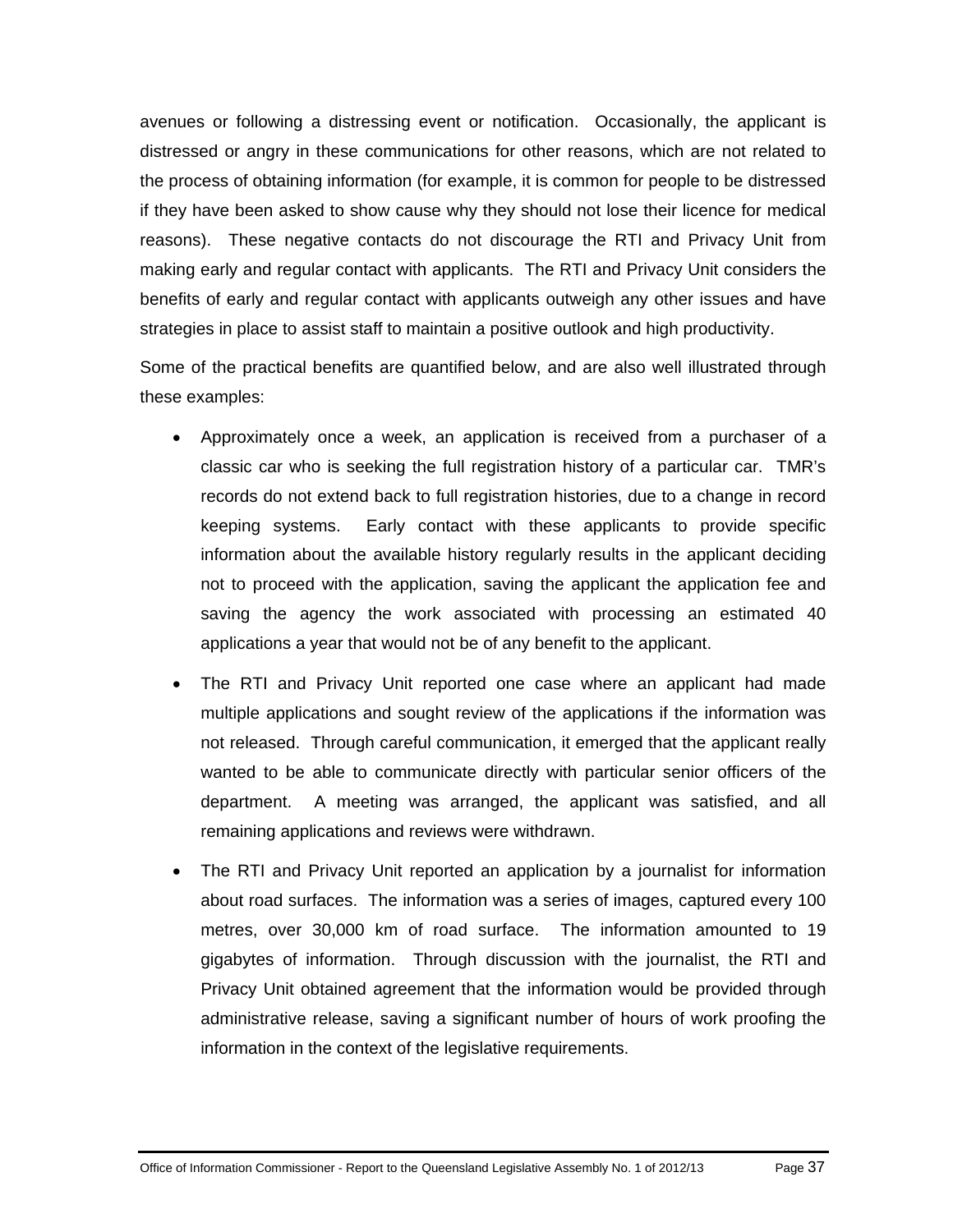The RTI and Privacy Unit reported an application from a company for all the information held by TMR about a particular type of freight. The RTI and Privacy Unit contacted the applicant, and was advised that there was concern that an arranged delivery of goods had not arrived at its destination, and the company was trying to find out what had happened so as to effect delivery and obtain payment for the goods. The RTI and Privacy Unit obtained from the company the registration number of the delivery truck. The RTI and Privacy Unit then contacted the delivery truck company, who were able to identify the truck, its driver and the truck's movements from the log books. Further calls from the RTI and Privacy Unit obtained permission for contact between the applicant and driver, which resulted in the freight being found, and payment being made. The RTI and Privacy Unit followed up the applicant a couple of days later and the application was withdrawn. Contact with the applicant in this case enabled a more efficient method of resolving the issue than proceeding with the access application.

These examples illustrate the significant amount of time that the RTI and Privacy Unit invests in telephone calls, and also that these calls may go beyond the immediate processing requirements for an application. The RTI and Privacy Unit estimates that one week in six would be spent on public inquiries or informal communication. However, they also estimate that one 15 minute telephone call can save up to 40 hours of work, and that this communication often provides the applicant with a better result than would have been achieved through the application process, and a saving to the applicant in application fees and processing charges. As one member of the RTI and Privacy Unit, remarked 'the phone is your friend'.

OIC encourages agencies to communicate with applicants regularly throughout the processing of a request, and acknowledges good communication practices, such as those demonstrated by TMR, which achieve a positive client experience for applicants and efficient processing of applications within statutory timeframes. The file review obtained a sample of quantitative information about the way in which the RTI and Privacy Unit communicated with applicants. This data confirmed the claims made by the RTI and Privacy Unit and supported the anecdotal information about results that could be achieved.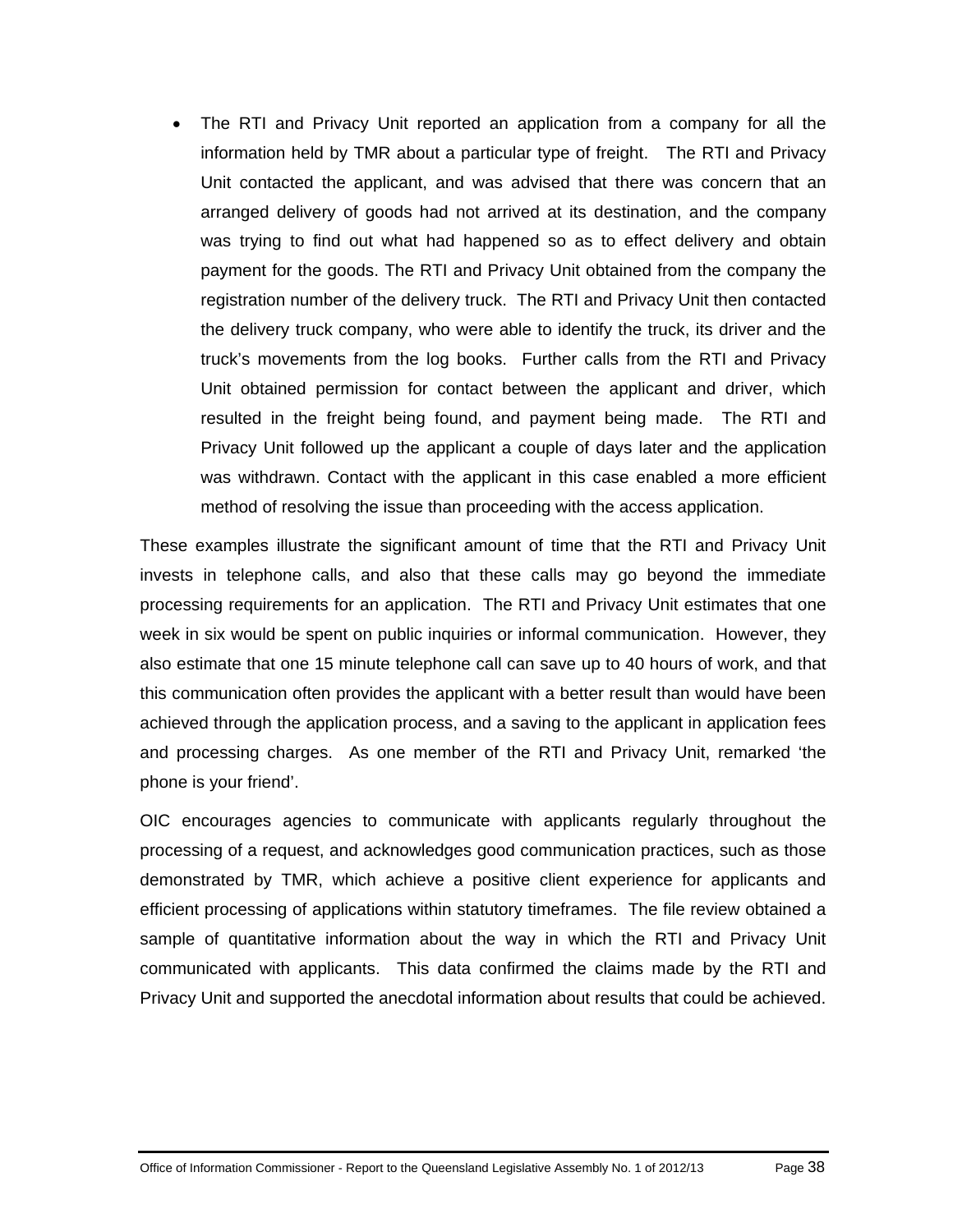| <b>Quick Facts</b>                                                                                                                                                                                      |                                                                            |  |  |  |
|---------------------------------------------------------------------------------------------------------------------------------------------------------------------------------------------------------|----------------------------------------------------------------------------|--|--|--|
| Average number of times the RTI and Privacy Unit<br>contacted the applicant                                                                                                                             | 4.8 times per application                                                  |  |  |  |
| Average time between contacts with the applicant                                                                                                                                                        | 4.5 business days                                                          |  |  |  |
| Average total duration of applications, from receipt of<br>application to decision (including time taken for third<br>party consultations and extensions)                                               | 23.6 business days                                                         |  |  |  |
| Number of applications where decision was deemed to<br>be a refusal (for example, because it ran over time)                                                                                             | 0 deemed decisions                                                         |  |  |  |
| Percentage of contact with applicant made by email or<br>phone for application processing activities (excluding<br>application receipt acknowledgment notification and<br>formal decision notification) | 85% of all contacts made by<br>email and phone                             |  |  |  |
| Percentage of communication activities which involved<br>the RTI and Privacy Unit following up business units for<br>information (excluding communication with the<br>applicant)                        | 11% of communication<br>activities involved following up<br>business units |  |  |  |

Each of the files was analysed to identify the frequency with which the RTI and Privacy Unit contacted the applicant during the application process.

On average the RTI and Privacy Unit contacted the applicant 4.8 times per application. The Unit was in regular contact with the applicant during the application process, contacting them on average every 4.5 business days.

Overall, 85% of all contact with the applicant relating to core application processing activities (requests for extensions, scope and charges estimates etc) was made by direct methods such as phone and email. These activities included clarification of scope and charges estimates and specifically excluded application receipt acknowledgment notification and formal decision notification.

The review identified that in processing applications, the RTI and Privacy Unit adopted different types of contact with the applicant matched to the requirements of different application handling processes. (refer to Figure 1).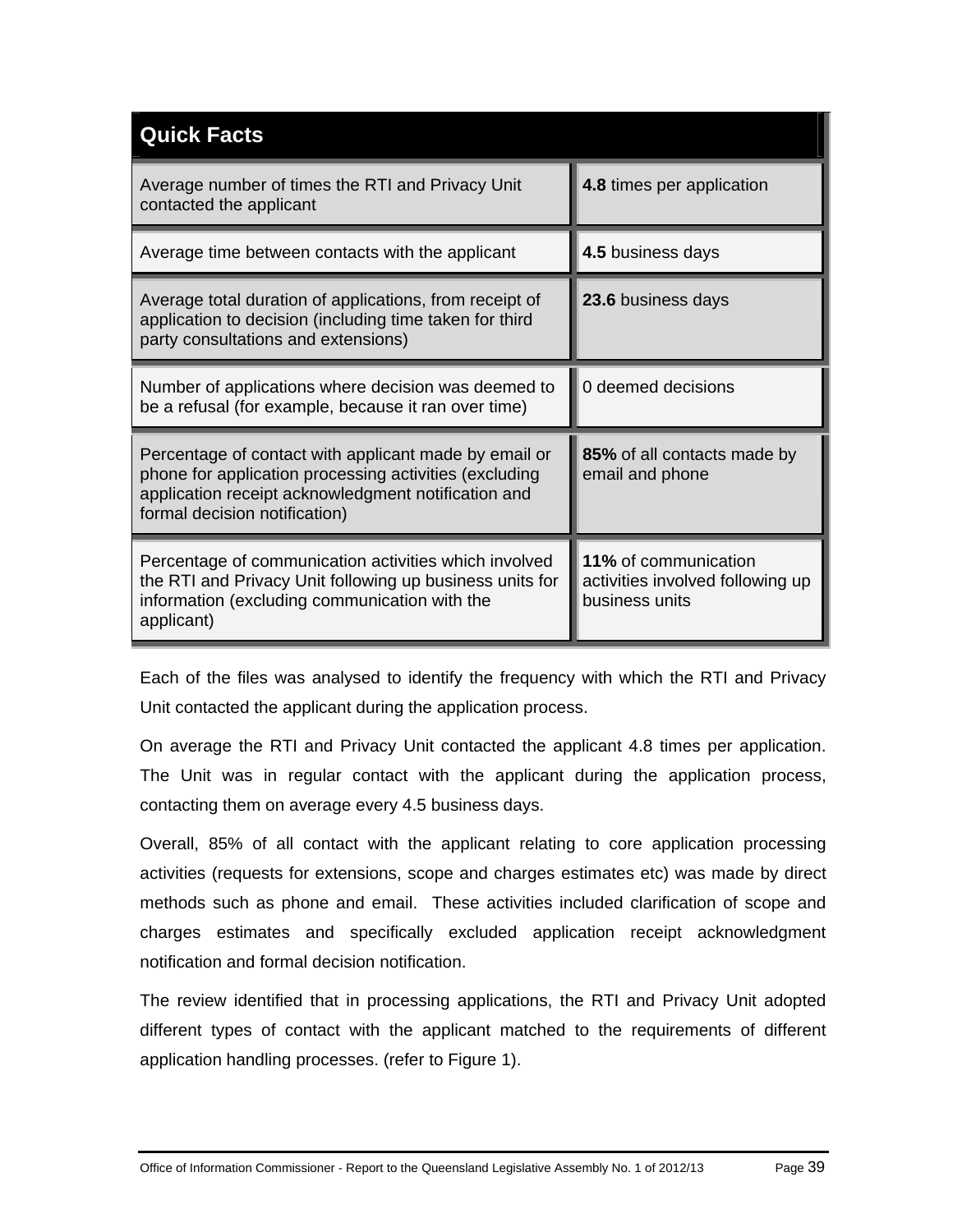

**Figure 1: Type of Contact with Applicant during the Application Process** 

Direct contact by phone and email was initiated for day-to-day processing activities such as clarification of scope, application non-compliance issues and requests for extension of times for the agency to process the request. More formal types of communication such as letters were reserved for legislative processes, for example, application acknowledgements, charges estimates notices and notices regarding decisions. Specifically; the review found that:

- When contacting the applicant to discuss the scope of the application, the majority of contact made with the applicant was by phone (59%), e-mail (37%) and letter (5%). The initial contact about scope was by phone in 83% of files, with follow-up through other mediums.
- When contacting the applicant about a non-compliant application, the majority of contact made with the applicant was by phone (52%), e-mail (28%) and then formally by letter (20%).
- When contacting the applicant to discuss extensions of time, the contact made with the applicant was split between e-mail (57%) and phone (43%).
- When contacting the applicant to discuss the application process, the contact was made directly with the applicant via phone (88%) and e-mail (12%).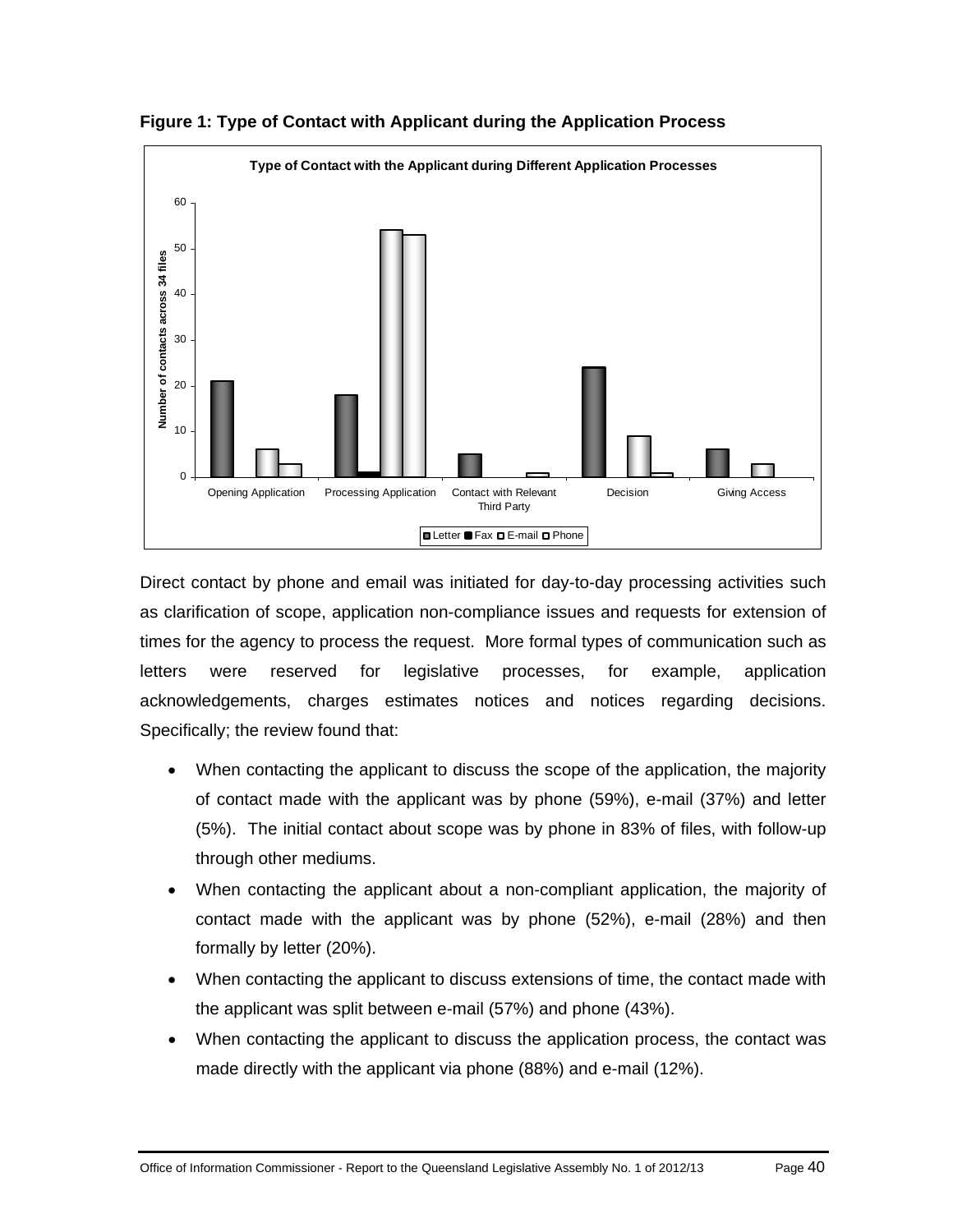### Early Contact

Of the sample of 34 application files reviewed by OIC, six related to non-compliant applications. OIC identified that in each of the six non-compliant applications the RTI and Privacy Unit contacted the applicant directly on the day the application was received informing them of the non-compliance. Furthermore, the RTI and Privacy Unit followed-up the non-compliance with the applicant on average a further two times prior to issuing a decision notice.

Clarification of scope is one avenue decision-makers and support staff can use to make the application process more effective and efficient. Clarifying the scope early in the application process can produce a time and cost benefit to both the agency and applicant in ensuring that only relevant documents are considered. For six applications, the RTI and Privacy Unit's first contact with the applicant was to discuss the scope of the application. On average, the RTI and Privacy Unit directly contacted the applicant within one business day of receiving the application to clarify the scope.

On five of the files reviewed, the scope was either confirmed or narrowed within a day or two of the receipt of the application. Over these five files, this resulted in a saving of 16.75 hours in processing time for the agency and \$290 for an applicant in processing fees. Four out of five of these applications were resolved in under five hours, (one of which was brought down to under five hours through negotiation), which meant that no processing charges were payable by the applicant on any of these applications. The file review confirmed the practical benefits and savings to the applicant and agency in making early contact with the applicant to discuss the application.

# *8.3.2 Active Management – Dealing with Business Units*

OIC noted that TMR has established an organisational network to support the functions of the RTI and Privacy Unit. In each of the business divisions and regions, RTI and Privacy Liaison Officers have been established as an initial contact for RTI and privacy matters. The RTI and Privacy Liaison Officers are responsible for co-ordinating the retrieval of requested information on behalf of the RTI and Privacy Unit.

From the file review, OIC noted that contact was made from the outset with internal business units to obtain the requested information. On 73% of applications sampled, the Document/Record Retrieval Request for information was sent within two days. The review found that, on average, 10% of communication activities (that were not communications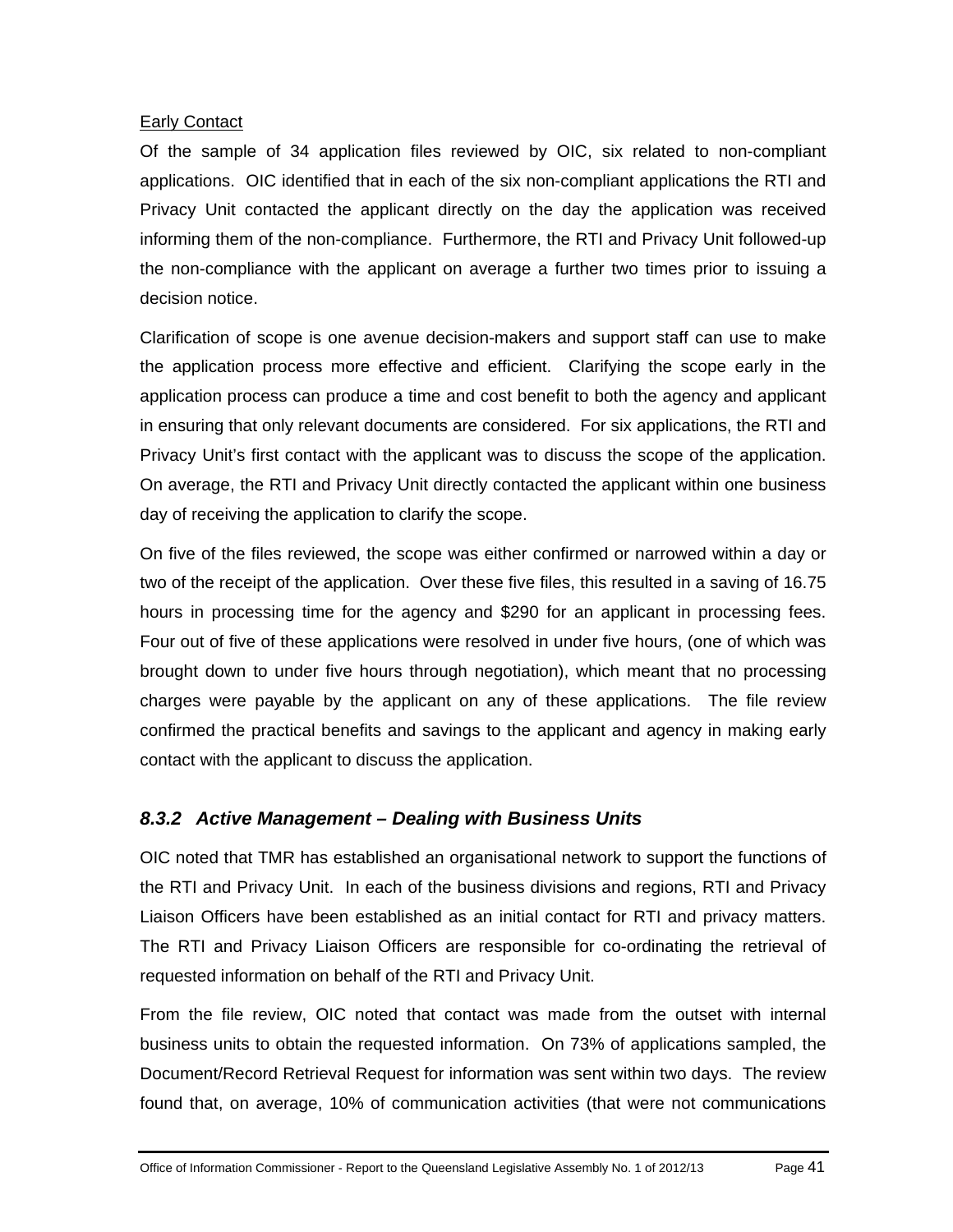with the applicant) involved briefing senior executives, and 11% of these communication activities were following up business units, as depicted in Figure 2.





Primarily, the follow-up activity was for missing attachments not originally supplied in response to the search request. This suggests that business divisions could support improved efficiency in the application handling process by ensuring all of the requested information is supplied in the first instance. It also demonstrates the commitment of the RTI and Privacy Unit to the applicant in ensuring that all information relevant to the applicant's request is obtained and considered. In 2010-11, the OIC received 49 sufficiency of search matters for external review of which only one related to TMR. By department, the average number of sufficiency of search matters referred to the OIC for external review was three matters per department in 2010-11.

The diligence shown by the RTI and Privacy Unit staff in following up with business units to ensure all information relevant to an applicant's request had been received was evident in four of the files reviewed by OIC. In one example on file, the decision-maker followed-up the missing attachments to the briefs with the relevant business units on three separate occasions. The business units conducting the searches subsequently found the attachments and forwarded them through to the RTI and Privacy Unit.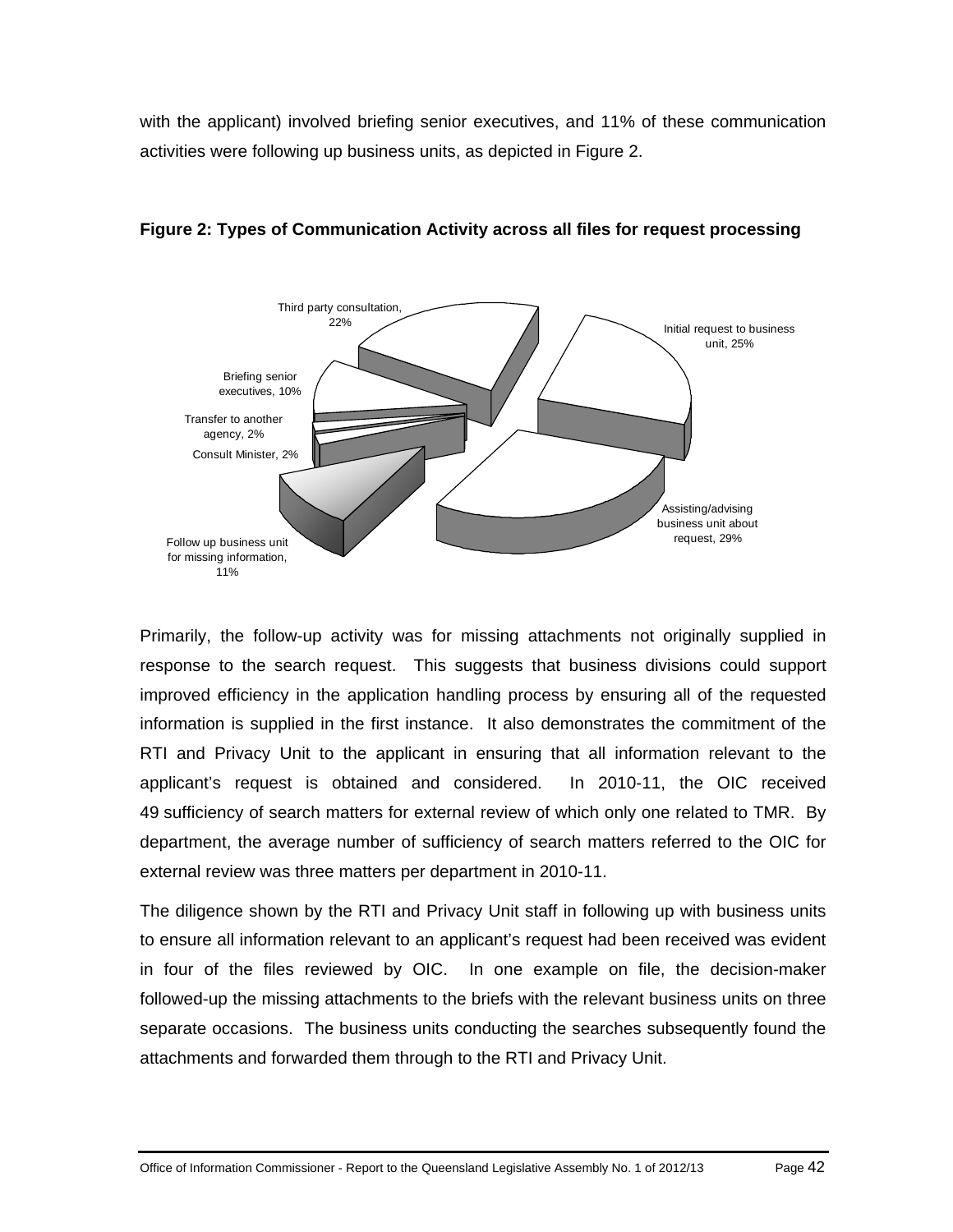Given the size of TMR, it is reasonable that on occasion difficulties will be encountered in locating documents. However, as a general rule, business units need to be vigilant in ensuring all requested documents, including relevant attachments, are forwarded through to the RTI and Privacy Unit for consideration.

### **Recommendation 6**

It is recommended that the Department of Transport and Main Roads:

Within three months, ensure business units responding to applications for information under the RTI Act or IP Act provide all requested documents, together with all clearly identifiable attachments relevant to a document, to the RTI and Privacy Unit on the first occasion.

# *8.3.3 Active Management - Briefing of Key Stakeholders*

Agency decision-makers frequently need to discuss applications with other people in the agency. Some information requests are so complex that decision-makers need assistance to understand the information or datasets involved, and to identify and consider the public interest factors that might affect whether the information should be released. This is an appropriate information gathering process.

A separate, but related practice, is to provide a briefing about the outcome of certain applications to senior agency executives. This is commonly done if the agency decisionmaker anticipates releasing sensitive information, for example, information that might result in a media report or a question in Parliament. Senior executives need to be briefed about the release of sensitive information in time for senior staff to manage possible issues arising upon release.

Information gathering and briefing of senior staff are two separate processes which should not be conflated. In particular, issues arise if an agency briefs senior executives prior to the finalisation of the decision and the briefing is done in such a way that there is ambiguity about whether the decision-maker is gathering information from the senior personnel or briefing the senior personnel about an imminent decision.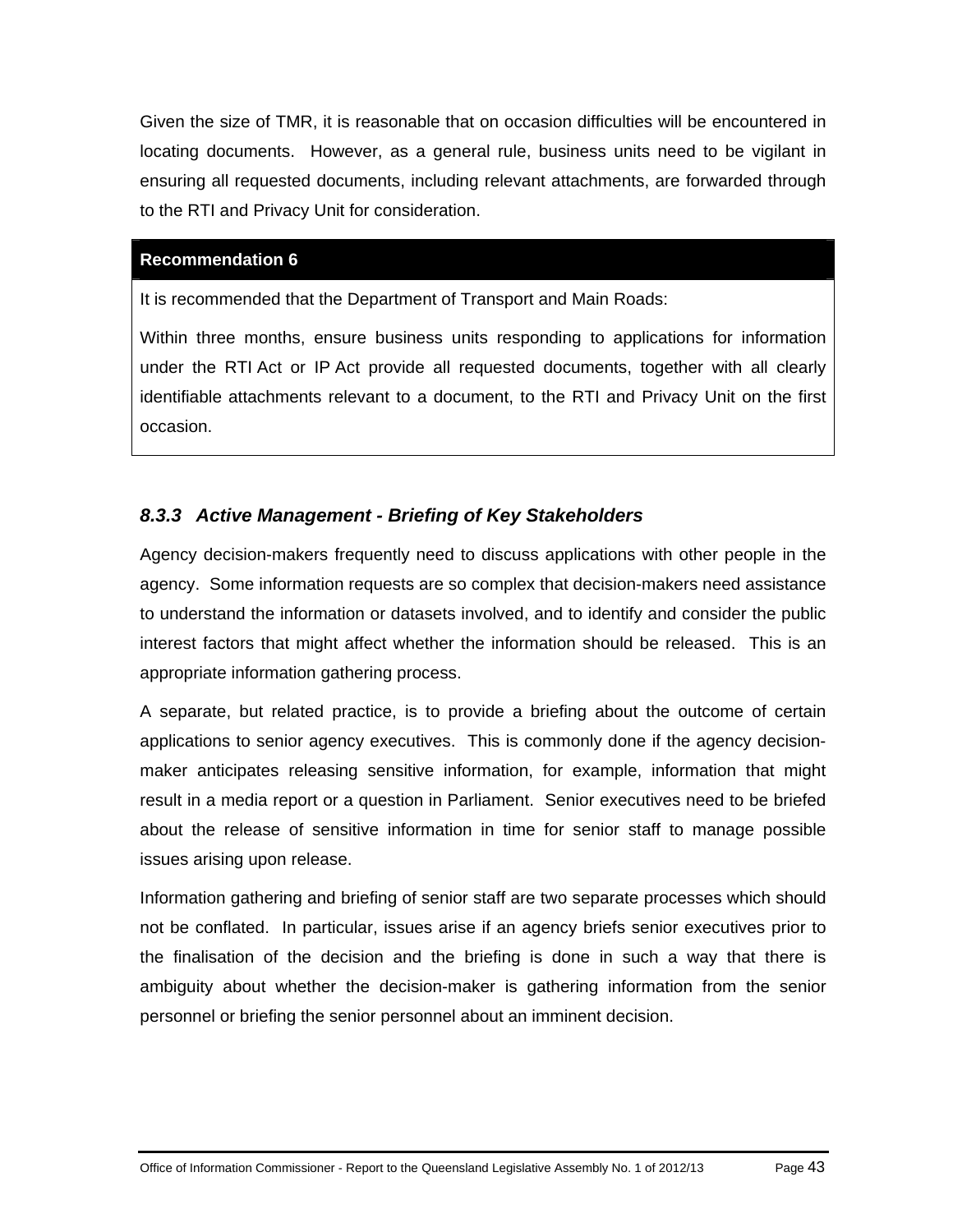TMR has developed an Executive Consultation Policy to give early notification of the potential release of sensitive information. Applications from media organisations or political parties are automatically caught by this policy.

The policy states:

*Executive consultation aims to give early advice to senior officers of the potential release of sensitive documents under the provisions of the above-mentioned acts. The executive should at all times be given due notice and the opportunity to discuss issues pertaining to the documents in issue.* 

The policy describes four stages:

- Early notification of receipt of a sensitive application
- Notification that the responsive documents have been identified and an opportunity for interested officers to inspect the documents and discuss issues that might arise from their release
- After a decision has been made to release sensitive documents, preparation for advice to the Director-General or Minister's Office; and
- Advice regarding any internal review of the original decision.

Although the policy combines consultation and briefing, it appropriately distinguishes these steps, the reasons for these steps and identifies the point in time at which these steps occur. The policy in full is provided at Appendix 6.

# **8.4 Compliance with Legislated Application Handling Procedures**

As a last resort, if people cannot obtain government held information from openly published information sources or administrative access schemes, they have a right to obtain the information using a formal application process under the RTI Act or the IP Act, unless it would be contrary to the public interest to give the access.

Under the RTI Act, an individual has a right to be given access to any document of an agency or Minister on payment of an application fee, subject to certain exemptions. Under the IP Act, an individual has the right to be given access to any document containing the individual's personal information, free of charge,  $43$  unless it would be contrary to the public

 $\overline{a}$  $43$  An access charge might be payable under sections 77 and 79 of the IP Act to cover specific costs of providing access, as prescribed in a regulation.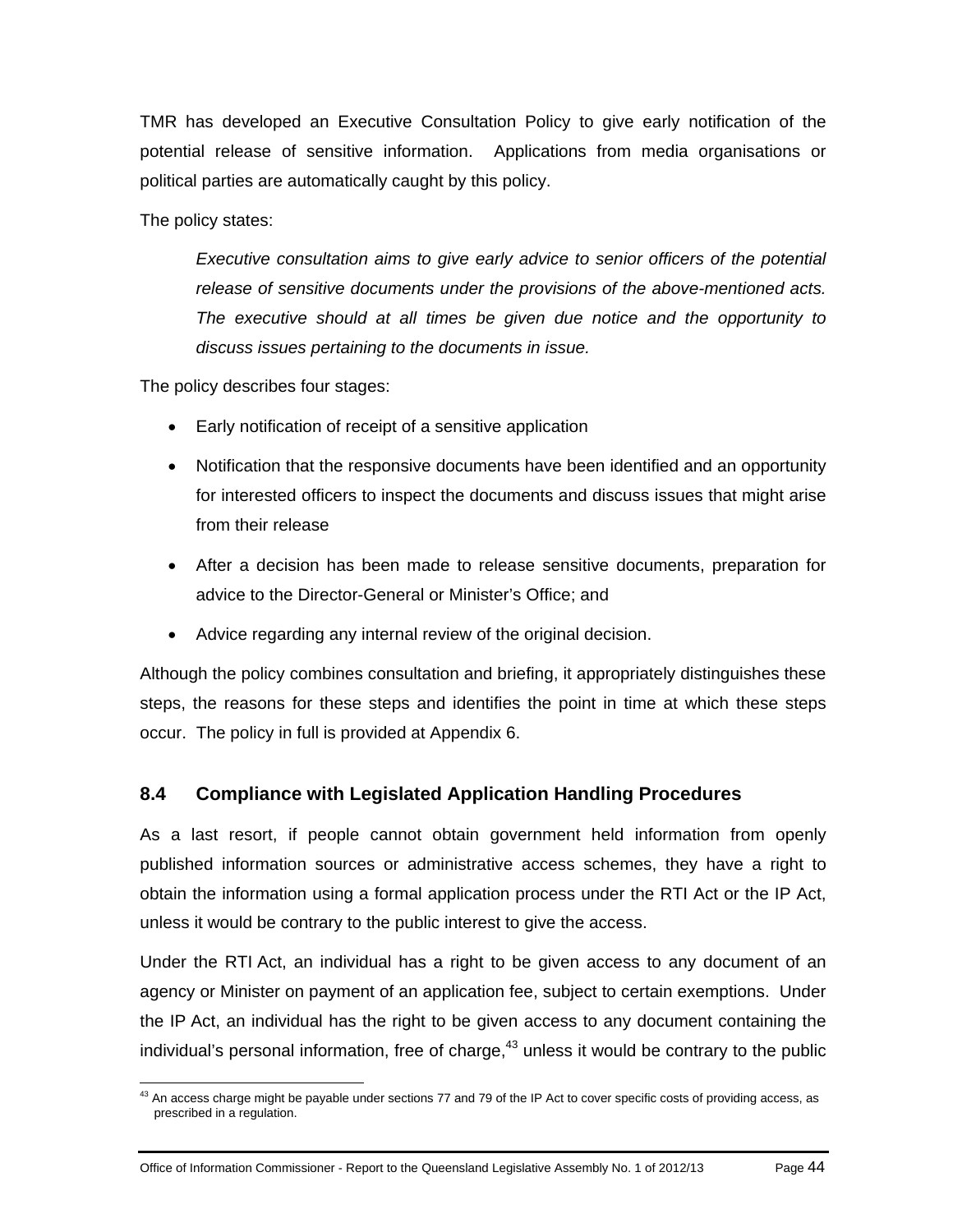interest to do so. An individual also has a right to amend a document containing their personal information if it is inaccurate, incomplete, out-of-date or misleading.

Weighing up an individual's right to information against the public interest in non-disclosure requires careful consideration. The legislation describes in detail factors that can and cannot be taken into account when deciding whether or not to release information. However, even with this guidance as to decision-making principles, the decision in each matter turns on the specific circumstances of the application.

Agency decision-makers understand how to weigh up the applicant's interests and the public interest in light of both the legislation and the business of the agency. These decision-makers have a key role in ensuring that the decision is made in accordance with both the intentions and the requirements of the legislation.

In this context, the review considered compliance with the legislative requirements in application handling. This review assessed a randomly selected sample of 34 RTI and IP access and amendment application files for compliance with Chapter 3 of the RTI and IP Acts. In undertaking the review, OIC assessed TMR's processing of applications against key requirements of the RTI and IP Acts. OIC considered the agency's application of the legislative requirements for dealing with:

- Obtaining evidence of identity and agent authorisation for applications involving the applicant's personal information under both the RTI and Privacy Acts
- Prescribed time periods for notifying applicants about how an application does not comply with the legislation and steps taken in allowing the applicant a reasonable opportunity to make an application in a form complying with all relevant requirements of the Acts
- Requests for longer processing periods (extensions), in particular where an applicant has agreed to the request and the request was made prior to a deemed decision being taken to have been made
- Charges estimate notices (CEN) and schedules of relevant documents and in particular, the issuing of a CEN or schedule of relevant documents prior to the end of the processing period, prescribed requirements of a CEN or schedule of relevant documents and waiving of charges under the RTI Act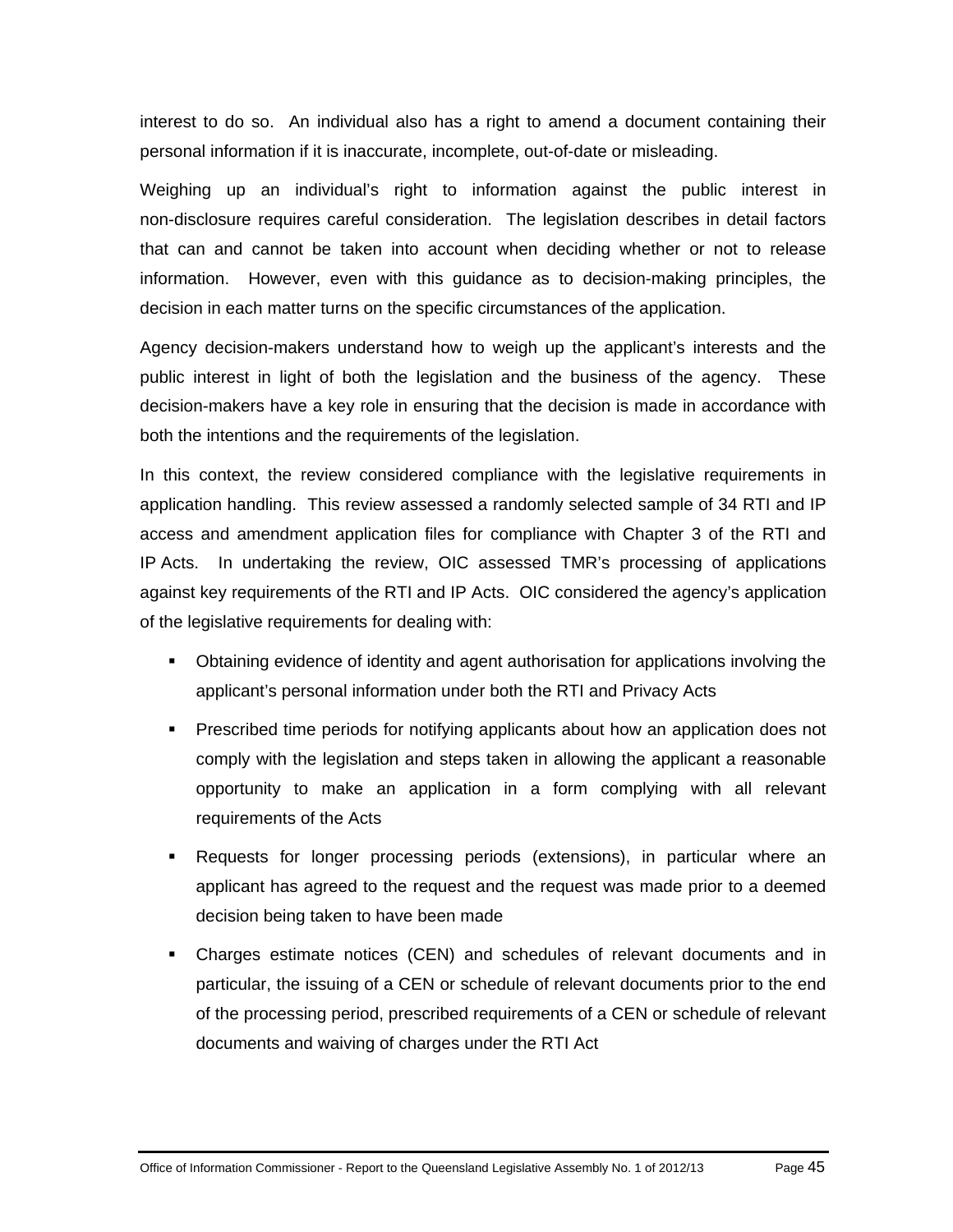- Taking reasonable steps to obtain the views of third parties, informing third parties that documents released in response to an RTI Act application may also be published, for example, in a disclosure log, provision of a prescribed written notice of the decision and deferring access requirements under the Acts
- **Transferring applications to another agency**
- **Decisions on outcomes of applications**<sup>44</sup>
	- o Recalculation of processing periods for appropriate provision of considered or deemed decisions
	- o Assessment against delegations for decision-makers
	- o Decision notices, in particular: itemisation of processing charges and fees (where applicable), access periods (the period within which the applicant may access the documents), disclosure log requirements, provisions under which access is refused (where applicable), review periods and process for making application for review, reasons for decision, date it was made and designation of the decision-maker
- Refusing to deal with an application
- Giving access to applicants, and in particular, providing applicants with access to documents in the form requested
- Deferring access and notifying applicants when access is no longer deferred; and
- Amendments to an applicant's personal information.

The file review found that TMR was compliant with the requirements of the RTI and IP Acts. Minor issues were noted. When raised with the RTI and Privacy Unit, the Unit had either already identified and addressed the issues prior to the review commencing or the issues were addressed during the course of the review.

The review found the management of the RTI and Privacy Unit to be proactive. The following two examples highlight how the RTI and Privacy Unit review their operations on an ongoing basis and take proactive steps to address issues as they arise.

<sup>44</sup> Please note that the review did not assess the quality or appropriateness of the decision itself, as this is subject to the internal and external review mechanisms.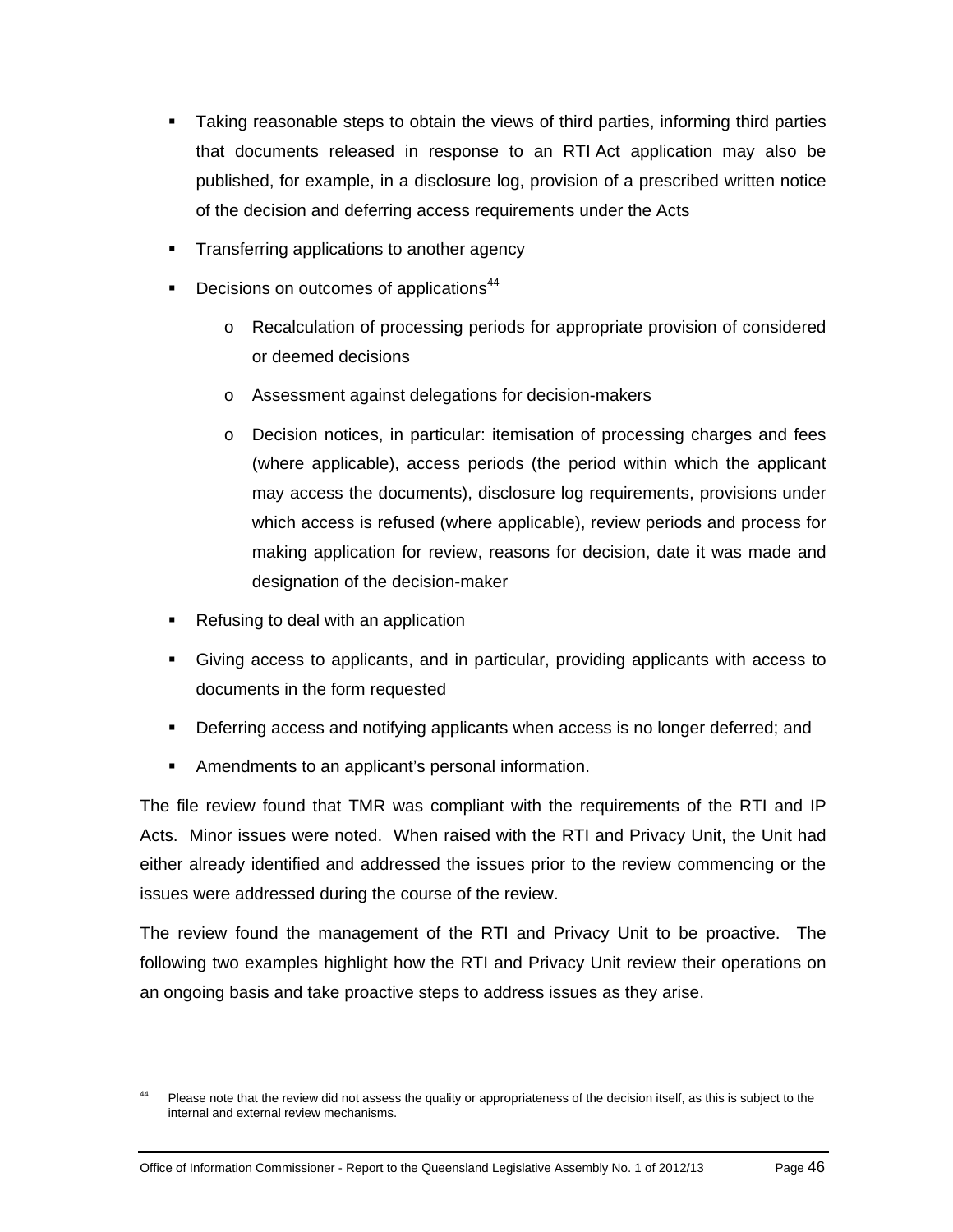When reviewing application decision notices, OIC noted that the review period for applying for external review as stated on the notice was not consistent with the requirements of the Acts<sup>45</sup>. In response, the RTI and Privacy Unit advised that after a review of the report from  $OIC$ 's compliance review of Queensland Health, $46$  the department recognised the need to correct the decision notice, and did so in November 2011. OIC confirmed the amended wording on the template decision letters and considered the agency had appropriately addressed the issue.

In another example, three instances were noted where the notice of decision did not contain disclosure log requirements informing the applicant that documents may be published on the disclosure log as prescribed under section 54(2)(iii) of the RTI Act. It was noted that in each of these instances, the agency subsequently published the documents in their disclosure log. When raised with the RTI and Privacy Unit it was revealed that the unit had already identified and amended the relevant templates back in February 2011 prior to the commencement of this review. A subsequent review of the template letters confirmed the templates had been amended appropriately.

One minor inconsistent practice with the RTI Act was noted. Under section 36(1)(b)(i) of the RTI Act an agency must, before the end of the processing period for the application, give the applicant a schedule of relevant documents, unless the applicant waives this requirement. In two files reviewed by OIC, the agency had not issued a schedule of relevant documents where full access to all the requested documents had been granted to the applicant. The RTI and Privacy Unit stated that the supply of all of the documents constituted a schedule of documents, and therefore met the requirement under the Act.

The RTI and Privacy Unit also advised that generating a separate schedule of relevant documents would take time, and therefore could incur costs for the applicant unnecessarily.<sup>47</sup> The RTI and Privacy Unit advised they have identified this issue in their submission to the two year review of the RTI Act. OIC acknowledges the issues raised by the RTI and Privacy Unit. OIC is of the view that the better practice would be to give the

Office of Information Commissioner - Report to the Queensland Legislative Assembly No. 1 of 2012/13 Page 47

<sup>45</sup> Under sections 88(1)(d) and 101(1)(d) of the RTI and IP Acts, applications for external review must be made within 20 business days from the date of the written notice of the decision, or within the longer period the Information Commissioner allows. TMR's decision notice states 'An external review application must be made to the Information Commissioner within 20 business days from the day on which you receive this decision which is consistent with requirements of the former Freedom Of Information Act (1992) (Qld).

requirements of the former Freedom Of Information Act (1992) (Sign).<br><sup>46</sup> Compliance Review – Queensland Health, Review of Queensland Health, Corporate Office, and Metro North and Metro South Health Service Districts' compliance with the Right to Information Act 2009 (Qld) and the Information Privacy Act 2009 (Qld).<br><sup>47</sup> (If the time to create the schedule of documents pushed the time spent processing an application above five hours,

processing charges would become payable by the applicant.)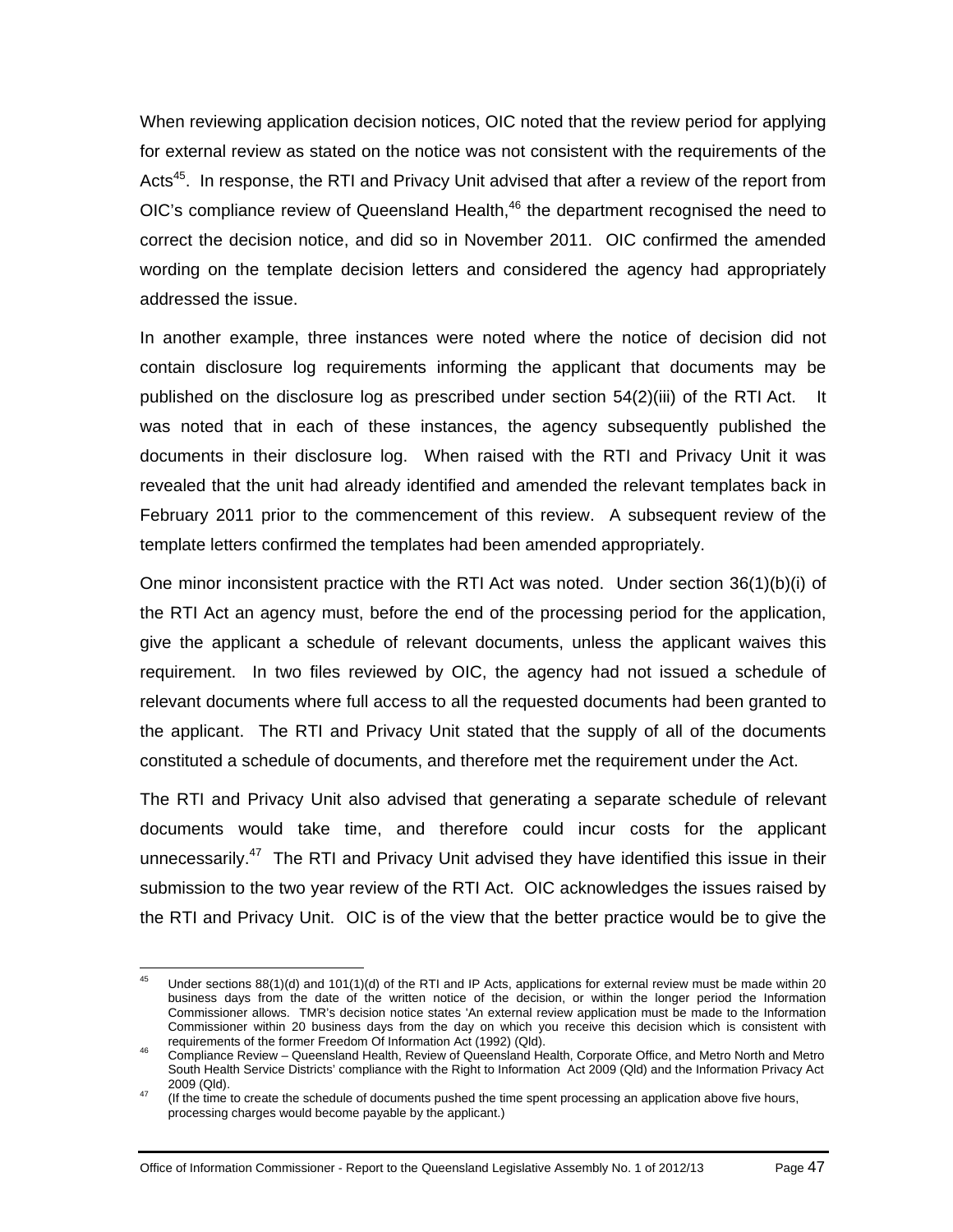applicant the option to waive the requirement as permitted under section 36(1)(b)(i) of the RTI Act.

After extensive testing, OIC is satisfied that TMR are complying with the requirements of the RTI and IP Act for processing access and amendment applications made under the RTI and IP Acts. Appropriate systems that support the RTI and IP Unit in managing the application process are in place and operating to meet the needs of the business unit.

# **8.5 Internal review**

A person affected by a reviewable decision may apply to have the decision reviewed by the agency dealing with the application.<sup>48</sup> This is called an internal review. The principal officer of the agency may delegate to another officer of the agency the power to deal with an internal review.<sup>49</sup> The RTI and IP Acts stipulate that an internal review application must not be decided by the officer who made the reviewable decision or an officer who is of lesser seniority to the person who made the reviewable decision.

OIC examined TMR's internal review process to assess the agency's compliance with the requirements of the RTI and IP Acts. This review examined the delegations and handling practices for processing 10 of the 11 internal reviews conducted by TMR during the period 1 July 2010 to 30 June 2011.

The principal officer for TMR has delegated the power to deal with an application for internal review to other officers of the agency under section 30 of the RTI Act. $50$  The agency's 'Instrument of Delegations Right to Information Act 2009' establishes a clear delineation of roles in deciding an internal review outcome within TMR.

In the 10 files reviewed by OIC, the internal review was conducted by the appropriate delegated officer in accordance with TMR's Instrument of Delegations policy. Each internal review was performed by a more senior officer. All internal reviews were finalised

<sup>48</sup> Under section 80(1) of the RTI Act and section 94(1) of the IP Act. A person can also seek an external review of the initial decision.

 $49$  An internal review application may be dealt with under a delegation or direction. See section 30 and 31 of the RTI Act and section 50 and 51 of the IP Act.<br><sup>50</sup> A reference to section 30(2) (Decision-Maker for Application to Agency) in the RTI Act is also a reference to the

equivalent section 50(2) (Decision-Maker for Application to Agency) under the IP Act.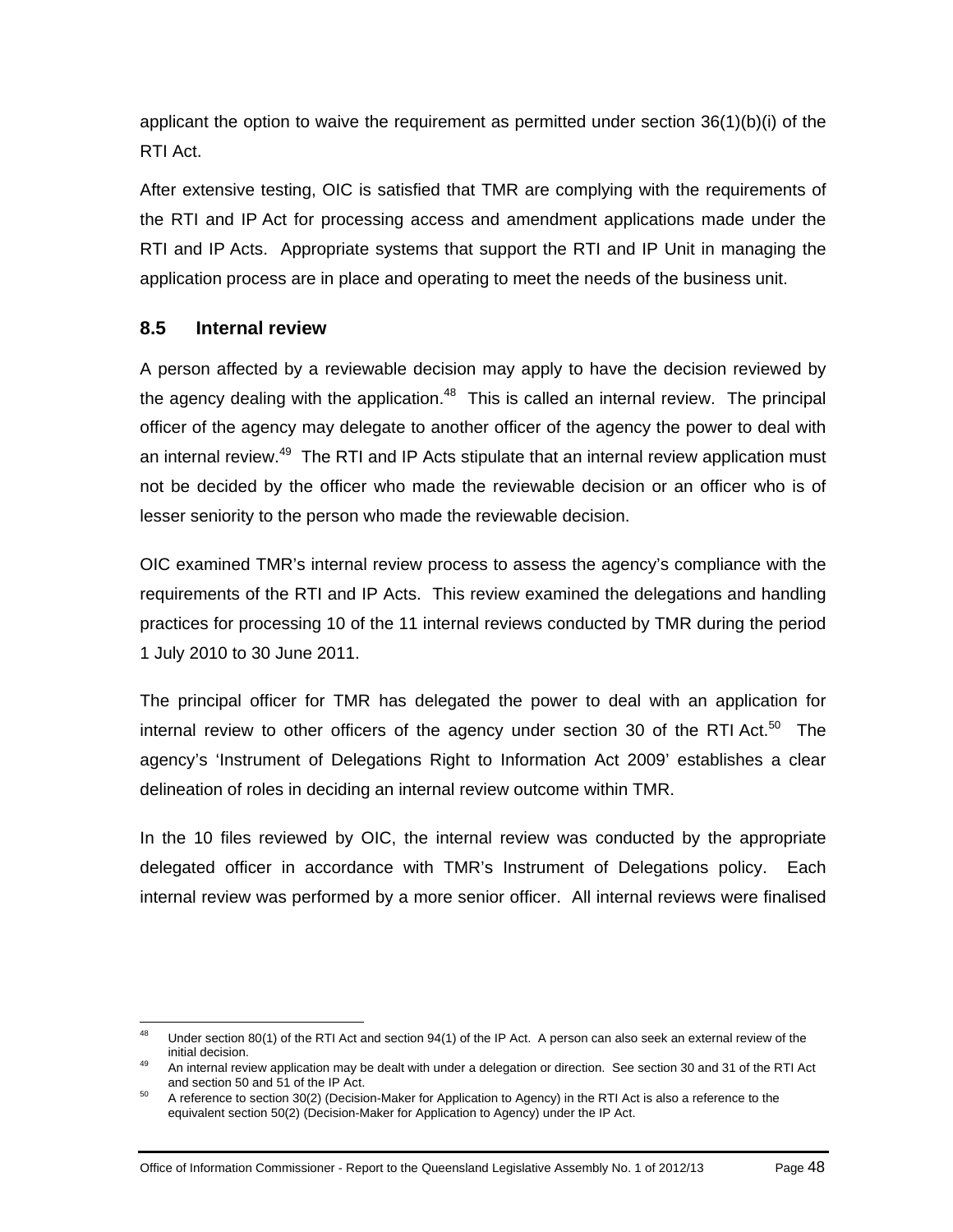within the 20 business days allowed under section 83(2) of the RTI Act.<sup>51</sup> TMR's internal review process complies with the internal review requirements of the RTI and IP Acts.

# **8.6 Privacy Principles**

The primary objectives of the IP Act are to provide a right of access to and amendment of personal information in the government's possession or under its control and to provide safeguards for the collection and handling of an individual's personal information within the public sector.52 The Privacy Principles govern how public sector agencies collect, store and use personal information in their possession or under their control. Under section 27(1) of the IP Act, TMR must comply with the Information Privacy Principles (IPPs).

# *8.6.1 Collection of Personal Information*

The collection of personal information is a fundamental area of privacy regulation. Whenever an agency obtains personal information electronically, either through an email to an agency contact email address or by completion of a form, under IPP 1, TMR must only collect personal information for a lawful purpose directly related to fulfilling the function or activity of the agency. Under IPP 2, TMR must take all reasonable steps to advise the individual of:

- The purpose of the collection
- Any law that might authorise or require the collection; and
- Anyone who would usually receive the information in turn, either first or second hand, if it is the agency's practice.

Collection notices $53$  promote transparency as they allow the individual to understand the agency's personal information practices in using the information collected.

A review of a random sample of 25 electronic and online forms was performed to determine whether TMR was meeting its obligations under IPP 2. The review noted that in each of the forms collecting an individual's personal information, TMR provided an appropriate notice of collection to meet its privacy obligations under IPP 2. OIC noted that the privacy statement contained in the collection notice of each of the forms reviewed

 $51$ A reference to section 83(2) (When Internal Review Application to be Decided) in the RTI Act is also a reference to the equivalent section 97(2) (When Internal Review Application to be Decided) under the IP Act.

 $^{52}$  Sections 3(1)(a) and (b) of IP Act.<br> $^{52}$  The term 'collection notice' is not used in the IP Act. It is a term used by OIC to denote information provided to an individual by an agency in meeting their obligations under IPP 2.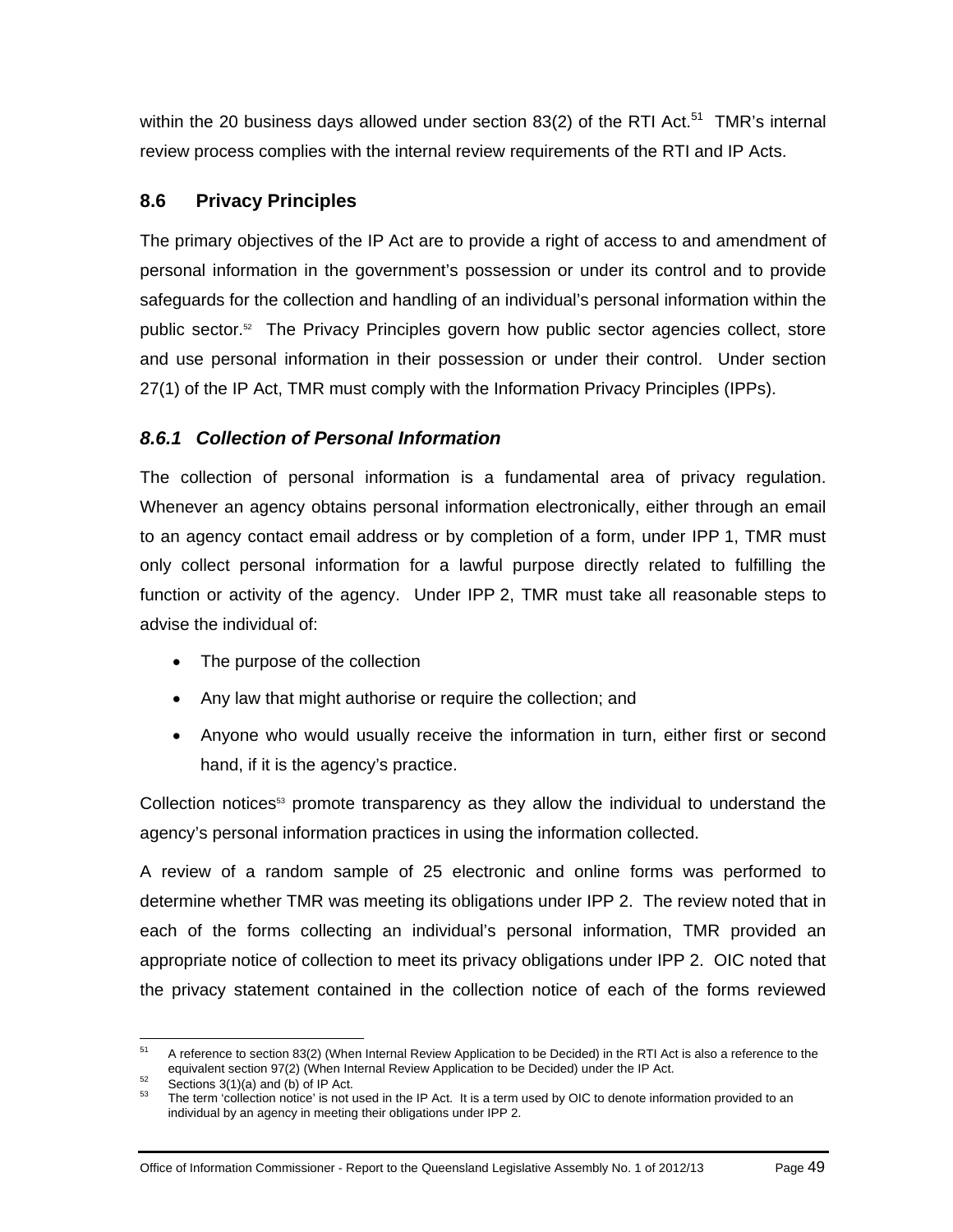addressed the purpose of the collection, laws authorising or requiring collection and any third parties to which an individual's personal information may be disclosed.

It is a common practice in government for agencies to provide email contact addresses through which members of the public can communicate with the agency. When individuals click on the email links, the agency can collect personal information such as the person's name, email address and other personal information contained within the body of the email. Failure to provide a readily accessible collection notice at the bottom of the web page containing the email address or link to a global privacy statement for these email invitations may constitute a breach of IPP 2.

A review of 20 web pages containing email invitations to contact TMR was reviewed by OIC. The review found that access to a global privacy statement was provided with each of the web pages containing a link to an email address. Whilst this method of notification is not considered best practice, it meets the standard TMR needs to achieve in meeting its obligations under IPP 2.

# *8.6.2 Providing Information about Documents Containing Personal Information*

Under IPP 5, an agency having control of documents containing personal information must take reasonable steps to ensure that an individual can find out about the types of personal information it holds, the purposes for which the information is used, and how an individual can access the document containing their personal information.

Under the previous privacy regime, Information Standard 42 (IS42), agencies were required to have a privacy plan. Although the IP Act does not require an agency to have a privacy plan, it is still a practical way for agencies to achieve their obligations under IPP 5.

As mentioned earlier in the report, a desktop review conducted in July 2010 identified that TMR did not have a Privacy Plan published on its website, and that no other documents listed under TMR's 'Privacy' web pages disclosed the department's personal information holdings. In response to the desktop audit, TMR said that the agency's privacy plan was currently under review and, once approved, would be posted on TMR's website.

As part of this review, OIC followed-up the agency's response to the desktop audit report. This follow-up review of TMR's website noted that the department's privacy plan has now been published.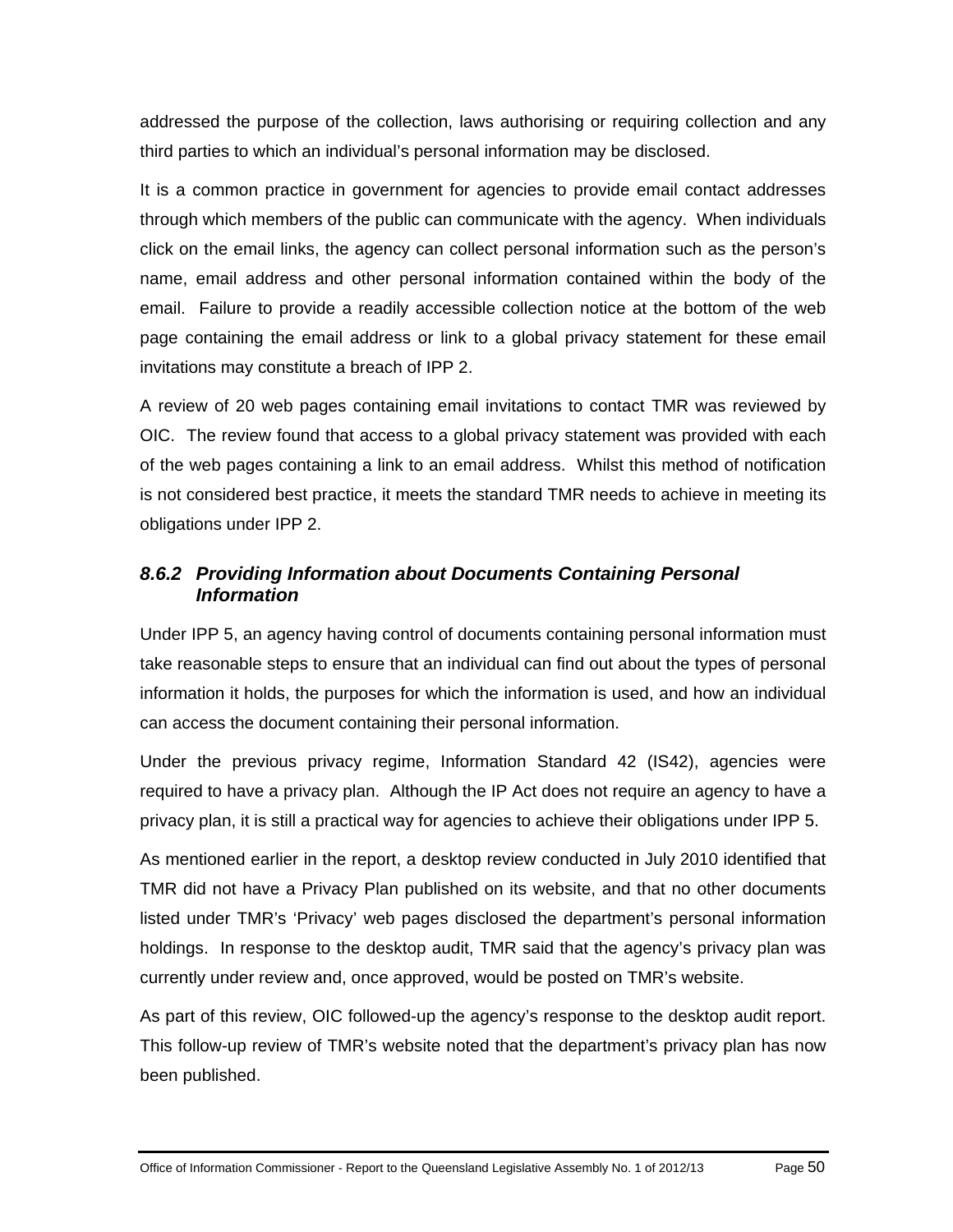A review of the TMR's privacy plan found it to be an exemplary document in terms of meeting the requirements of IPP 5 – Providing information about documents containing personal information. The attachment to the privacy plan listing TMR's personal information holdings was detailed in terms of describing the dataset and access details and for this, TMR should be commended.

The review of the agency's privacy plan identified improvement opportunities that, if addressed, would make the content of the privacy plan more consistent with the requirements of the IP Act. For example, under the complaint procedure section, the TMR Privacy Plan states that a complaint should be made no longer than six months from the date when the breach was suspected to have occurred. Section 164 of the IP Act gives an individual the right to make a privacy complaint against an agency and this right is not constrained in any way. There is no legislative basis for such a time limit.

TMR advises that they will be undertaking an audit of the privacy plan later this year. TMR has given an undertaking that OIC's findings will be built into the privacy audit. OIC will follow this up later in the year to determine if TMR has undertaken the audit of the privacy plan as advised.

# *8.6.3 Access to and Amendment of Documents Containing Personal Information*

Under IPP 6 (Access to documents containing personal information) an agency having control of a document containing an individual's personal information must give that individual access to the document if so requested by the individual, unless access is restricted by law. IPP 7 (Amendment of documents containing personal information) obliges an agency to take reasonable steps to ensure documents containing personal information are accurate, relevant, complete, up to date, and not misleading; it gives an individual the right to have their personal information amended if they believe an agency has not met this obligation.

This review assessed a randomly selected sample of 14 IP Act access and amendment application files for compliance with Chapter 3 of the IP Act. General compliance issues identified by OIC in relation to the prescribed requirements of Chapter 3 have been reported previously in this report under section 8.4 – Application Handling.

In meeting its obligations under IPP 6 and IPP 7, TMR has established a number of administrative practices whereby individuals can gain access to or make amendments to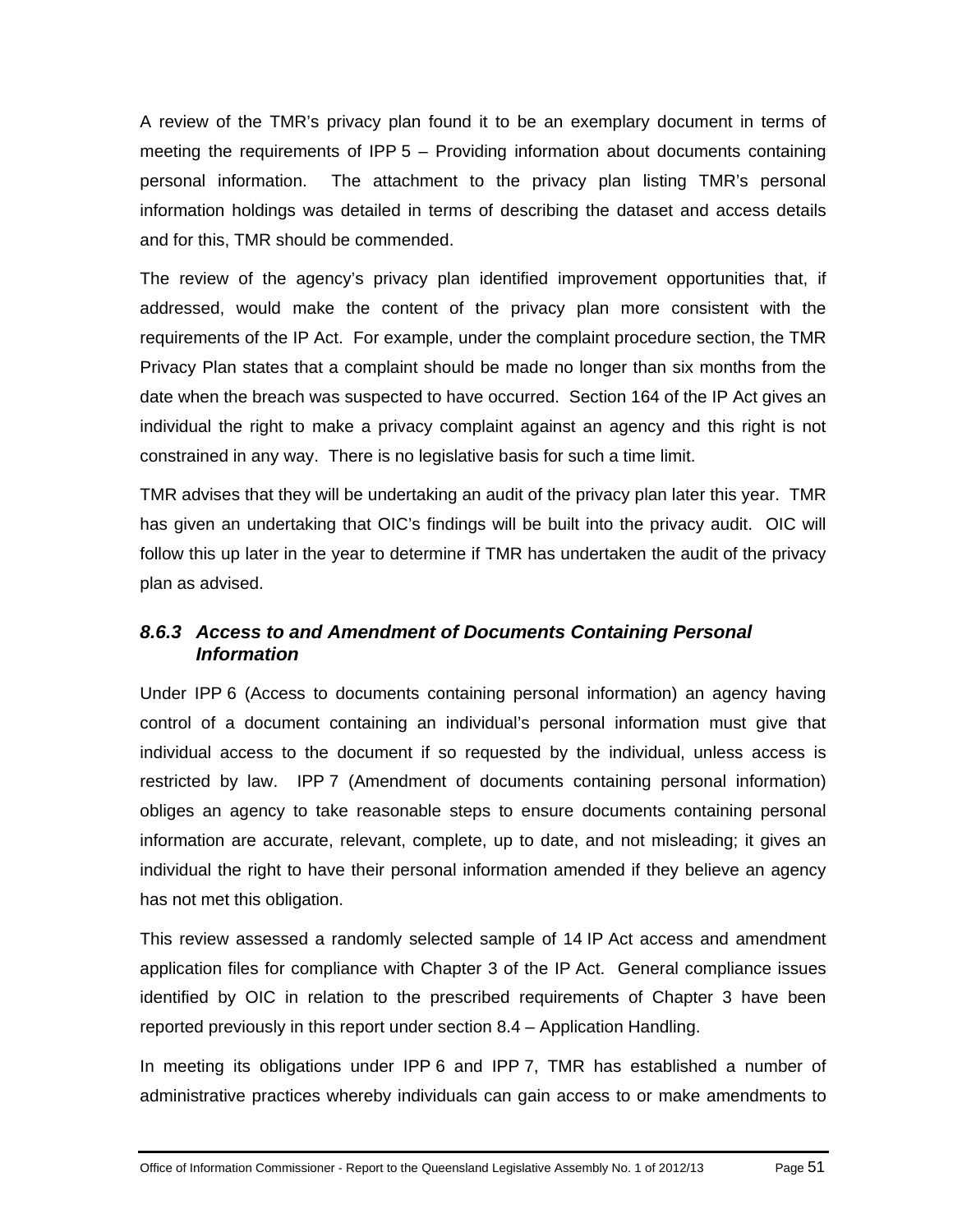their personal information held by the department. A review of TMR's website identified that the department has provided administrative arrangements whereby individuals can gain access (as previously discussed under section to this report) and amendment to certain datasets containing their personal information.

Table 1 below shows a list of services available to people seeking to make amendments to their licensing and registration information held by TMR. The table also lists the methods by which amendments can be made without the need for application under the legislative process.

| <b>Amendment Scheme Available</b>                        | <b>Amendment Method Available</b> |                                                    |                                    |                                 |
|----------------------------------------------------------|-----------------------------------|----------------------------------------------------|------------------------------------|---------------------------------|
|                                                          | Online                            | <b>Customer</b><br><b>Service</b><br><b>Centre</b> | <b>Phone or</b><br><b>Mail TMR</b> | <b>Police</b><br><b>Station</b> |
| <b>Change Customer Address</b>                           | ✔                                 | $\checkmark$                                       | ✔                                  |                                 |
| <b>Renew Registration with Changes</b>                   | ✔                                 | ✔                                                  | ✔                                  |                                 |
| <b>Medical Condition Notification</b>                    | ✔                                 | ✔                                                  | ✔                                  |                                 |
| Change of Name                                           |                                   | ✔                                                  |                                    | ✔                               |
| Change CTP Insurer                                       | ✔                                 | ✔                                                  | ✔                                  |                                 |
| Change of Registration - Vehicle<br><b>Modifications</b> |                                   | ✔                                                  |                                    |                                 |

**Table 1: Administrative practices to handle routine amendments** 

*Note: The above is not an exhaustive list of amendment services available.* 

As detailed in the above table, consistent with the requirements of IPP 6 and IPP 7, the administrative access schemes provided individuals with mechanisms for accessing and making amendment to their records in addition to the individual's right of access by application under the legislative processes of the IP and RTI Acts.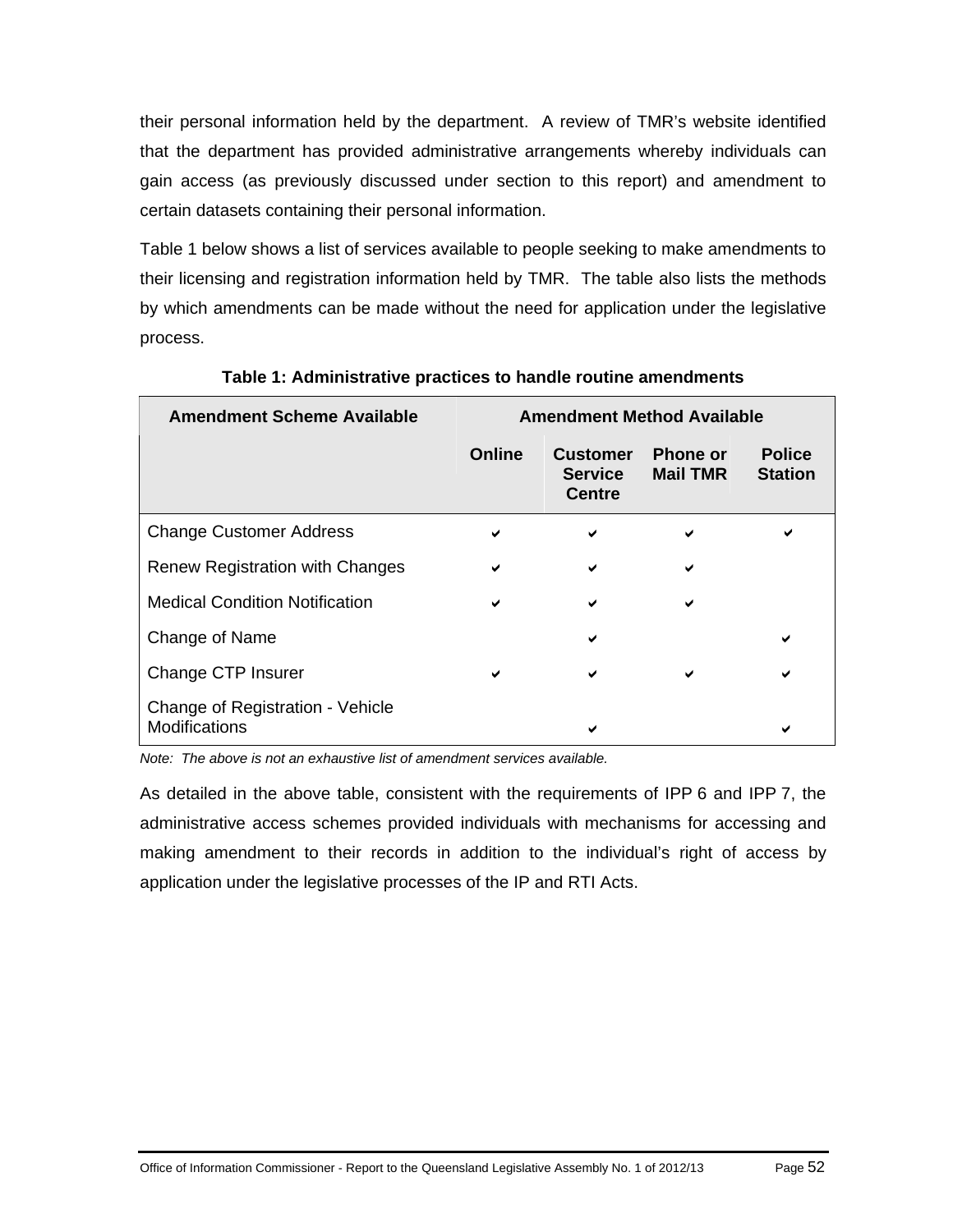# **9 Conclusion**

This report detailed the findings of the review of TMR's approach to right to information and information privacy.

TMR's comprehensive execution of right to information and information privacy strategies is to be commended. Their governance structures, leadership, adoption of push model strategies such as the publication scheme and disclosure log, and their handling of applications were found to be excellent. In particular, the RTI and Privacy Unit within TMR is dedicated to communicating effectively with both the applicants and other TMR business units to ensure that people applying for information under the legislation are assisted to the greatest extent possible. This diligence was apparent in the efficient file handling and the level of compliance with legislative requirements observed in the files reviewed. The result has been reduced red tape and processing costs for both the applicant and the agency.

In one respect, the departmental culture of openness was found to be uneven. The review found business units to be courteous to industry and the public and committed to finding solutions. However, stakeholders identified differences between business units as to their openness, ranging from treating information with cautious stewardship through to having a sense of responsibility about actively supplying data in accessible and re-usable formats. Some individual business units demonstrated a high degree of initiative in proactively publishing data using leading technology while other business units had yet to adopt more contemporary information release models.

Consultation identified that stakeholders were keenly interested in obtaining TMR's information, and ready to work with TMR to facilitate this process, even to the extent of developing applications to help make the information available. TMR is positioned to be a leader in the free flow of government held information into the Queensland economy by demonstrating how innovative methods of publication can work for both government and the broader public. OIC encourages TMR to consolidate and extend this leadership role.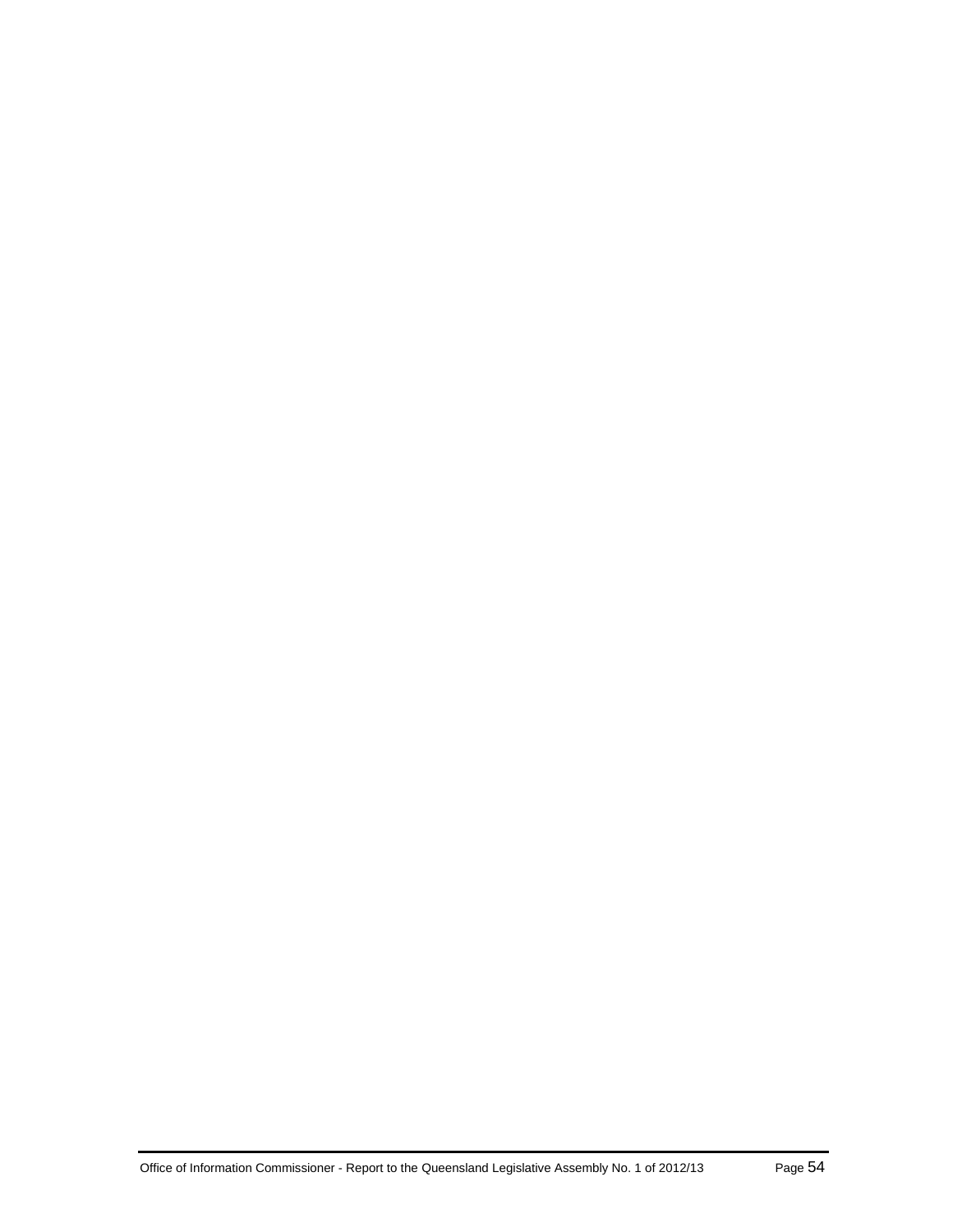# **APPENDICES**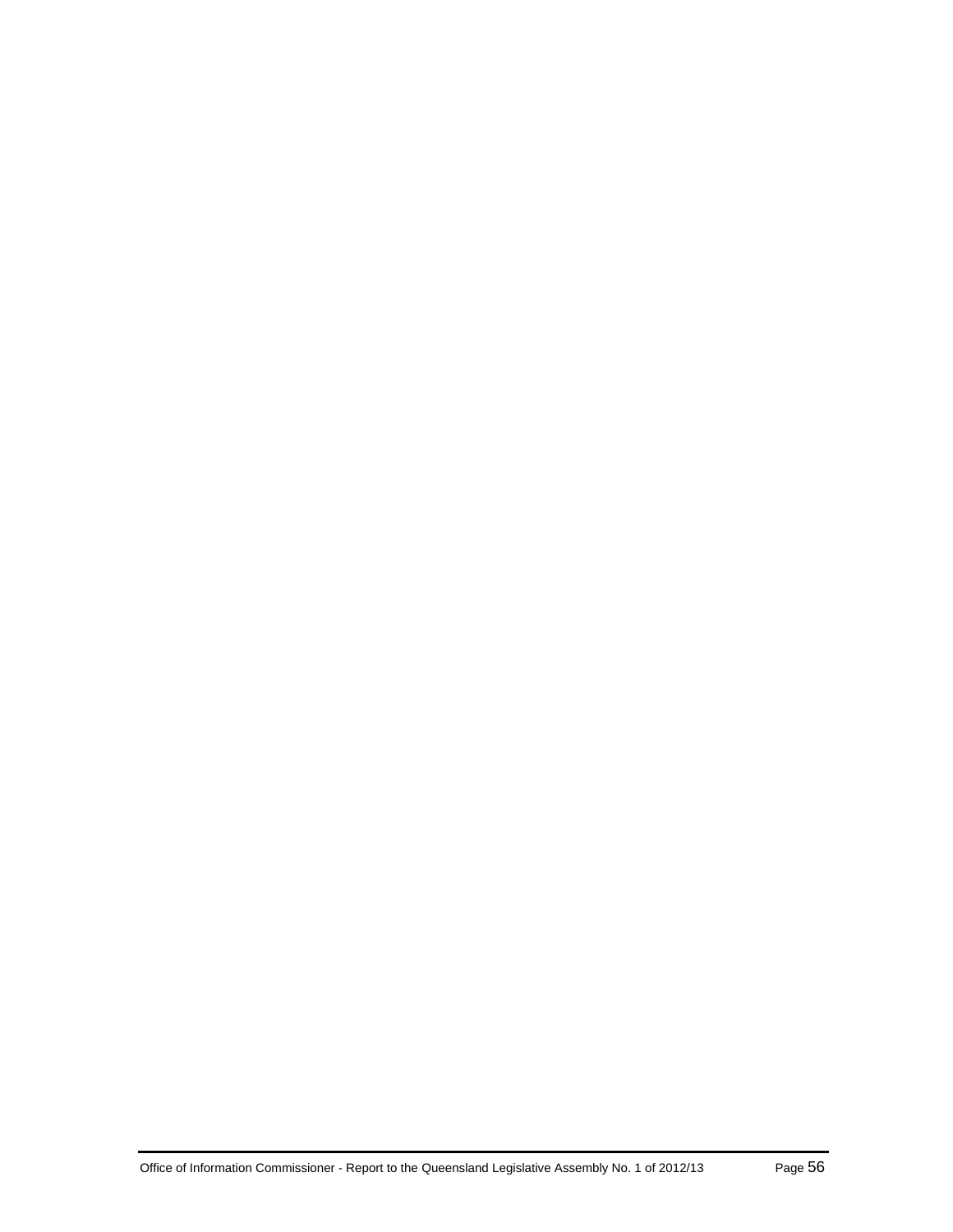# **Appendix 1 – Acronyms**

| <b>CEN</b>                  | <b>Charges Estimate Notice</b>                                                                                                                                       |
|-----------------------------|----------------------------------------------------------------------------------------------------------------------------------------------------------------------|
| CSV                         | A comma-separated values file stores numbers and text in<br>plain-text form so that the file is a sequence of characters, with<br>no data that has to be interpreted |
| <b>FOI</b>                  | Freedom of Information                                                                                                                                               |
| <b>FOI Act</b>              | Freedom of Information Act 1992 (Qld)                                                                                                                                |
| IP                          | <b>Information Privacy</b>                                                                                                                                           |
| <b>IP</b> Act               | Information Privacy Act 2009 (Qld)                                                                                                                                   |
| <b>IPP</b>                  | <b>Information Privacy Principle</b>                                                                                                                                 |
| <b>IS42</b>                 | <b>Information Standard 42</b>                                                                                                                                       |
| <b>MSQ</b>                  | Maritime Safety Queensland                                                                                                                                           |
| <b>OIC</b>                  | Office of the Information Commissioner                                                                                                                               |
| QGEA                        | Queensland Government Enterprise Architecture                                                                                                                        |
| <b>RDF</b>                  | <b>Resource Description Framework - A method for classifying</b><br>data on web sites in order to improve searching and navigation                                   |
| <b>RTI</b>                  | Right to Information                                                                                                                                                 |
| <b>RTI Act</b>              | Right to Information Act 2009 (Qld)                                                                                                                                  |
| <b>RTI and Privacy Unit</b> | Right to Information and Privacy Unit                                                                                                                                |
| <b>RTIPS</b>                | Electronic Database used by TMR to record and monitor all<br>matters processed by the RTI and Privacy Unit                                                           |
| <b>SPARQL</b>               | Simple Protocol and RDF Query Language a standard query<br>language and data access protocol                                                                         |
| <b>TMR</b>                  | Department of Transport and Main Roads                                                                                                                               |
| <b>TRAILS</b>               | <b>Transport Registration and Integrated Licensing System</b>                                                                                                        |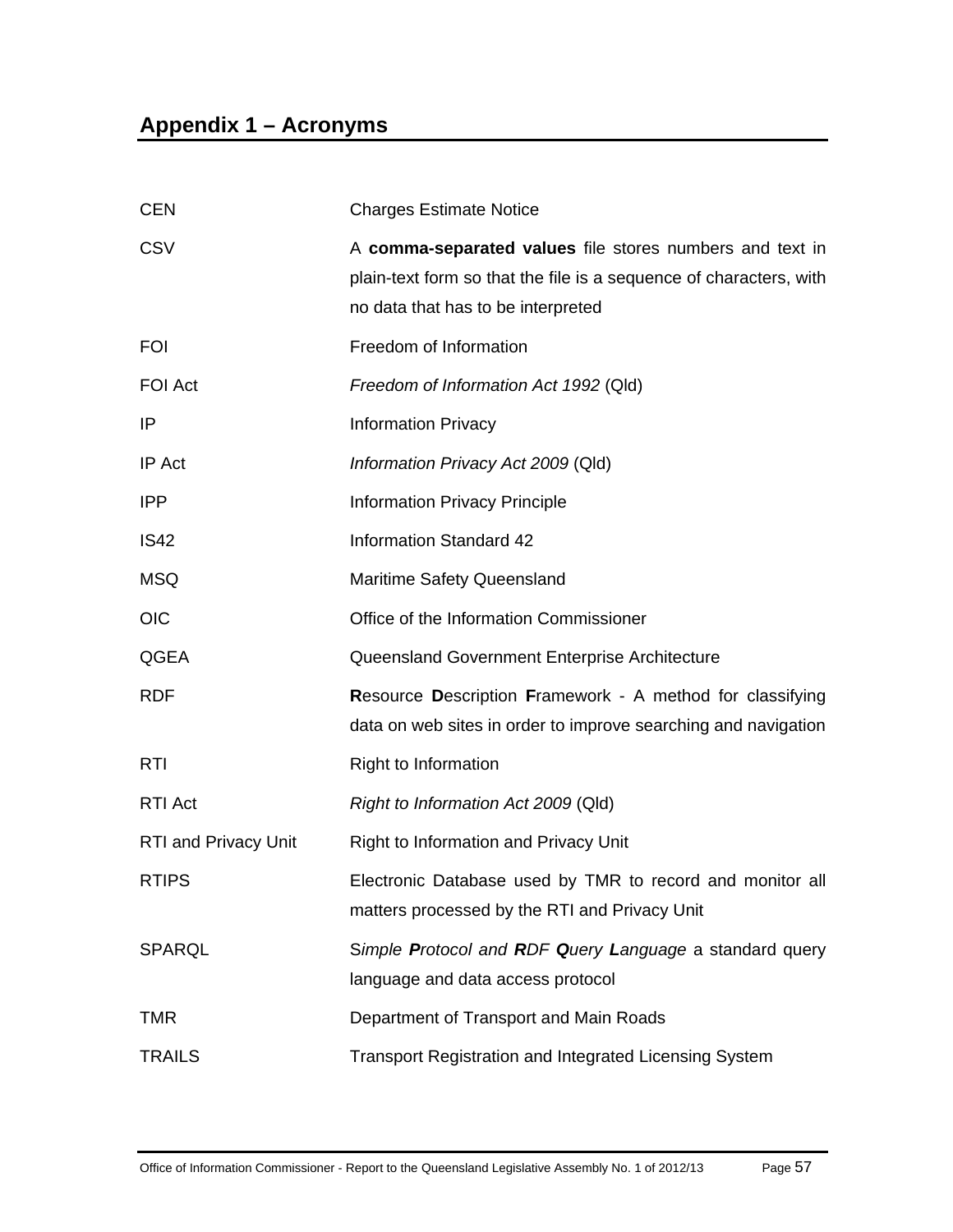W3C Short for *World Wide Web Consortium,* an international consortium of companies involved with the internet and the web to develop open standards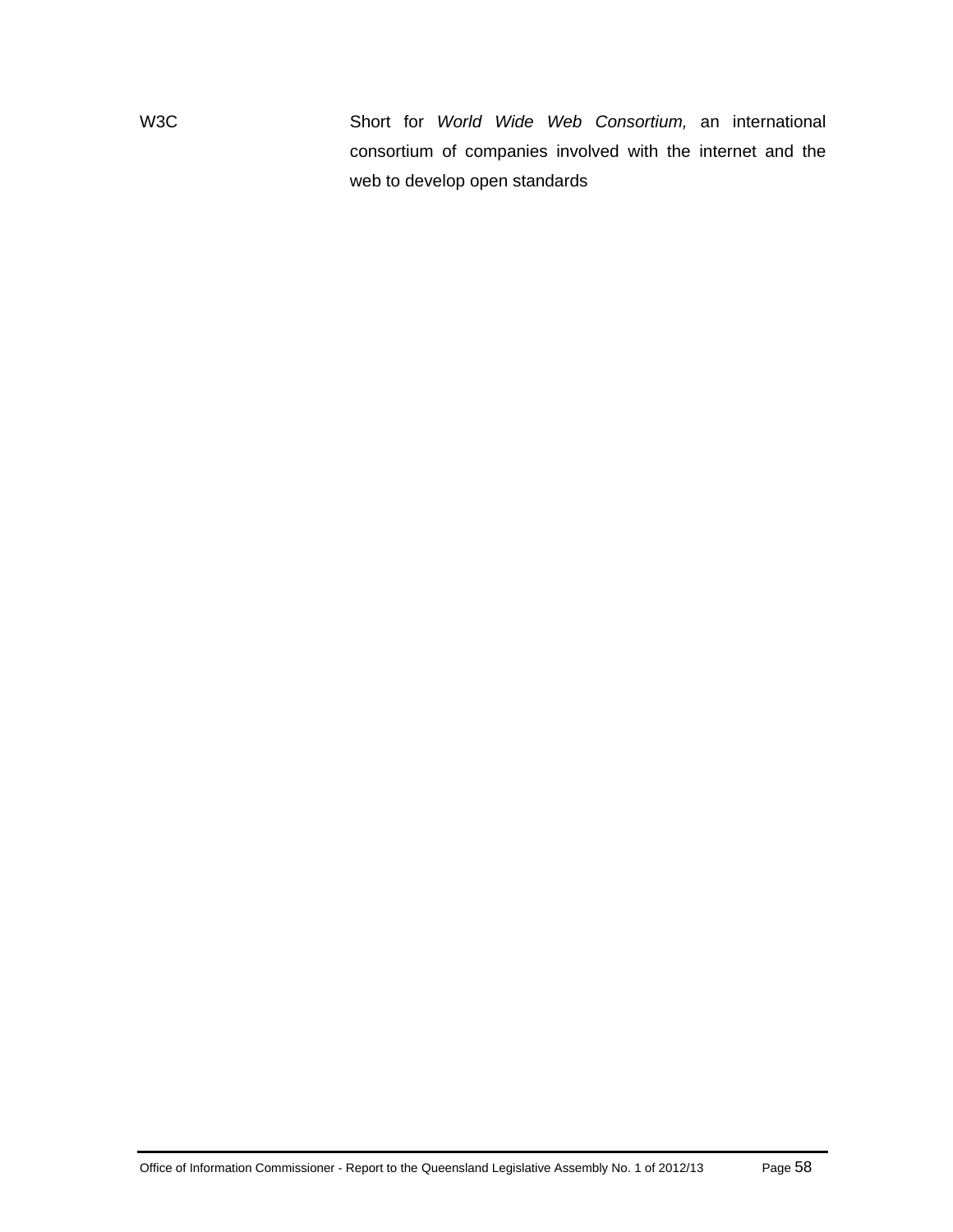# **Appendix 2 – Terms of Reference**

### **Terms of Reference – Review of Department of Transport and Main Roads RTI and IP Handling Practices**

### **1. Objectives of the Review**

1.1. The objective of the review is to establish whether the Department of Transport and Main Roads is complying with the prescribed requirements of the *Right to Information Act 2009* (RTI Act) and chapter 3 of the *Information Privacy Act 2009* (IP Act), to identify areas of good practice, and make recommendations about any improvement opportunities identified by the review.

### **2. Scope of the Review**

- 2.1. The review will cover the Department of Transport and Main Roads' policies and procedures for RTI and IP information handling practices, including:-
	- 2.1.1. Agency governance (leadership, governance mechanisms, information management including proactive identification and release of information holdings, policies, procedures, delegations and roles and responsibilities of key personnel and training);
	- 2.1.2. Accountability and performance monitoring systems;
	- 2.1.3. Whether or not the agency is maximising disclosure, including by reviewing statistical reporting (such as internal and annual reporting under section 185 of the RTI Act);
	- 2.1.4. Compliance with legislatively based requirements for:
		- 2.1.4.1. Access and amendment applications and processing (parts  $2 4$ );
		- 2.1.4.2. Decision making (part 5);
		- 2.1.4.3. Processing and access charges (part 6);
		- 2.1.4.4. Giving access (part 7);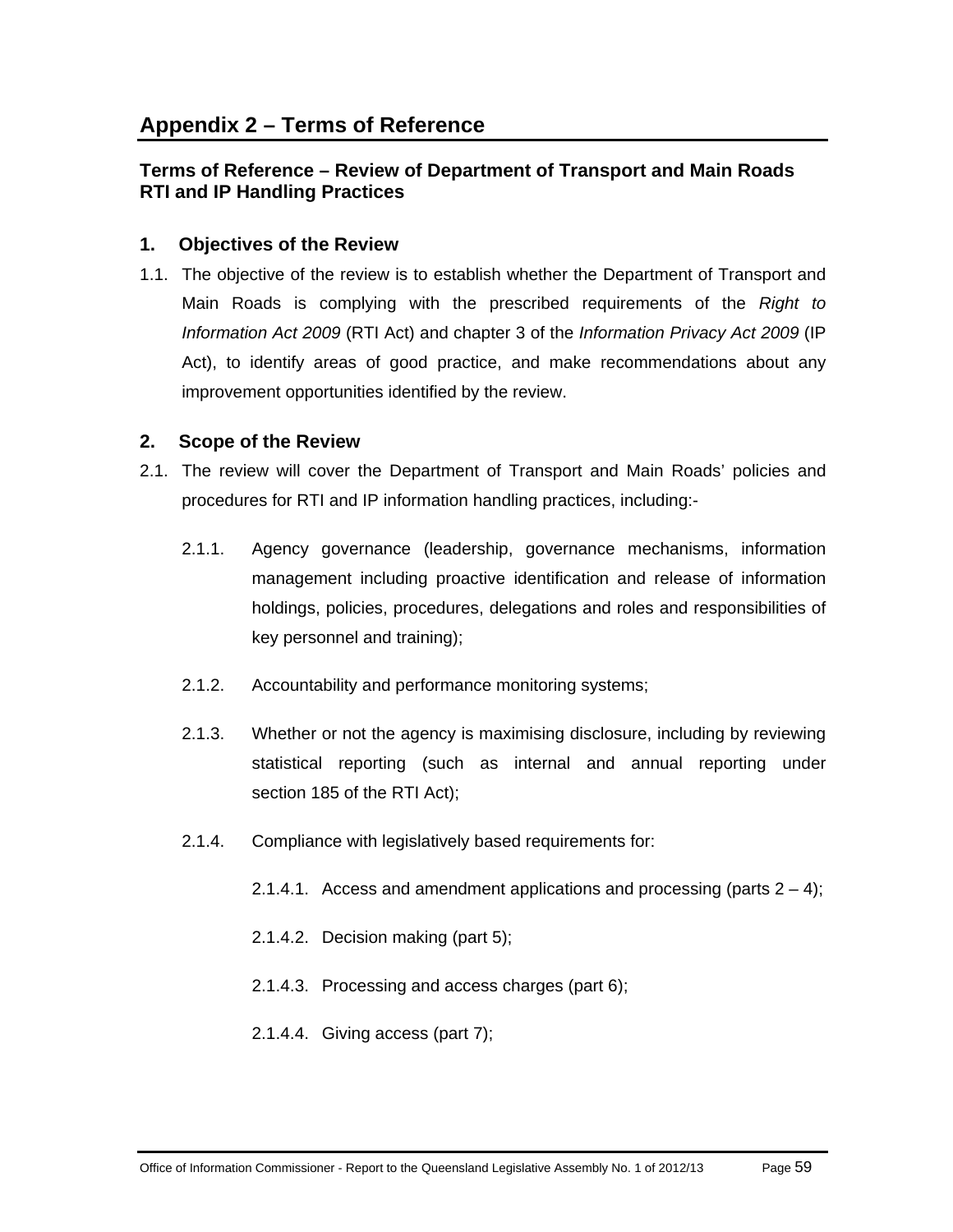- 2.1.4.5. Review processes, including and internal review of decisions under the legislation (part 8);
- 2.1.4.6. An agency publication scheme (s 21);
- 2.1.4.7. An agency disclosure log (s 78).
- 2.1.5. Agency community engagement on information management through a government and community stakeholder consultation process.

### **3. Suitability Criteria for Assessing Performance**

- 3.1. The review is based on an assessment of the performance of the agency against the requirements of the *Right to Information Act 2009* and the *Information Privacy Act 2009*, and any subordinate guidelines or instruments made pursuant to the legislation.
- 3.2. Where the legislation states that the agency must meet a particular requirement, that requirement is considered to be an auditable element of the legislation. The review tests whether or not the agency has complied with that requirement.
- 3.3. Where the legislation indicates that the agency should adopt a particular approach, the review will make a qualitative assessment of the extent to which the agency has adopted that approach.
- 3.4. These requirements are summarised in the electronic audit / self assessment tool available for preview on the OIC website and previously sent to you.

### **4. Assessment Process**

- 4.1. In conducting the review, the Manager, Performance Monitoring and Reporting (Ms Karen McLeod) and the Senior Performance, Monitoring & Reporting Officers (Mr Dean Girvan and Ms Celina Harlow) will work through the testing program with your nominated staff to ensure that each relevant area of practice has been considered and appropriate evidence gathered to support findings. Appropriate evidence may be gathered through the following processes:
	- 4.1.1. Discussions with relevant staff and management;
	- 4.1.2. Observation of RTI and IP handling practices;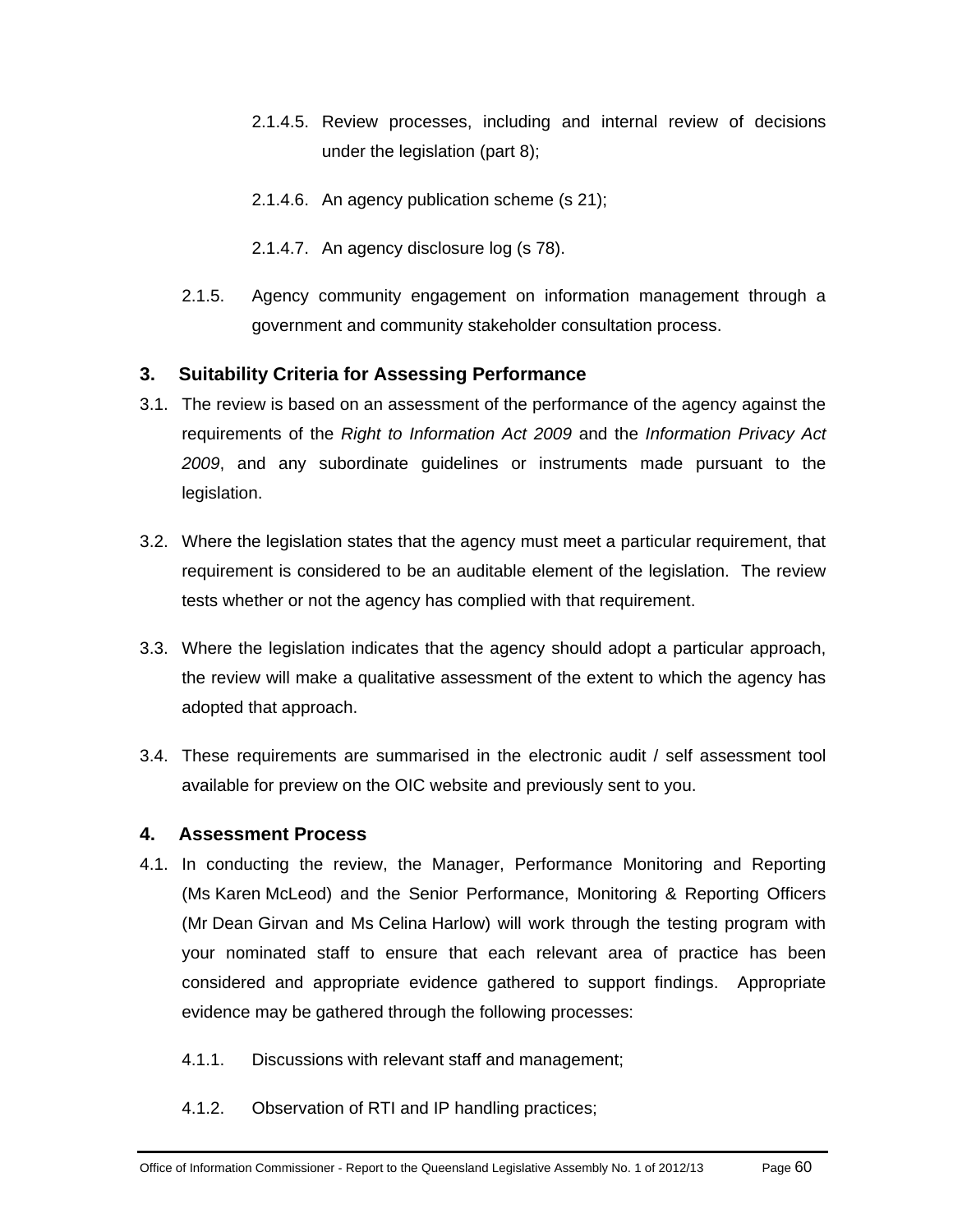- 4.1.3. Examination of agency RTI website including publication schemes and disclosure logs;
- 4.1.4. Review of desktop audit recommendations and agency response;
- 4.1.5. Examination of agency intranet;
- 4.1.6. Review of statistical records/reporting;
- 4.1.7. Review of reported self assessment via the electronic audit; and
- 4.1.8. Substantive testing of a random sample of application and internal review files.
- 4.1.9. Consultation with stakeholders in government and the community to discuss data and information that they would like proactively released from Transport and Main Roads, and analysis of the extent to which this information is provided in a format that the stakeholders can use.
- 4.1.10. Reviewing the Department of Transport and Main Roads' information asset register.

### **5. Reporting**

5.1. The report will outline findings and make recommendations to improve the Department of Transport and Main Roads' implementation of the RTI and IP reforms.

Issues identified during the review regarding the agency's implementation will be raised progressively during the review. If necessary, OIC will provide a briefing to management within the Department of Transport and Main Roads before drafting the review report.

The draft review report will incorporate issues identified during the review and any agency comments, and will then be provided formally to the management of the RTI and Privacy Unit for comment.

Comments received will be considered for incorporation into the final report to yourself.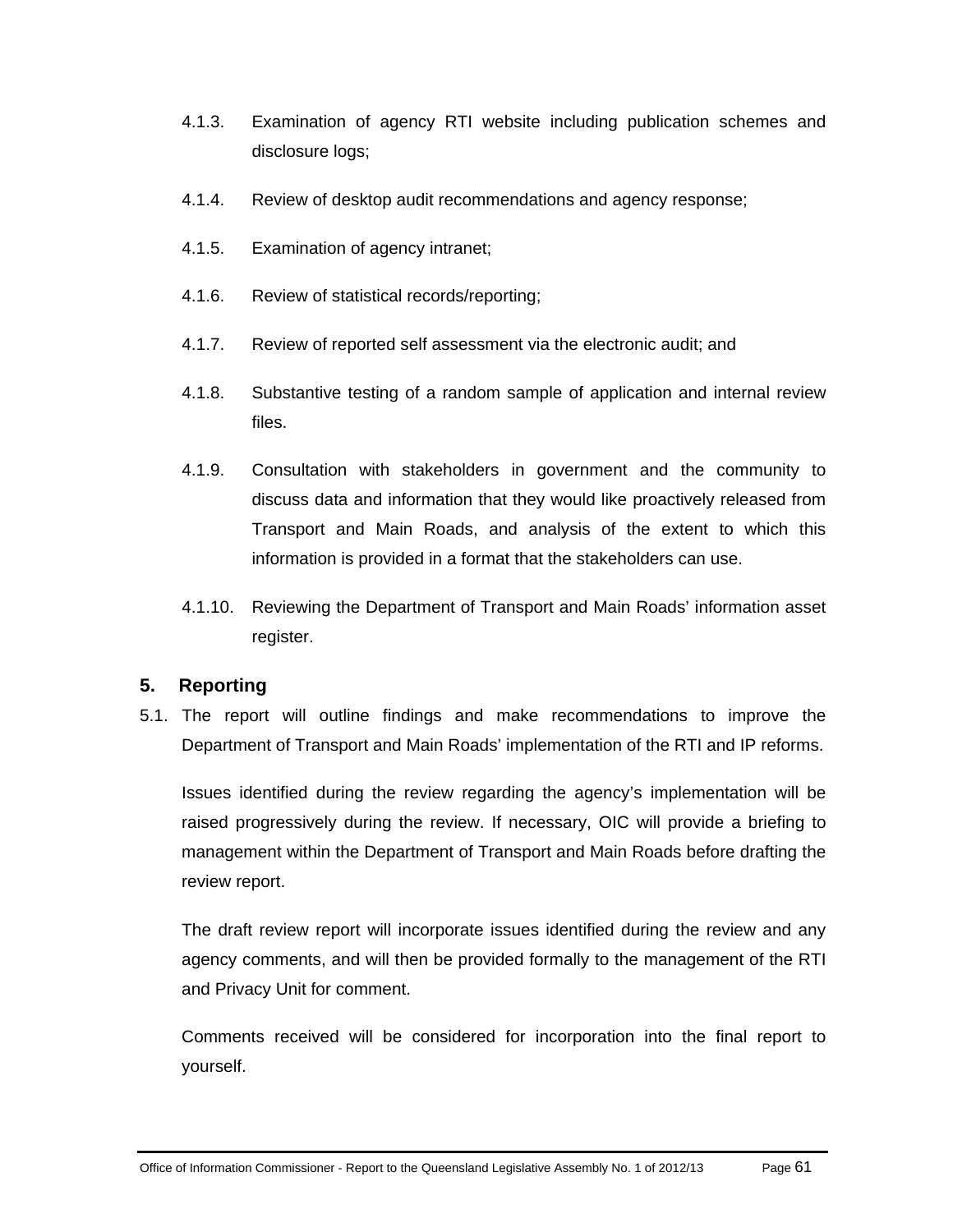This final report, together with any comments of the Director-General and the agency's formal response to recommendations, will be submitted to the Parliamentary Committee for Legal Affairs, Police, Corrective Services and Emergency Services.

### **6. Administrative Matters**

#### 6.1. Timing

At this stage, it is envisaged that the on-site review will commence in September 2011 and will be finalised by early December. The exit meetings and report drafting should be concluded by the end of December 2011, assuming circumstances do not intervene.

### 6.2. Request for Information

Further information is requested below in preparation for the on-site visit.

It would be of assistance if such information could be provided to OIC as soon as possible, and at the latest within 20 business days, for the efficiency of the on-site visit.

### 6.3. Facilities

It would be greatly appreciated if a work space and access to a computer and photocopying facilities could be made available to the review team for their onsite visit.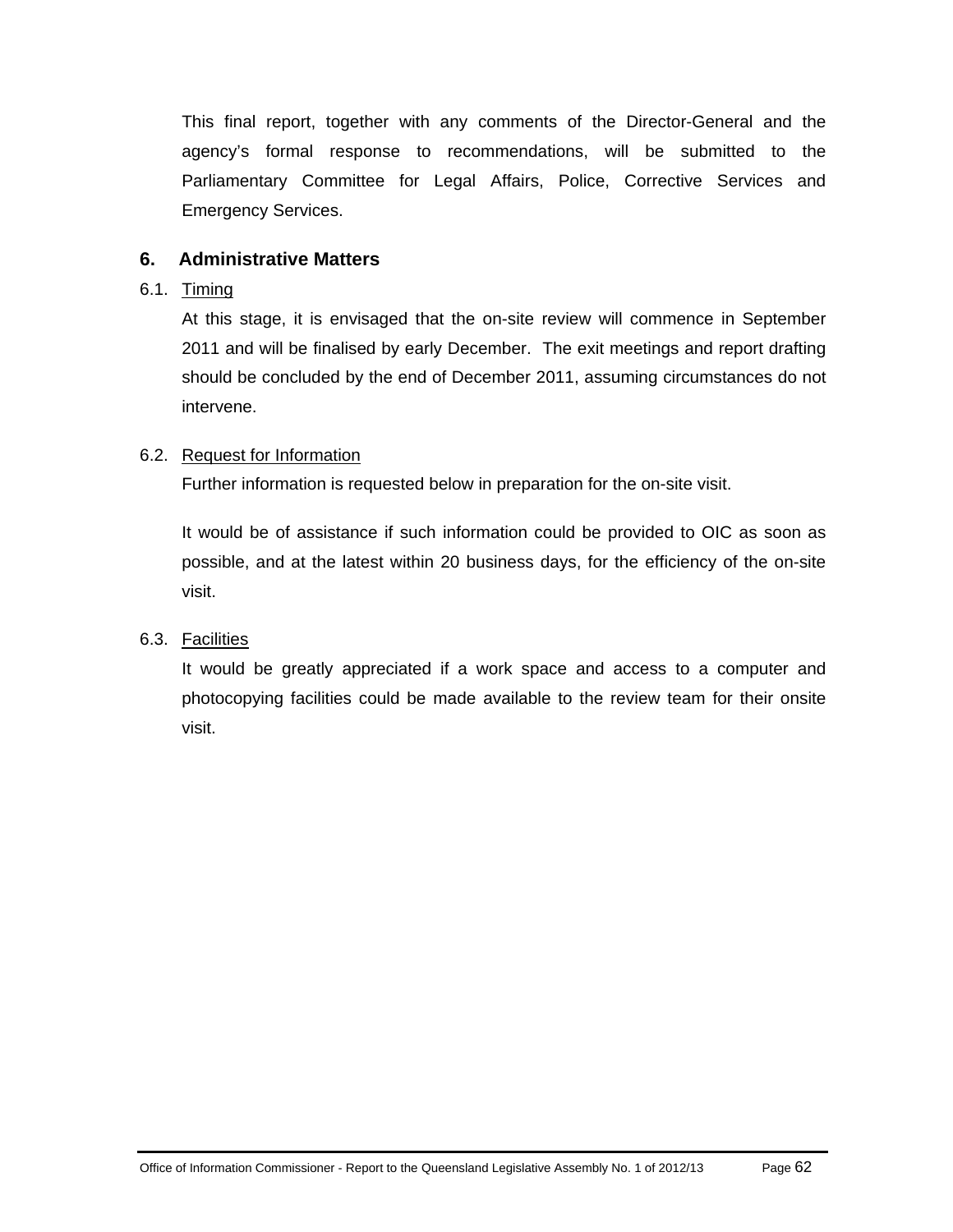# **Appendix 3 – Department of Transport and Main Roads Action Plan**

| Rating | <b>Description</b>                                                                                     |
|--------|--------------------------------------------------------------------------------------------------------|
| High   | OIC considers urgent (immediate) attention is required to complete the action                          |
| Medium | OIC considers that medium term action is required (anticipated action completion within 3 to 6 months) |
| Low    | OIC considers that long term action is required (anticipated action completion within 12 months)       |

| OIC recommends:- |                                                                                                                                                                                                                                                                     | <b>TMR response and any</b><br>proposed management action                                      | <b>OIC</b><br>Rating | <b>TMR nominated</b><br>owner                                         | <b>TMR</b><br>nominated |
|------------------|---------------------------------------------------------------------------------------------------------------------------------------------------------------------------------------------------------------------------------------------------------------------|------------------------------------------------------------------------------------------------|----------------------|-----------------------------------------------------------------------|-------------------------|
| #                | <b>Recommendation</b>                                                                                                                                                                                                                                               |                                                                                                |                      |                                                                       | completion<br>date      |
|                  | Review the document 'Community<br>Engagement: Policy, Principles, Standards and<br>Guidelines' to ensure it is up-to-date and to<br>incorporate specific mention of working with<br>stakeholders to identify and meet their<br>information needs, within 12 months. | Recommendation is supported.<br>TMR will implement this<br>recommendation within<br>timeframe. | Low                  | Tony Tranchida,<br>Director (Corporate<br>Communication<br>and Media) | 1/7/2013                |
| $\overline{2}$   | Review performance monitoring systems and<br>ensure that performance measures are<br>developed for operational aspects of<br>application handling, within six months.                                                                                               | Recommendation is supported.<br>TMR will implement this<br>recommendation within<br>timeframe. | Medium               | Graeme Healey,<br><b>Assistant Director</b><br>(RTI & Privacy)        | 21/12/12                |
| 3                | Publish TMR's Information Asset Register on<br>the website within the next six months.<br>Publish updates on the agency's website as<br>new datasets are added to the Information<br>Asset Register or as datasets are published.                                   | Recommendation is supported.<br>TMR will implement this<br>recommendation within<br>timeframe. | Medium               | Chris Fechner,<br>Chief Information<br>Officer                        | 21/12/12                |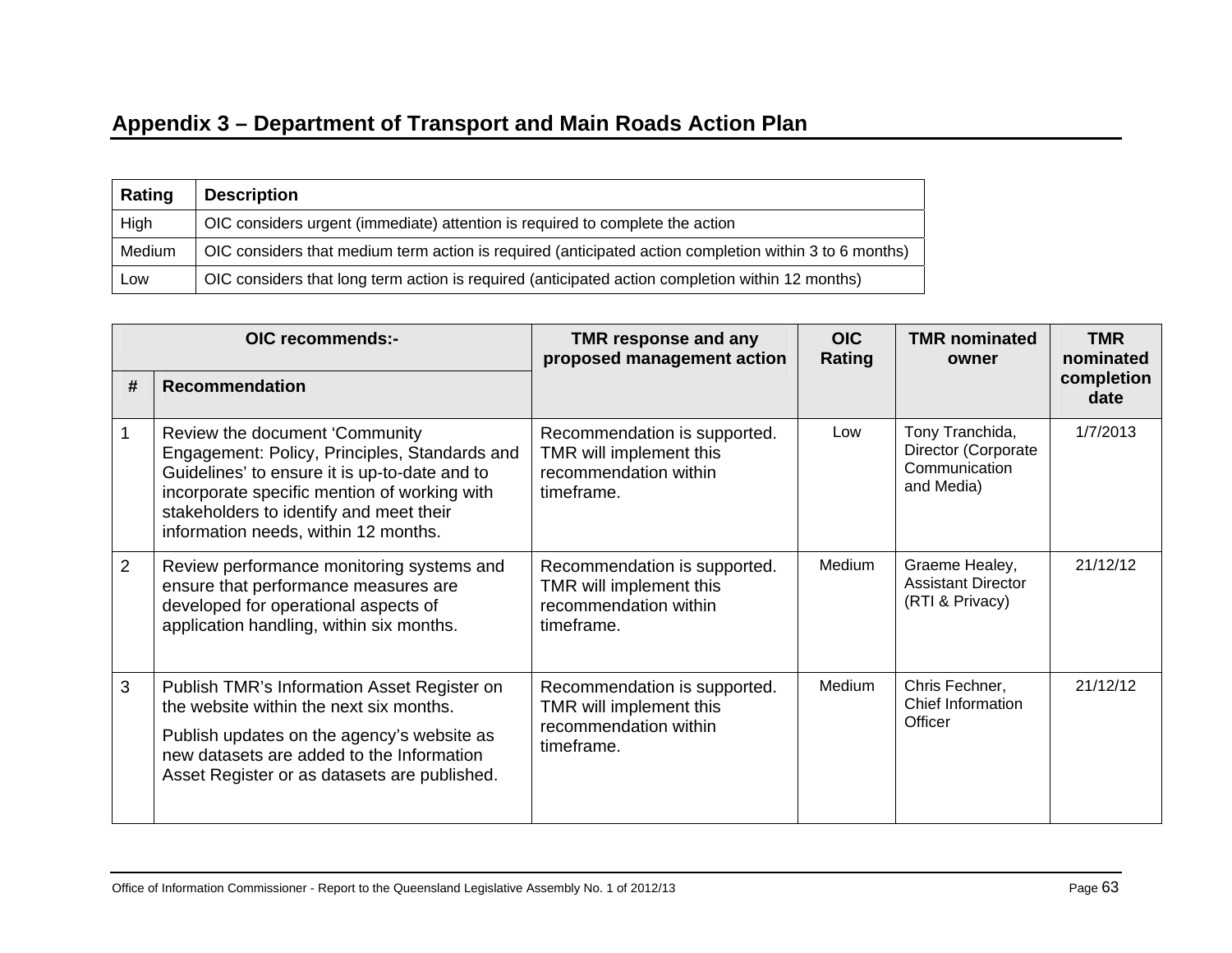| OIC recommends:- |                                                                                                                                                                                                                                                                                                    | TMR response and any<br>proposed management action                                             | <b>OIC</b><br>Rating | <b>TMR</b> nominated<br>owner                                         | <b>TMR</b><br>nominated |
|------------------|----------------------------------------------------------------------------------------------------------------------------------------------------------------------------------------------------------------------------------------------------------------------------------------------------|------------------------------------------------------------------------------------------------|----------------------|-----------------------------------------------------------------------|-------------------------|
| #                | <b>Recommendation</b>                                                                                                                                                                                                                                                                              |                                                                                                |                      |                                                                       | completion<br>date      |
| 4                | Examine opportunities to work with industry<br>and communities to publish data holdings<br>innovatively, for example by way of interactive<br>applications, within twelve months.                                                                                                                  | Recommendation is supported.<br>TMR will implement this<br>recommendation within<br>timeframe. | Low                  | Tony Tranchida,<br>Director (Corporate<br>Communication<br>and Media) | 1/7/2013                |
| 5                | Improve the visibility of administrative access<br>schemes, for example by linking to<br>administrative access schemes from their RTI<br>webpage under the heading 'How do I access<br>information', within six months.                                                                            | Recommendation is supported.<br>TMR will implement this<br>recommendation within<br>timeframe. | Medium               | Tony Tranchida,<br>Director (Corporate<br>Communication<br>and Media) | 21/12/12                |
| 6                | Within three months, ensure business units<br>responding to applications for information<br>under the RTI Act or IP Act provide all<br>requested documents, together with all clearly<br>identifiable attachments relevant to a<br>document, to the RTI and Privacy Unit on the<br>first occasion. | Recommendation is supported.<br>TMR will implement this<br>recommendation within<br>timeframe. | Medium               | Graeme Healey,<br><b>Assistant Director</b><br>(RTI & Privacy)        | 31/10/12                |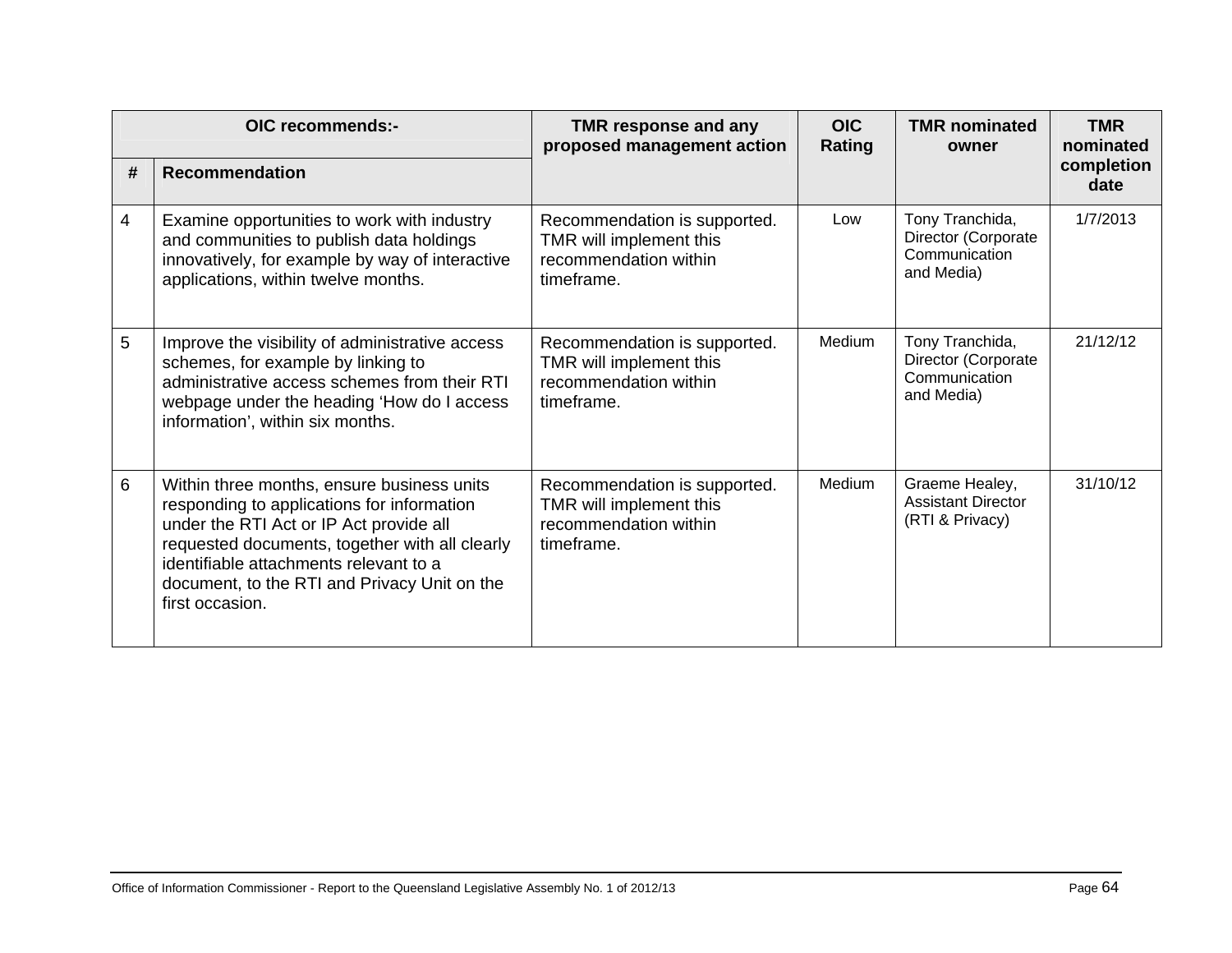# **Appendix 4 – Details of Stakeholder Consultation**

OIC asked community groups and other TMR stakeholders about the information and data they would like TMR to make available to the community.

Fourteen groups were selected as a sample of the stakeholders that might be interested in TMR information and data. Stakeholders were selected in consultation with TMR, starting from the list of 41 identified stakeholders with whom TMR have a specific communication strategy. OIC asked TMR to nominate stakeholders from that list who represented social and community interests, environmental and research interests, and economic and industry interests. OIC also sought to include stakeholders who represented application developer interests.

OIC worked with representatives from within TMR to ensure there was equal representation of stakeholders across both Transport and Main Roads. OIC identified the sample of government and community groups as being representative of TMR if they interacted with TMR or TMR clients as industry representatives, researchers or community interest groups. Of the fourteen stakeholders invited to undertake the consultation process, the nine stakeholder groups who elected to participate in the exercise were:

- Royal Automobile Club of Queensland (RACQ)
- Google Australia
- Queensland Transport and Logistics Council
- Queensland Bus Industry Council
- Marine Queensland
- Centre for Accident Research and Road Safety Queensland
- Rail Back on Track
- Queensland Major Contractors Association; and
- Bicycle Queensland.

Seven stakeholder groups were interviewed and two provided a written submission to the questions.<sup>54</sup> The two stakeholders who provided written submissions agreed that the

 $\overline{a}$ <sup>54</sup> Four stakeholder groups did not respond to the invitation request while a further one responded to the invitation and expressed their preference not to participate in the consultation process.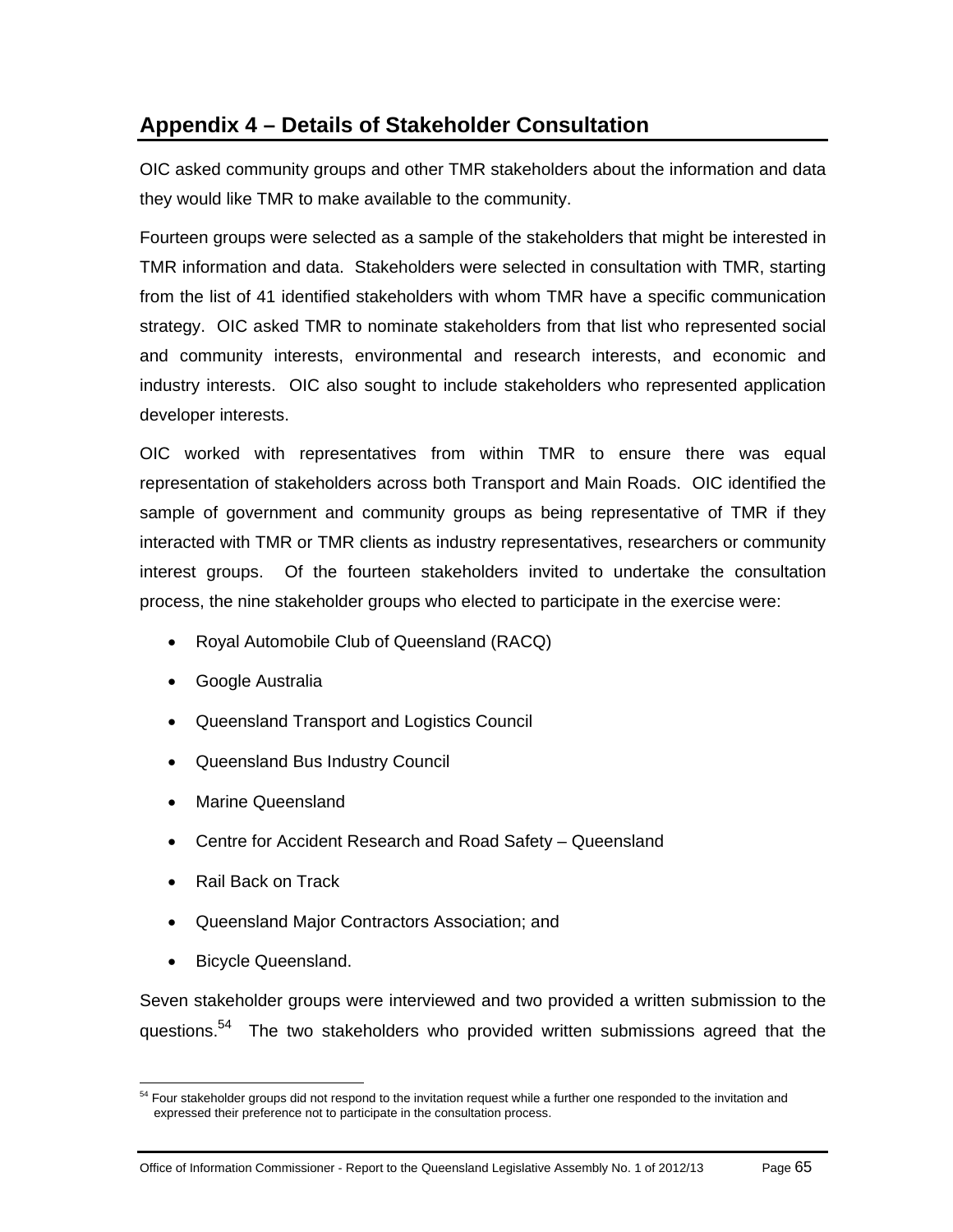submissions could be reproduced verbatim, and these are provided at the end of this appendix.

A letter of invitation was sent to stakeholder groups on 23 November 2011, attaching questions so that stakeholders could consider their responses in advance (the list of questions is provided at the end of this appendix). Interviews were conducted between 13 December 2011 and 27 January 2012.

#### **Overall**

Stakeholders expressed keen interest in the publication of TMR information. The general tone of the interviews was positive and supportive. The overwhelming impression for OIC was that stakeholders reported a positive working relationship with TMR and that TMR provided a good level of client service in providing access to information. Overall, stakeholders had reported an improved level of access to TMR's information and that the culture of the department was becoming more open. However, some examples were provided where TMR is still considered risk averse, with a reluctance to release information without prior agency review, a process which takes time and impedes immediate use, for example, in responding to media enquiries.

The use of TMR's information by stakeholders varied greatly. However, the underlying notion for all stakeholders was that access to TMR information would assist them in improving the delivery of their services to their members or the broader community. In some cases, stakeholders wanted information in order to assist government in formulating policy or in educating the community, for example, in road safety. Others sought the information to develop policy solutions to industry issues and/or to commence discussions or lobbying for improvements to the transport sector for better service, regulation and infrastructure.

Google expressed an interest in working with TMR and other transit agencies in 2012 to develop public transportation tools. These applications are to be made available to the broader community through web and smart phone technology. All the developer will require from TMR and other transit agencies is up to date network data provided through a feed file. Google is proposing to develop this product at little or no cost to TMR.

One stakeholder suggested TMR consider a geospatial map of rail bridge locations and height clearances to publish on their website as this could assist commuters and transport operators in planning travel routes and potentially reduce the number of bridge strikes that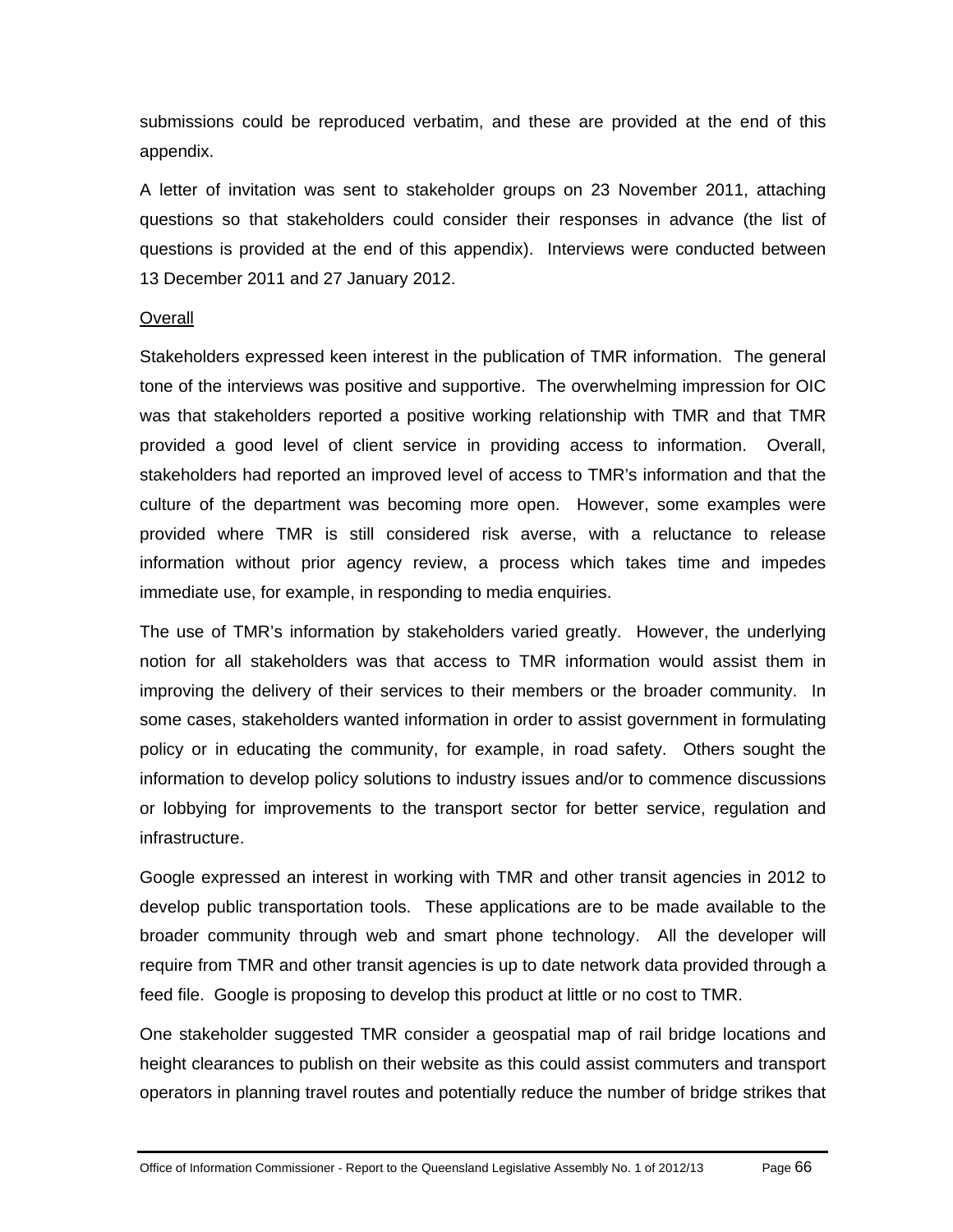create huge disruptions to transport networks. TMR has the opportunity to provide these services to the community through the willingness of Google and other application developers to engage with TMR in delivering such products potentially at little or no cost to the agency.

The majority of stakeholders advised that they did not see any risk with TMR publishing information. If anything, stakeholders commented on the risks to TMR in not publishing the information:

- Three stakeholders commented on the risks associated with a lower level of public debate on projects or policy decisions. They thought TMR held information used to support project decisions or policy directions should be made available to improve the standard of public debate about project decisions and policy direction.
- One stakeholder thought that TMR risked unnecessary criticisms of policy and project decisions when the decisions were made without also providing the supporting data.

Some stakeholders identified that data was not made available to them on the grounds of that the information was commercial-in-confidence or due to privacy concerns.

Stakeholders conducting research said that on occasion, they have needed personal identifying information to be able to match data across datasets, for example, to match records across databases held by different government agencies, such as TMR, the Queensland Ambulance Service and the Queensland Police Service. TMR has been reluctant to provide this information. Researchers commented that university based research undergoes an ethical approval process prior to being conducted and thought this should mitigate concerns about releasing data to academic researchers.

Some stakeholders said that there is other information that they would like from TMR but it was difficult to know whether it was available or exactly what information TMR does hold. Stakeholders said that publication of TMR information holdings would assist them in seeking information from TMR.

Listed below are the specific comments or information requirements mentioned by stakeholders.

## Current information provided by TMR that stakeholders regarded highly

• Weekly Crash reports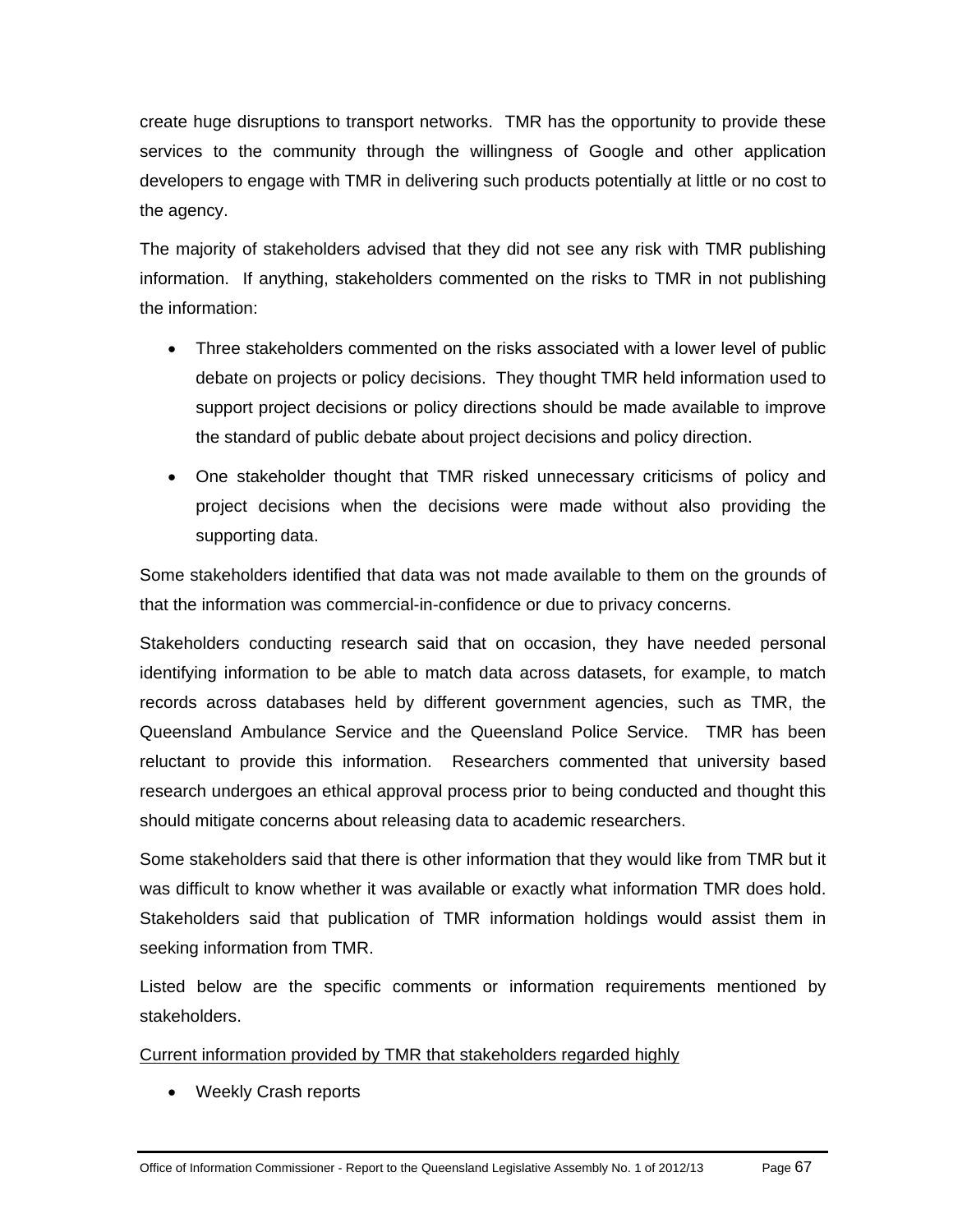- Rail Safety Regulator reports, Factual reports and Investigation reports
- Bus Growth and Replacement Numbers
- Research reports (commissioned by TMR)
- Aggregate Registration and Licensing statistics

## Information held by TMR that stakeholders consider will assist their organisation

- Road Crash Data, involving fatalities and injury
- Weekly road toll data (Qld Road Toll Weekly Report) providing aggregate road toll statistics and comparative analysis for Queensland (including a breakdown by regions) and for all States and Territories
- Products from research commissioned by TMR, for example, Wave Survey results which could lead to analysis of trends in speeding and driving under the influence based on self-reports by survey respondents
- Transport Registration and Integrated Licensing System (TRAILS) (registration and licensing) data at the aggregate and unit level
- Passenger load data and *go* card statistics, particularly relating to management of congestion during peak periods. For example, railway stations with large volumes of patrons tagging off could be identified as locations for extra machine readers being installed to reduce the queue levels and disruptions to passengers
- Road and bridge condition audits
- Bridge strike (that is, the incidence of vehicles striking bridges) and rail infringement data, including data on the number of bridge strikes, bridge strike locations and bridges with protection (height warning systems)
- Household travel survey data
- Raw data (desensitised) supporting industry benchmarks and indexes established by TMR
- Up to date data about transit networks defining stops, timetables, routes, trips and other aspects of the network
- Data about biking routes in pdf format. (It should be noted that this information is already made freely available through TMR's website.)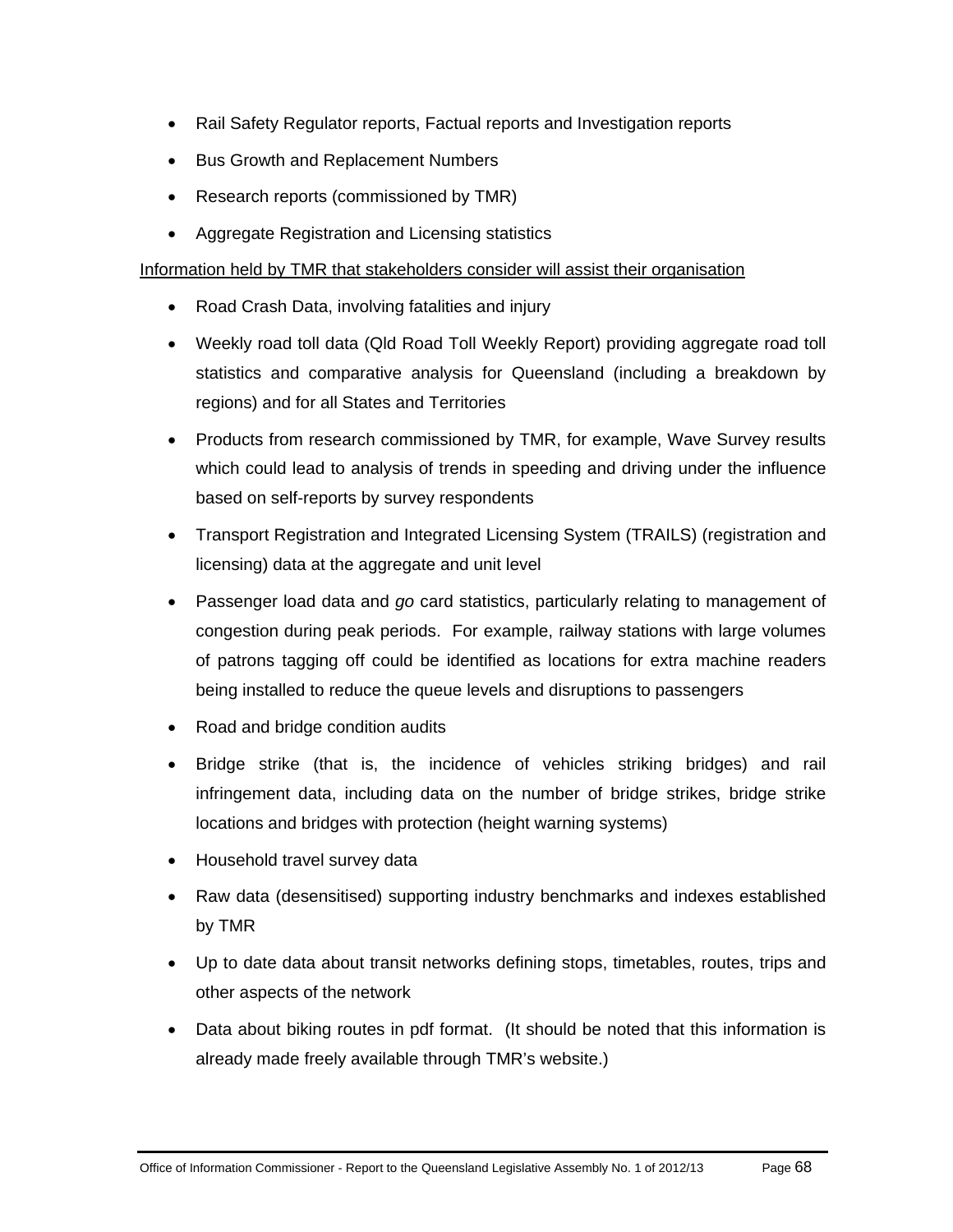## Primary use for information

The consultation process found that stakeholders had a multitude of reasons for wanting access to TMR information but the underlying premise was improving their services. For example:

- Three stakeholders advised that access to TMR information would assist their organisation in providing education (fact sheets and articles) and public awareness (through media release) to the broader community about topical issues such as road safety.
- One stakeholder thought that the product of their research could be used by government agencies and other industry bodies to formulate road safety policy and initiatives such as road safety campaigns.
- One stakeholder advised that the information sought would be used to develop web-based applications for the broader community through web and smart phone technologies. The stakeholder planned to provide this community service at no cost to the agency.
- Two stakeholders advised that access to information sought from TMR would assist their members in understanding developments within the industry. Primarily the information would be used by members for business planning and managing of their resources to meet future demands, which in turn would help to establish a more efficient and sustainable industry.
- Of the nine stakeholders who undertook the consultation process only two considered part of their role was to lobby government for improvement to infrastructure and services. Five stakeholders considered their role was one of working with government or providing submissions to legislative amendments affecting the industry or aimed at improving or developing policy.

## Stakeholders view of risks to TMR in publishing this information

The majority of stakeholders advised that they did not see any risk with TMR publishing information (four stakeholders). If anything, stakeholders thought the greater risk to TMR was in not publishing the information.

Three stakeholders thought that increased sharing of information would lead to a greater level of transparency and trust in a policy or project decision taken by TMR or in the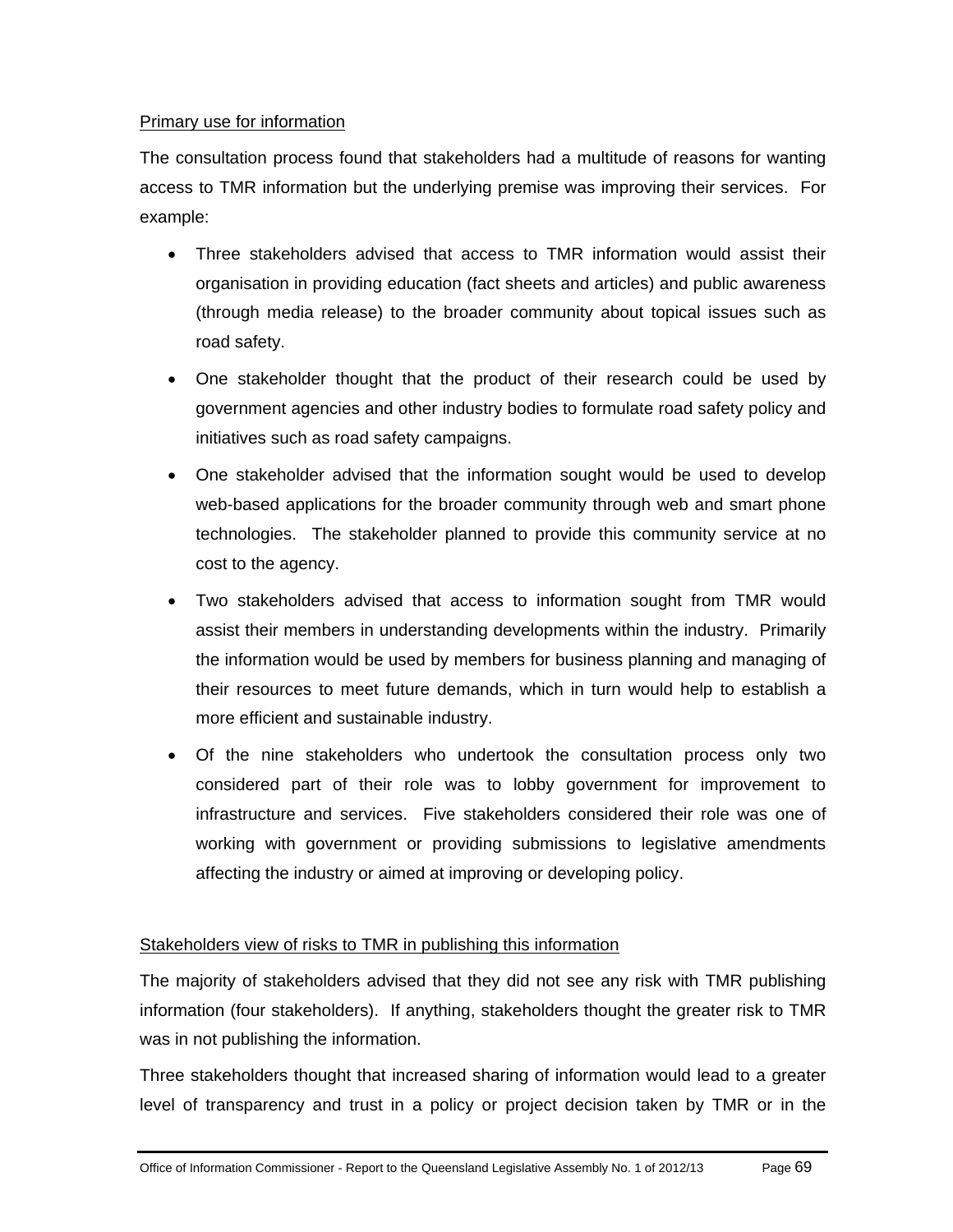statistics released by the department. As one stakeholder indicated, the risk to TMR was possible criticism of policy direction or project decisions when the evidence base was unknown. Three stakeholders thought that there would be less scepticism about the reliability and accuracy of published information if supported by evidenced based data.

Stakeholders identified a risk of misinterpretation of the data if it was published, and thought that could be alleviated if the department provided explanations of the data or provided limitation disclaimers with the data being released. False assumptions arriving from misinterpretations of the data was not seen as a reason for agencies to withhold publishing data (one stakeholder).

Most stakeholders indicated that they were aware of the sensitivities of some information. Some stakeholders advised that they had been denied information on the grounds that the information was commercial-in-confidence or on the grounds that there were privacy concerns about an individual's personal information. TMR has taken steps to manage privacy issues in support of release of information for research purposes. TMR has developed a consent form for people to provide permission for their information in TRAILS to be used for research. This form is currently only available in hardcopy and as one stakeholder indicated, it would be useful if TMR could also make it available online.

# Information that stakeholders believe might be held by TMR, and if so, could be usefully published

Stakeholders believed that TMR might hold some information of general public interest:

- Traffic modelling data and outputs for transport planning decisions, from long range strategies to choosing between specific project options
- Project evaluations and post implementation reviews
- Access to map-based crash data (through Webcrash) for identifying hazardous road locations and details in relation to crashes (e.g., contributing factors) at certain locations, and therefore priorities for road improvements; and
- A geospatial map of rail bridge locations and height clearances linked to travel route information.

All stakeholders acknowledged that TMR publishes a large volume of information in the public arena. Some stakeholders reported difficulty finding some of the published data on the agency's website, even with the search engine. Two stakeholders indicated that it was difficult to know exactly what information TMR does actually hold. Publication of TMR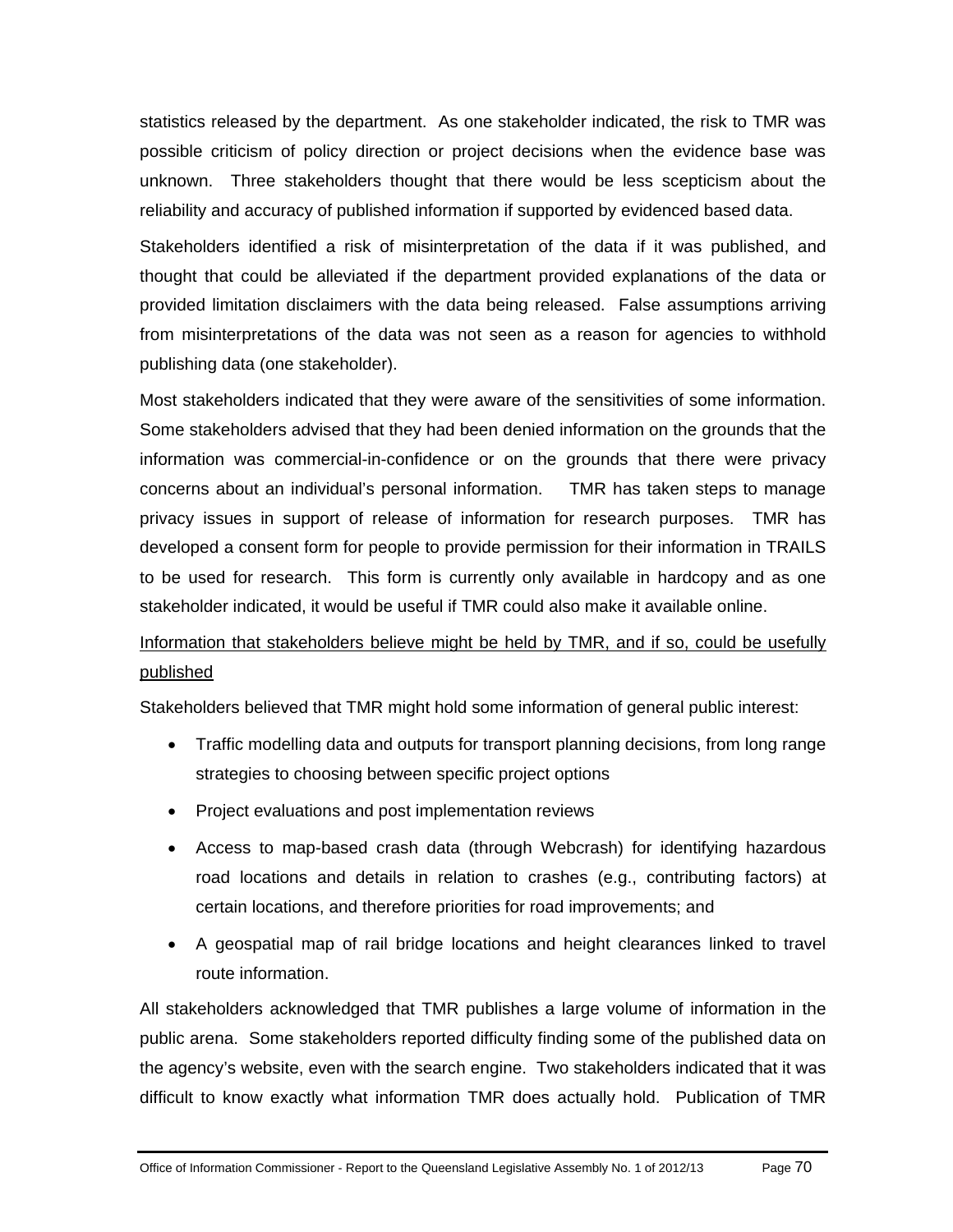information holdings would assist stakeholders in only seeking information from TMR if that information is held by TMR.

## Characteristics of information that community stakeholders considered important

Stakeholders commented on the timing, quality of information and other characteristics of the information that they believed would add to the usefulness of the information to them:

- It is important that the information is reliable and correct (four stakeholders)
- Providing evidence based data that supports benchmarks, indexes and government policy decision so that the veracity of the data reported can be confirmed (three stakeholders)
- Most stakeholders advised that they were happy with the format in which information is provided to them.
- By and large TMR does try and provide access in a format suitable to the stakeholder (six stakeholders). One stakeholder further stated that if information was not received in the format required the department will endeavour to provide it in the required format.
- One stakeholder expressed a preference to access information in a more usable format, such as an Excel spreadsheet, rather than the current practice of providing information in Portable Document Format (pdf) format, which they said was not a user friendly format for meeting their needs.
- If there is a risk of misunderstanding the information, TMR should consider publishing explanatory notes or limitation disclaimers with the data (one stakeholder).
- A better whole-of-government approach needs to be undertaken to better facilitate the matching of data across all departments (one stakeholder).
- Generally, the release of information to stakeholders was considered to be within an acceptable timeframe, with six stakeholders advising they were happy with the turnaround times. However some stakeholders have advised that while they consider the release of information to be quite timely they would like to see less delays and lag time in releasing some data
	- o Would like to see passenger load data released more regularly (for example monthly)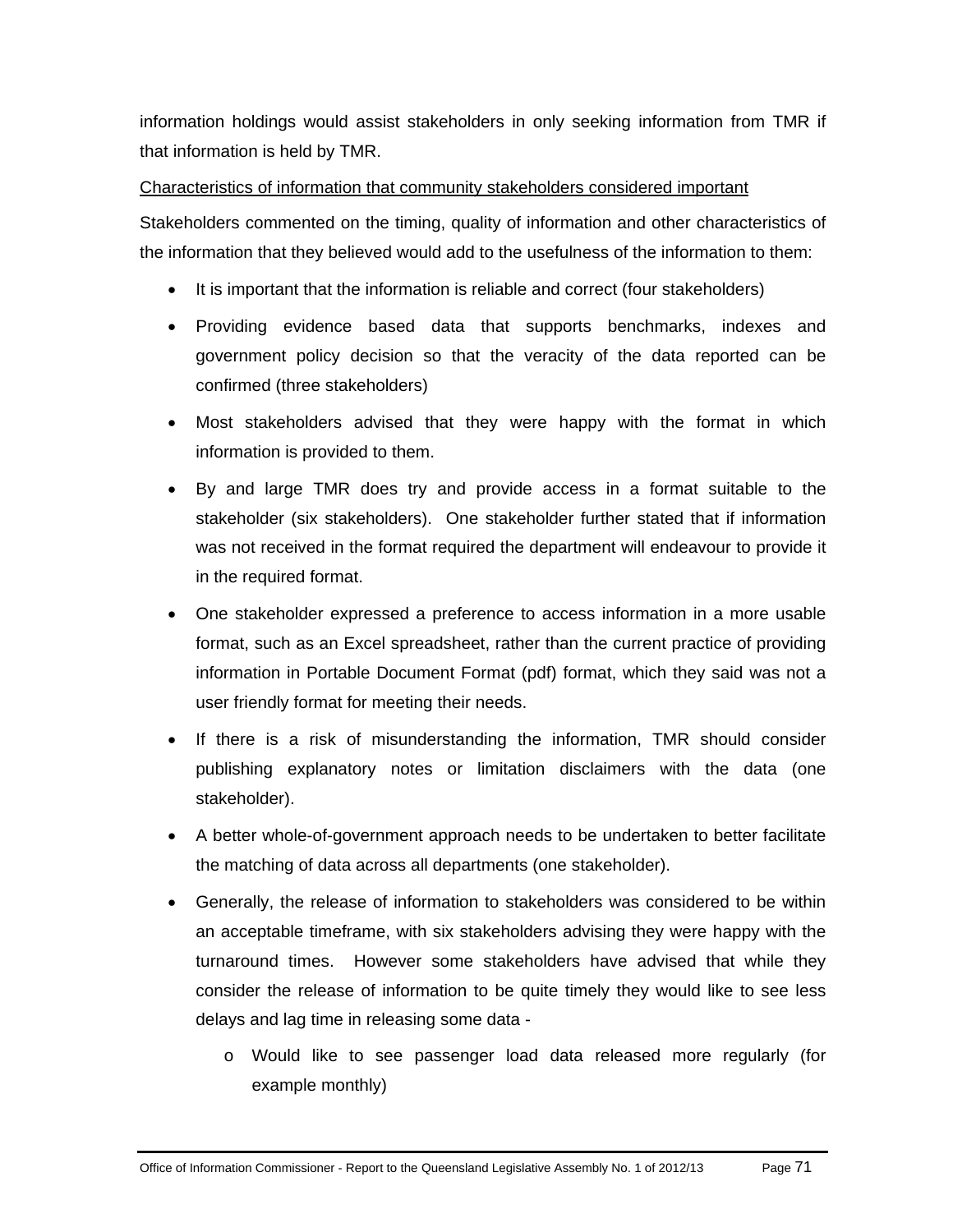o Considerable delays or lag time in the release of road crash data, particularly data about road crashes that did not result in a fatality (three stakeholders). These delays could be as much as 24 months, which made it difficult to comment on areas of road safety. In another example, one stakeholder indicated that the Data Analysis Unit within TMR specify a minimum turn-around time of 5 days for provision and checking of data from Webcrash which is not suitable when trying to answer media enquiries that are often required the same day.

## Comments on current processes for obtaining information

Most stakeholders acknowledged that they have a close working relationship with the department and that staff were very service delivery focused in providing access to TMR data where possible. The majority of stakeholders indicated that access to TMR information had improved and that the department was more open and less secretive about the information it held.

Stakeholders commented on the current system for obtaining TMR information:

- Most stakeholders indicated that they had a close working relationship with TMR and a contact within a particular business unit or senior management level through which they could request access to TMR data.
- The best way to get information was to use the contacts within TMR. Of the nine stakeholders consulted, eight advised that they have not had to undertake the RTI legislative process to access departmental information.
- A couple of stakeholders indicated that information from TMR was more freely accessible when working with the department on a particular project or when commissioned by TMR to undertake specific research.
- Attendance at meetings with TMR, for example, participation on departmental advisory committees can be helpful and in most circumstances these stakeholders reported that they were usually able to gain access to all information requested from the department.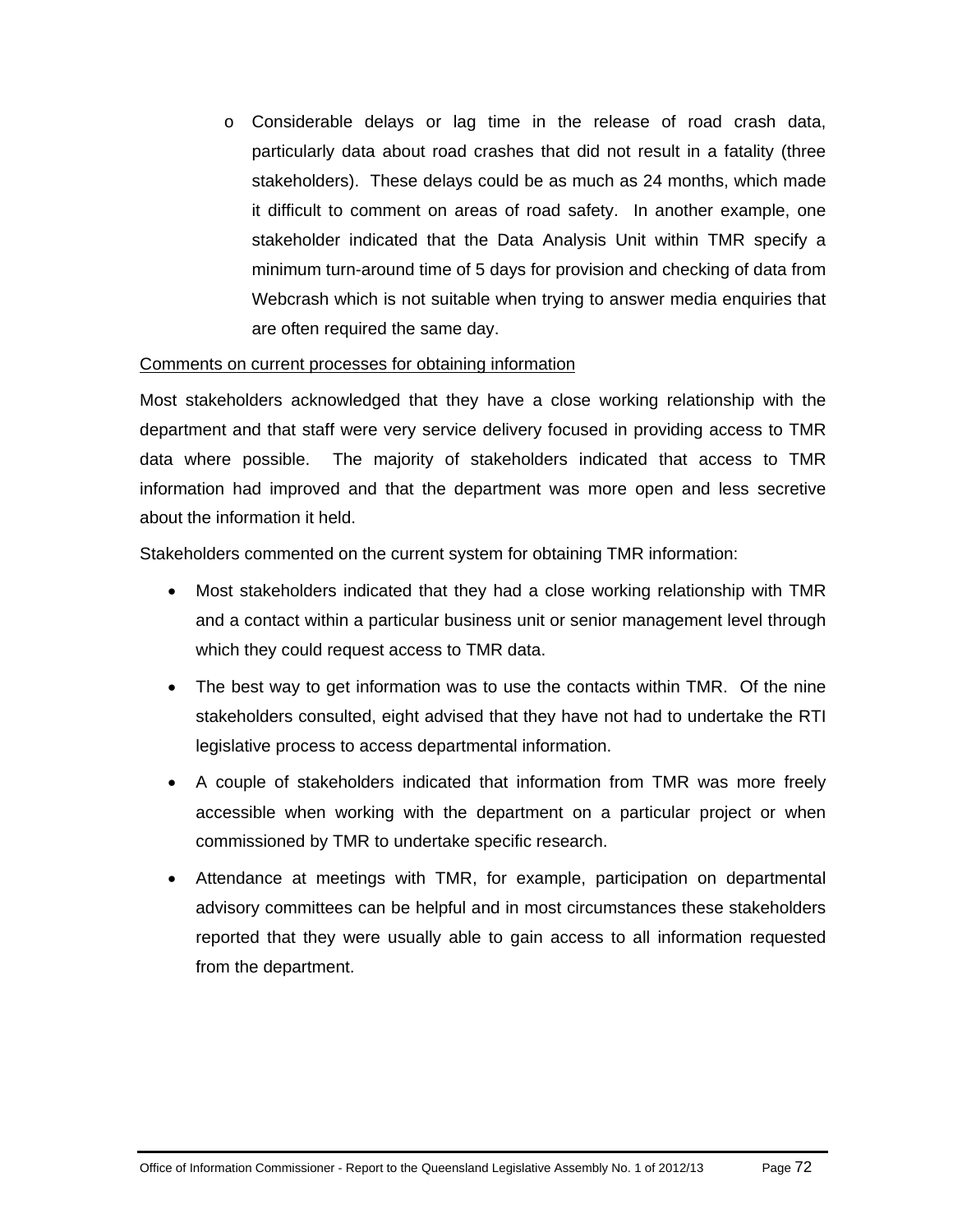## **Questions sent to Stakeholders for Community Consultation**

## **Specific questions about TMR held information – to assist you in considering QPS publication of information.**

With respect to information that you know is held by TMR:

- What information held by TMR is/might be of assistance to your organisation?
- Would this information be primarily of use for your organisation or for your clients? If it is for your clients then please identify the type of client who would benefit from this information.
- What could you or your clients do with the information?
- Do you think there are risks in TMR publishing this information?

With respect to information that might or might not be held by TMR:

- To what extent does your organisation conduct projects, lobby government, make submissions on legislative amendment or other community wide activities?
- Can you identify any of your projects or community wide activities where TMR might have information relevant to your activity or where TMR information might have been important to you but not publicly available?

With respect to information that is already being released:

- Is information that is currently released provided in an acceptable time period? If not, how often should this information be released?
- Is information that is currently released provided in a form useful to your organisation or clients? If not, what form would improve its usability?
- Is there anything TMR currently does which assists you in making use of the information that is released? For instance, does TMR have a facility to provide alerts when information is released, is information released in multiple formats, is information released specific to an area or is there a TMR contact available to discuss information released.
- Are there any impediments to making use of information that is released? If so, what would assist to reduce or remove these impediments?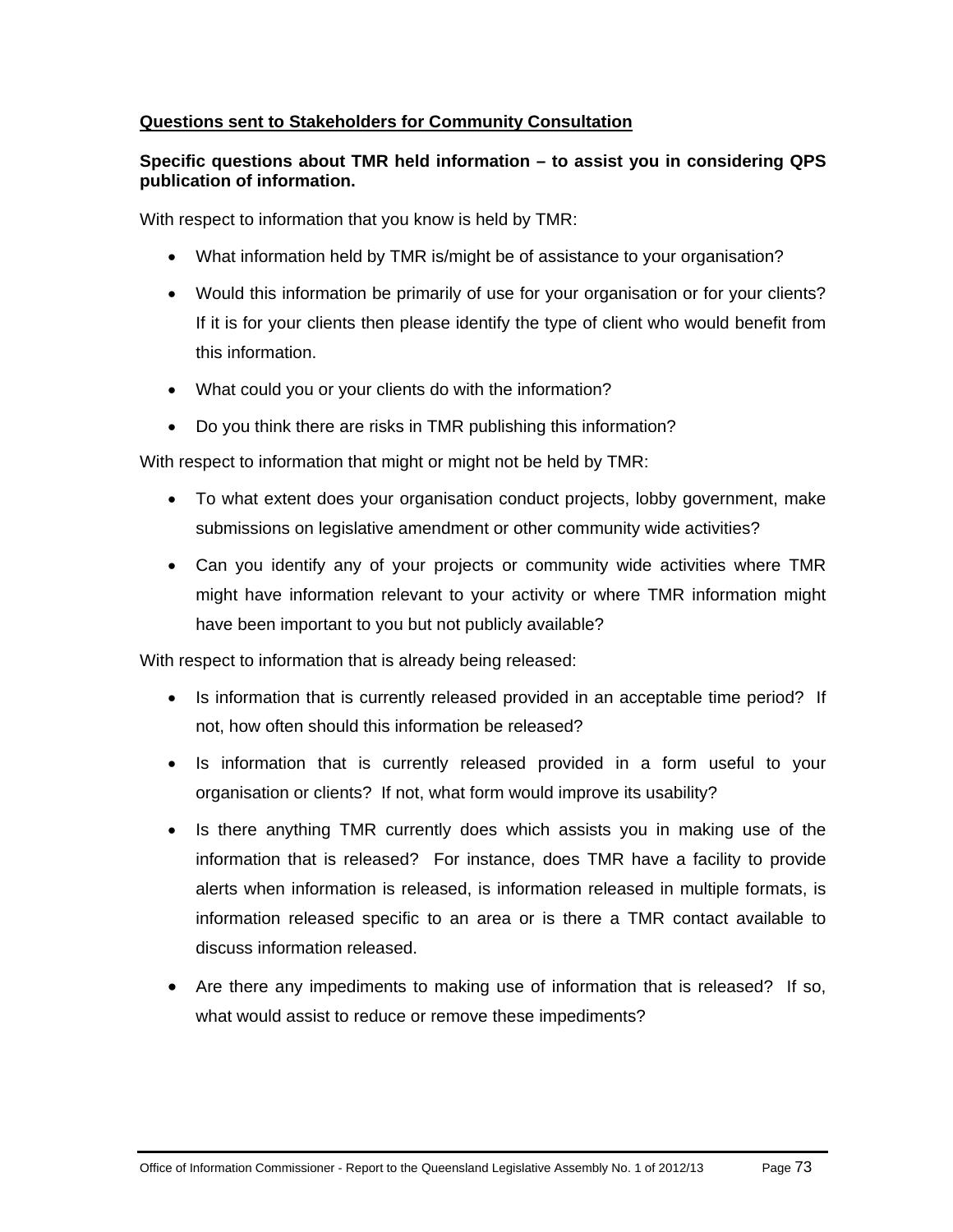## **Reproduction of RACQ Stakeholder Consultation Submission**

Information Commissioner,

The RACQ is pleased to provide the information below to assist with your review of the Department of Transport and Main Roads (TMR).

In general, RACQ maintains a productive relationship with TMR management and staff. On an individual basis, the staff are helpful to the extent they are able. When it comes to data and information, however, TMR has a risk averse attitude and is generally reluctant to release information that has not been expressly approved by a Minister. This process may occasionally avoid a negative media focus but it also reduces the quality of public debate and results in poor decision making.

Information that might be of assistance to RACQ:

- Crash data (including map-based and crash details);
- Licensing, registration and traffic offence data;
- Household travel survey, traffic counts and public transport ticketing data;
- Traffic modelling outputs;
- Capital project evaluations;
- Road and bridge condition audits;
- Post implementation reviews.

Most of the information would primarily be of use to RACQ for policy development purposes. We may pass some data on to members through correspondence, media statements, articles in The Road Ahead magazine, etc. Most of the information we may pass on would be in the form of evidence to support our policy positioning, so it would be aggregated and analysed rather than reproducing large amounts of data.

What could RACO do with the information:

- Improve RACQ's policy formulation and advocacy on behalf of members;
- Educate members of the complexities and rationale behind government decisions;
- Act as an independent and trusted commentator to inform media; and
- Improve the standard of public debate on policy and project choices.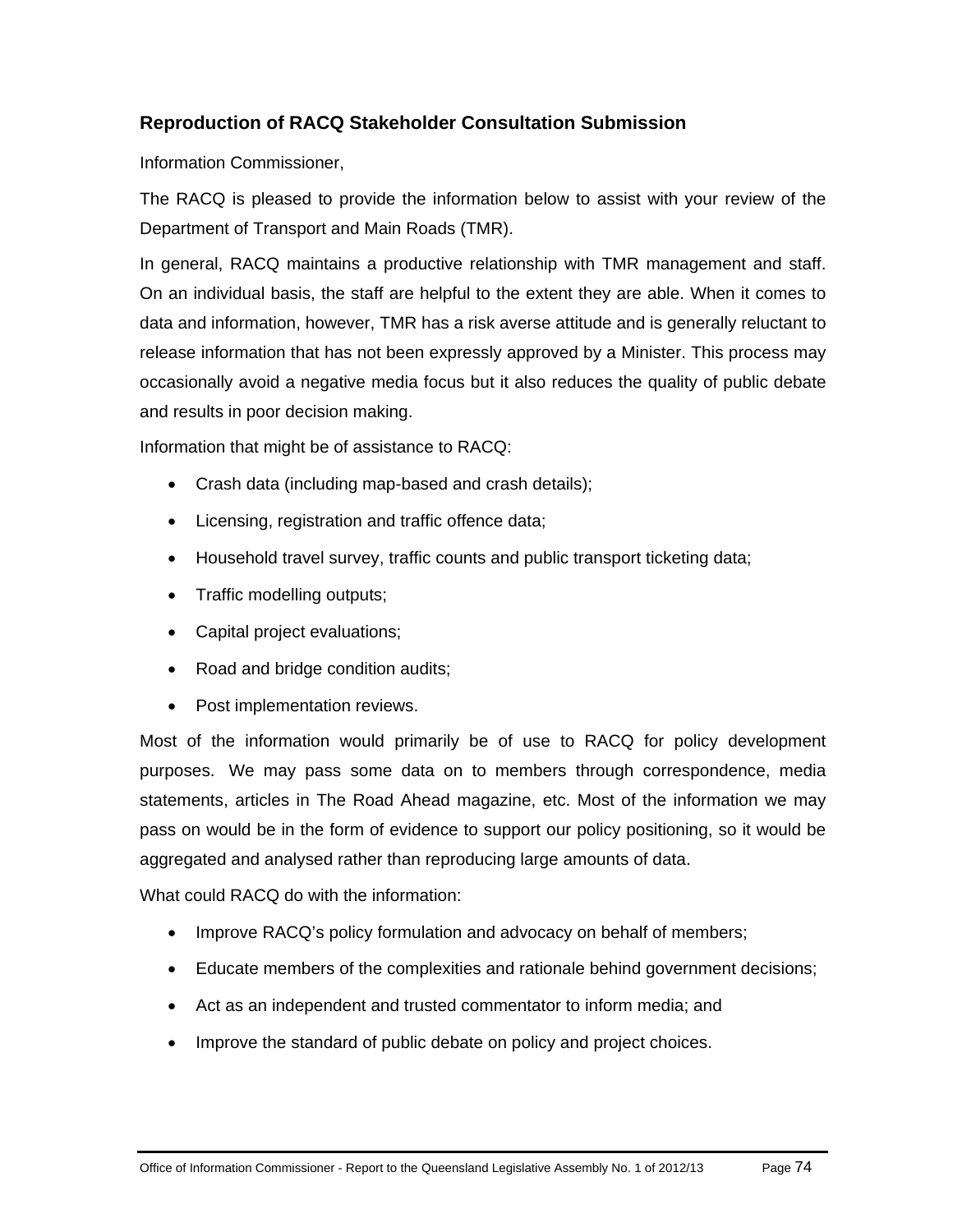Risks in TMR publishing this information:

- Possible calls for the Government to address trends in crash/licensing/registration/offence data; and
- Possible criticism of policy and project decisions when they are not well supported by the data.

RACQ has a strong involvement in advocacy and is frequently in contact with all levels of government, other relevant stakeholders and our 1.2 million members on a variety of issues relating to vehicles, roads, traffic and transport. The issues concerning government primarily relate to policy and project decisions but also include operational matters occasionally raised by RACQ staff or members.

The range of data which we believe TMR holds, if more readily available, could help inform RACQ in relation to a wide range of issues.

Example – Traffic modelling data:

- TMR undertakes traffic modelling to inform transport planning decisions, from long range strategies to choosing between specific project options. The RACQ has sought access to this data and analysis to inform our position on the subsequent reports and decisions. Access to the data is rarely provided, so RACQ views have to be made without the best evidence or understanding of why the decision has been made.
- The recent 'Connecting SEQ 2031' transport plan is a good example as numerous policy options were modelled to inform the plan's development. RACQ requested, but was denied, access to the modelling outputs.

Example – Project evaluations and Post Implementation Reviews:

- RACQ often receives member correspondence on road projects during planning stages or construction.
- In general, TMR staff provide reasonable written responses when asked for feedback by RACQ on these issues.
- However, the RACQ is usually unable to access the source data and contracted reports that inform decisions so we have no way to check the veracity of the assumptions and claims made.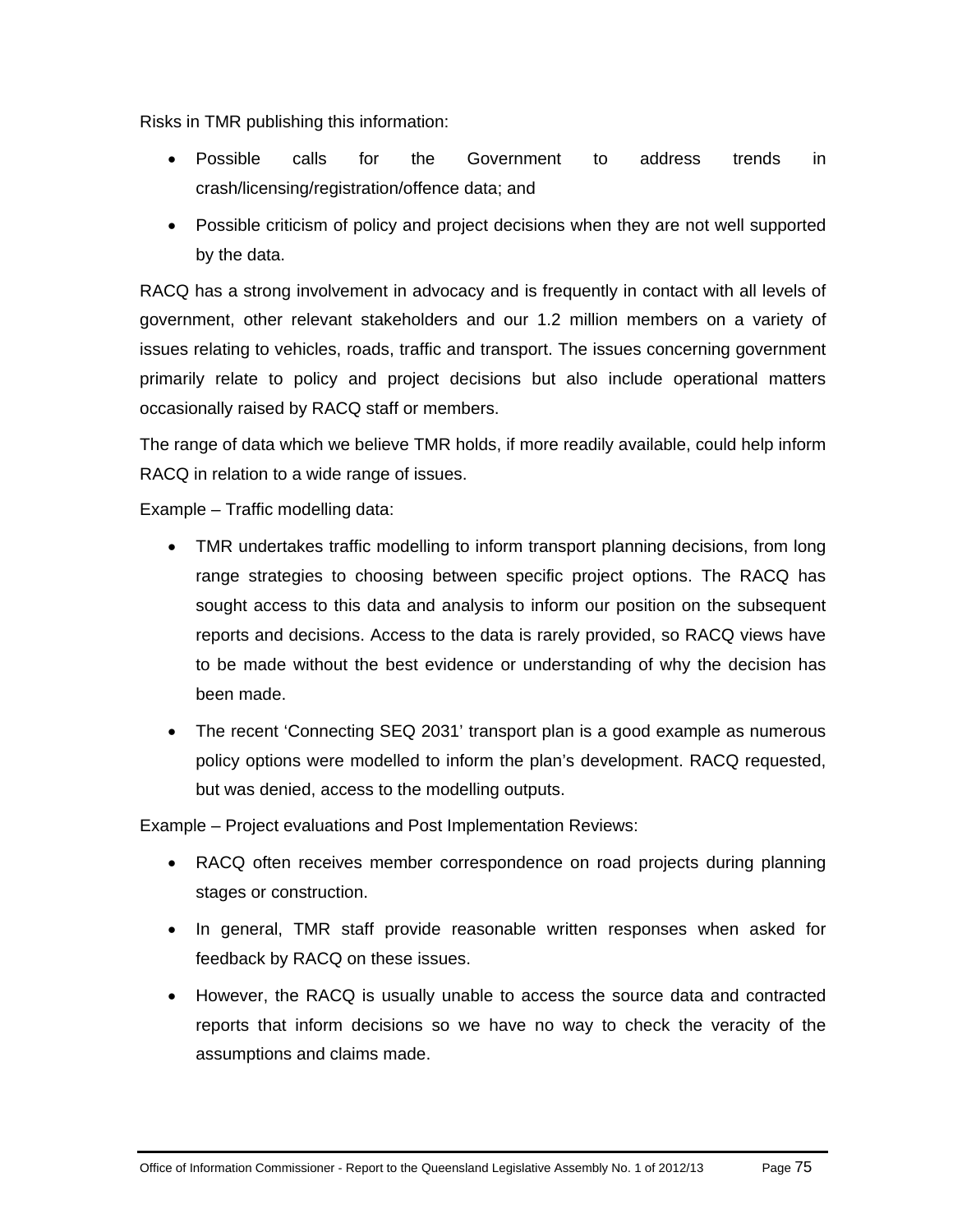- Where there isn't reasonable justification, we therefore have to assume that political decisions have been made and these are not supported by any data.
- Substantial funding for busways over a 10 year period has been accompanied by assertions of the high value of these investments. Despite the large amount of public funds and regular requests from RACQ for the information, there is no published Post Implementation Review of this program. In RACQ's view, this is an example where the data is withheld because it is not consistent with government rhetoric.

Example – Road crash data:

- TMR has reported significant 'lags' of up to 2 years in the reporting of road crash data (in particular for crashes that are not fatal) and has not published detailed analysis on road crash data as they previously did (Road Traffic Crashes in Queensland). It is more difficult for RACQ to comment on what areas of road safety should be prioritised, if timely details in relation to crash data are not available. Ideally, resources should be provided to minimise any lag in crash data reporting.
- Access to map-based crash data (through Webcrash) for identifying hazardous road locations and details in relation to crashes (e.g., contributing factors) at certain locations could assist RACQ in advocating for road improvements where they are most needed.
- Weekly crash reports are useful (as preliminary statistics) and should be continued.
- The TMR Data Analysis Unit requests that any data that is obtained from Webcrash (which RACQ has some access to) is 'checked' by them prior to use in media releases/publishing. The Data Analysis Unit specify a minimum turn-around time of 5 days for provision of/checking of data. This is not suitable for use in answering media enquiries (which are often required 'same day'). Providing further training in the use of Webcrash for external users (such as RACQ) may help to eliminate the need to 'check' data that is accessed through the database.
- Published data/statistics from TMR do not need to be 'checked' by the Data Analysis Unit and therefore an increased range of published information would also help to reduce delays in responding to enquiries etc. (because users such as RACQ would have access to information that has already been 'checked').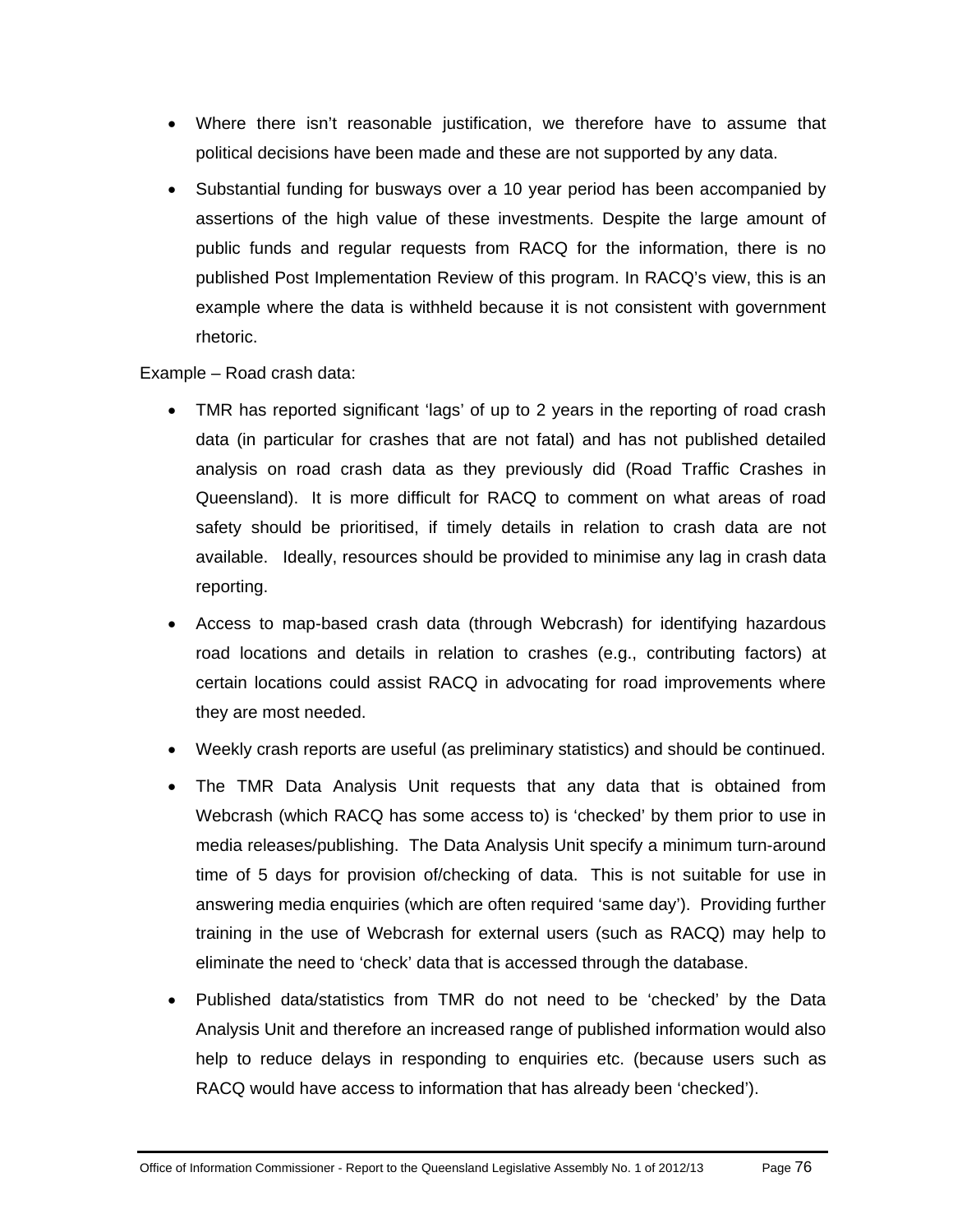• Increased resourcing of the Data Analysis Unit could help to provide faster turnaround time for answering enquiries as well. Bearing in mind the needs of media and social media (which many Queensland stakeholders use to obtain information about roads, traffic and road safety) are that information is provided as quickly as possible. Any steps to reduce turn-around time for provision of statistics would help.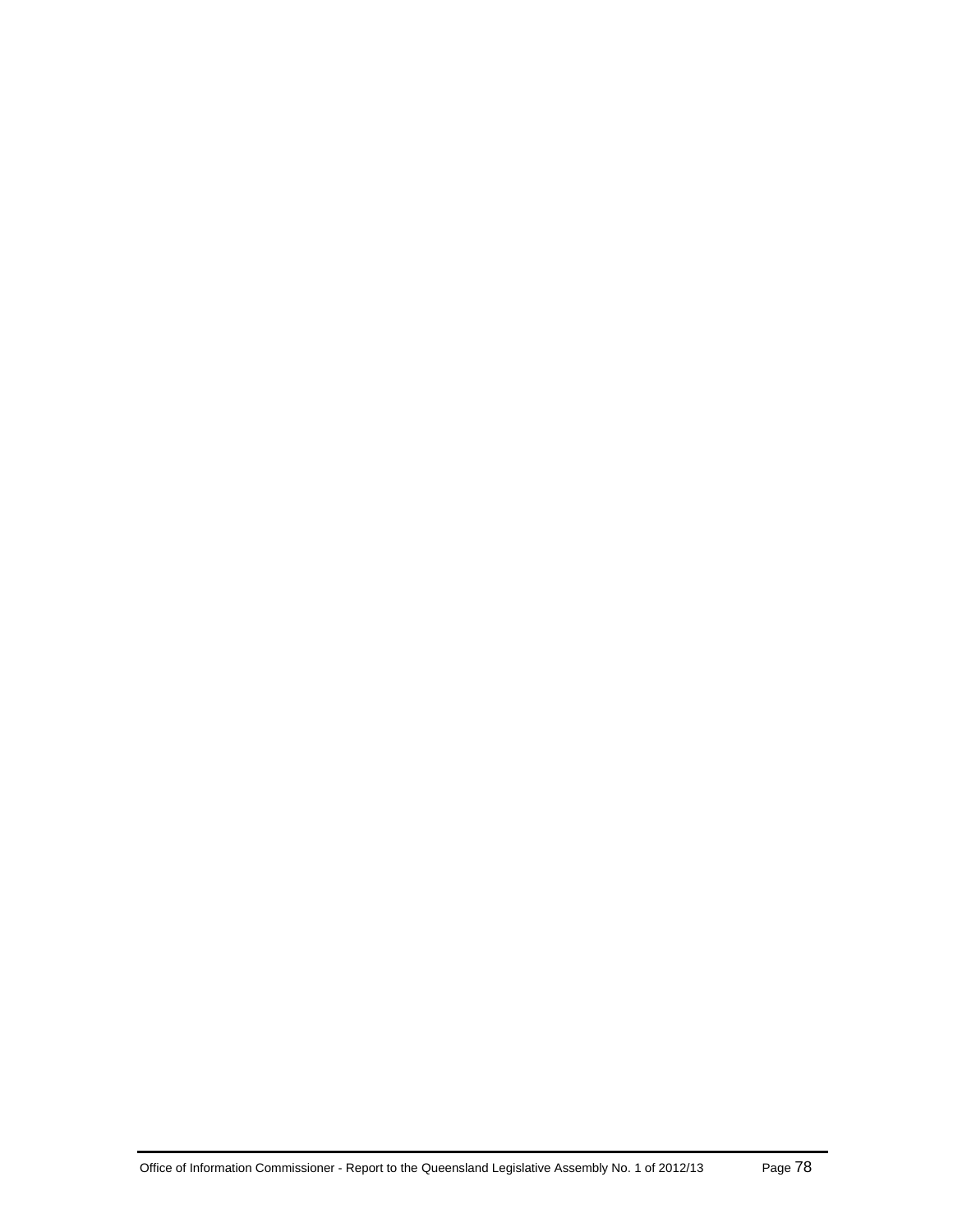# Appendix 5 - Google Stakeholder Consultation Submission

Google Australia Pty Ltd Level 5, 48 Pirrama Road Pyrmont NSW 2009



Tel: 02 9374-4000 Fax: 02 9374-4001 www.google.com.au

8 February 2012

**Julie Kinross** Information Commissioner Office of the Information Commissioner Level 8, 160 Mary Street BRISBANE QLD 4000

### Right to Information - Review of Department of Transport and Main Roads

Thank you for your 23 November letter to Nick Leeder inviting Google to comment on the Department of Transport and Main Roads' (TMR) proactive publication of information, including data.

The review is a good opportunity to look at best practices, but also to consider the value the public gets from the open release of Public Sector Information.

In 2012, Google is looking forward to discussions with TMR and its agencies about using the transit data they hold to provide valuable services to the travelling public of Queensland.

Transit on Google Maps is a public transportation planning tool that combines the latest agency data with the power of Google Maps. It integrates transit stop, route, schedule, and fare information to make trip planning quick and easy for everyone. Google Transit is an innovation which allows users to plan point-to-point journeys on public transport, combining this with rich local information on Google Maps, on desktop and mobile.

This service is available to people when and where it is most needed - on their mobiles (through the free Google Directions app and Google Maps app). This matters to Australians as they are the second biggest smartphone users in the world per capita. Google Transit doesn't require users to know where they are or the name of the closest bus/rail station or even an address - all they need to know is where they want to go to, be it a cafe, bar or museum.

Google Transit can tell you when your ride is actually going to arrive. Real time services have recently been launched in a few US and EU cities - which gives the most up-to-date information on delays, station closures and track work - telling you when your transport is \*actually\* going to arrive not just when it's scheduled to arrive.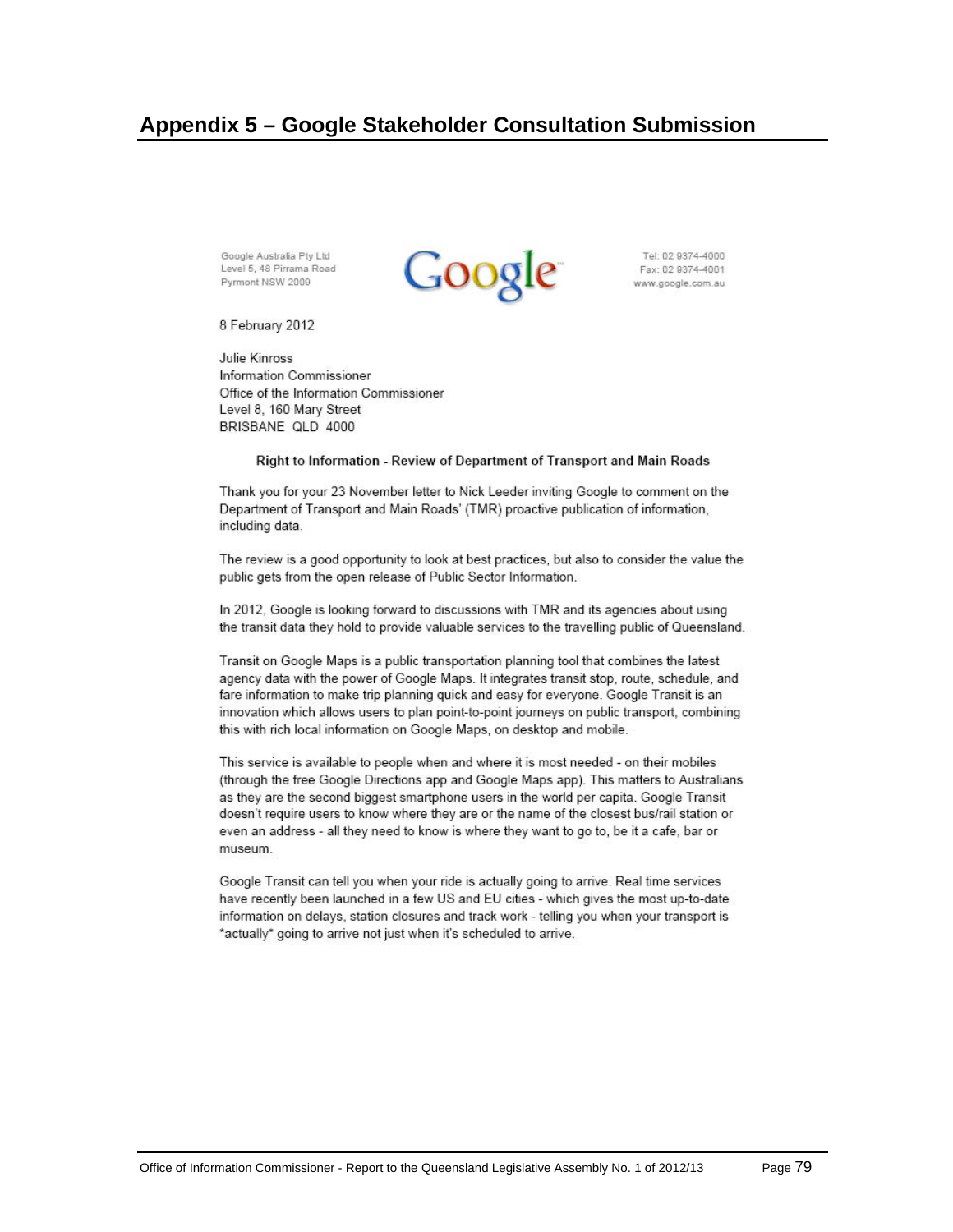# Google

Transport is a priority for the people of Queensland, Google Transit will:

- $\sim$ Make people's lives easier
- Raise awareness of public transportation to attract new passengers and tourists
- -2 Help seasoned passengers discover new routes
- Maximise Queensland's infrastructure investment by encouraging use
- $\sim$ Allow people to route around disturbances; and
- Google will do this for free all we need is up-to-date transit data.  $\bullet$

Australia has a history of innovation in mapping - our global Maps product originated here. Globally, more than 500 cities already have Google Transit. In Australia, we already provide Google Transit in Perth, Adelaide, Darwin, Canberra, will shortly be switching it on in NSW and Tasmania, and are currently in talks with Melbourne.

In Queensland, Google has agreements in place with Transit Australia Group and gConnect, but would like to expand this coverage to all Translink areas and all forms of public transport in Queensland.

For more information on about Google Transit, its technical requirements and how you can make public transit data universally accessible please visit this website: https://developers.google.com/transit/. Some information what data and formats Google uses are in Attachment A.

We are excited about the benefits this technology will provide to the people of Queensland and look forward to discussions with TMR and Queensland transport agencies about setting up a transit data feed.

We would be happy to discuss this submission and the contributions Google is able to make to making transit data available in more detail. Please contact Matt Dawes by phone on +61 2 9374 4108 or by email at mattdawes@google.com.

Kind regards

Mother (

Matt Dawes Public Policy & Government Affairs Google Australia & New Zealand

2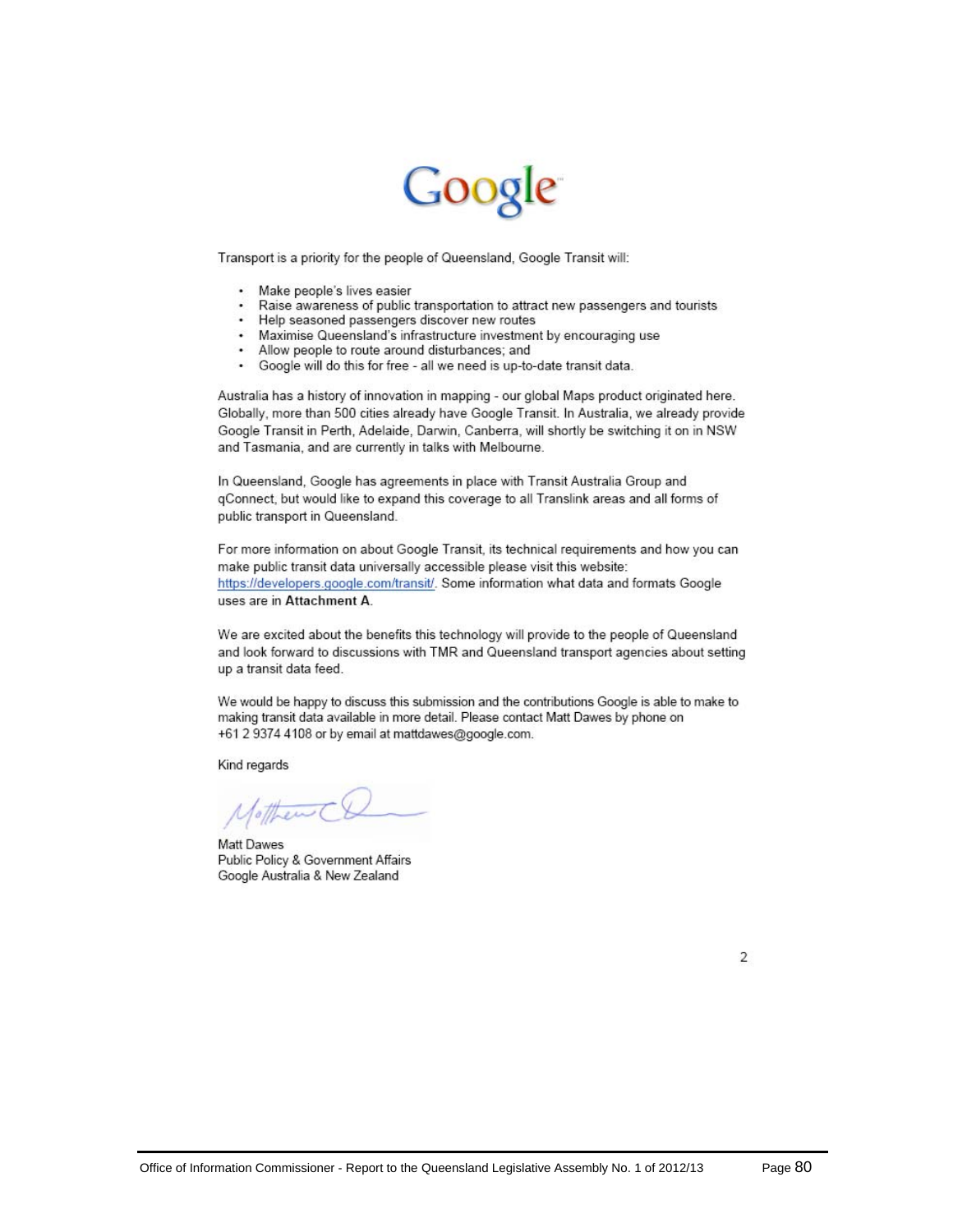

**Attachment A** 

### **Google Transit Requirements**

In order for Google Transit to work, transport operators need to provide Google with up-todate data about their networks. This is done through a file called a Feed File, which is a zip file in GTFS format, which contains within it a number of text files that define stops, routes, trips, timetables and other aspects of your network. A Feed File needs to contain complete information about the network, 4 weeks in advance. Google runs a Weekly Build once a week to update all the Transit-related data. If transport operators have uploaded their Feed File weekly (which can be done via an automatic fetch mechanism), it will be live on Maps by the middle of the following week.

For more information on about Google Transit, its technical requirements and how you can make public transit data universally accessible please visit this website: https://developers.google.com/transit/.

3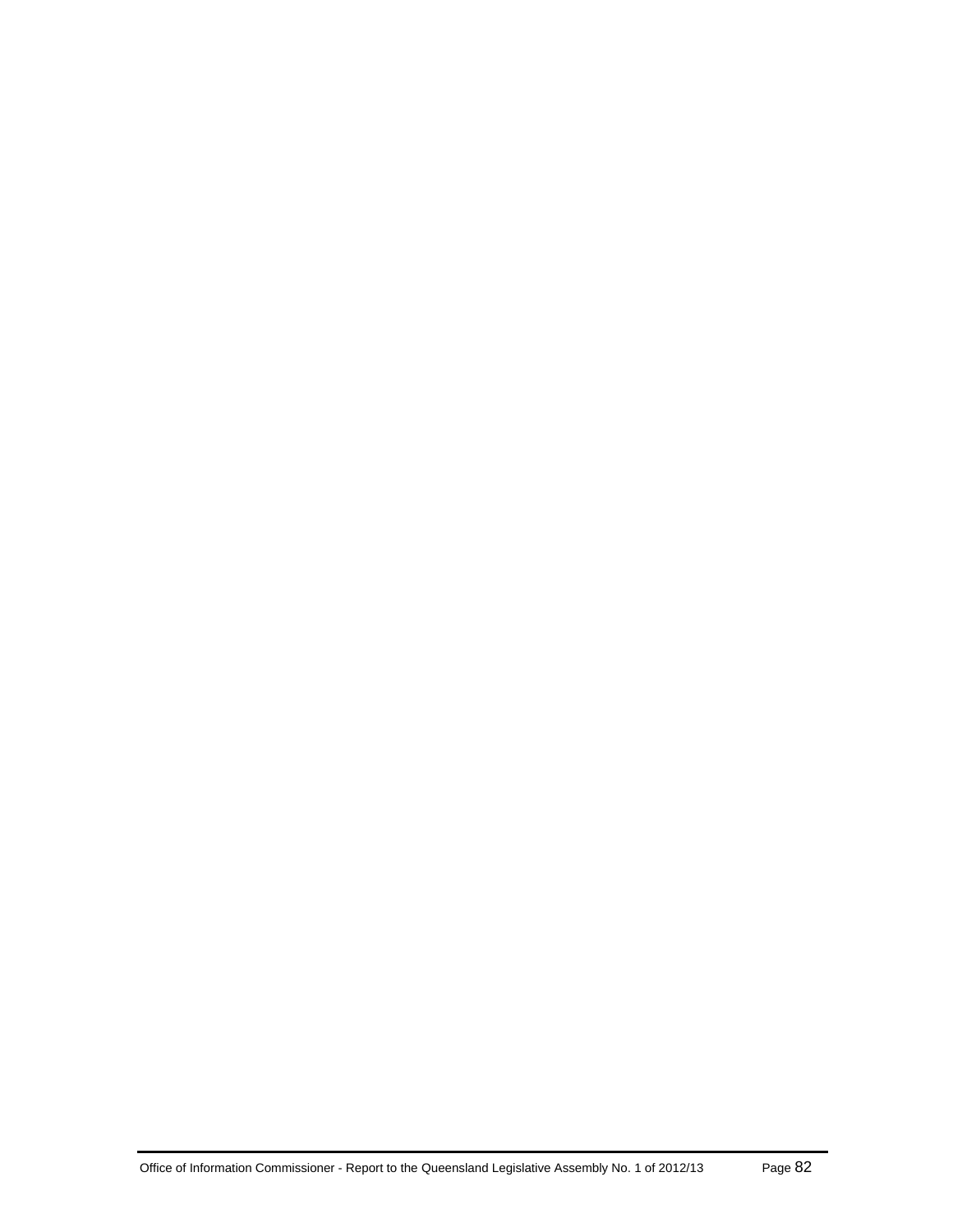# Appendix 6 - Executive Consultation Policy

|          | <b>Transport and Main Roads</b>                    |                       |                                              |
|----------|----------------------------------------------------|-----------------------|----------------------------------------------|
| Title:   | <b>Executive Consultation Policy</b>               | Status:               | Current                                      |
| Version: | 4                                                  | <b>Document Type:</b> | Policy                                       |
| Contact: | <b>Graeme Healey</b>                               | Owner:                | Director (Legal and Prosecution<br>Services) |
|          | Assistant Director RTI and Privacy<br>07 3306 7102 |                       |                                              |
|          |                                                    |                       |                                              |

### Summary

The Executve Consultation Policy aims to observe the interests of the Minister for Transport and Main Roads, the Assistant Minister for Public Transport, the Director-General and senior management by giving early notification of receipt of applications under the Right to Information Act 2009 and Information Privacy Act 2009 requesting access to sensitive documents.

#### Policy

Where a Right to Information or Information Privacy application is considered sensitive, consultation with senior officers is to occur.

The interests of the Minister for Transport and Main Roads, the Assistant Minister for Public Transport, the Director-General and appropriate senior management officers are to be observed by this process of early notification of receipt by the Department of an application under one or more of the above-mentioned Acts, in which access to sensitive documents in sought.

### Scope

Consideration under this policy will apply to all applications received under the Right to Information Act 2009 and Information Privacy Act 2009.

Executive consultation aims to give early advice to senior officers of the potential release of sensitive documents under the provisions of the above-mentioned acts. The executive should at all times be given due notice and the opportunity to discuss issues pertaining to the documents in issue.

**Connecting Queensland** www.tmr.qld.gov.au

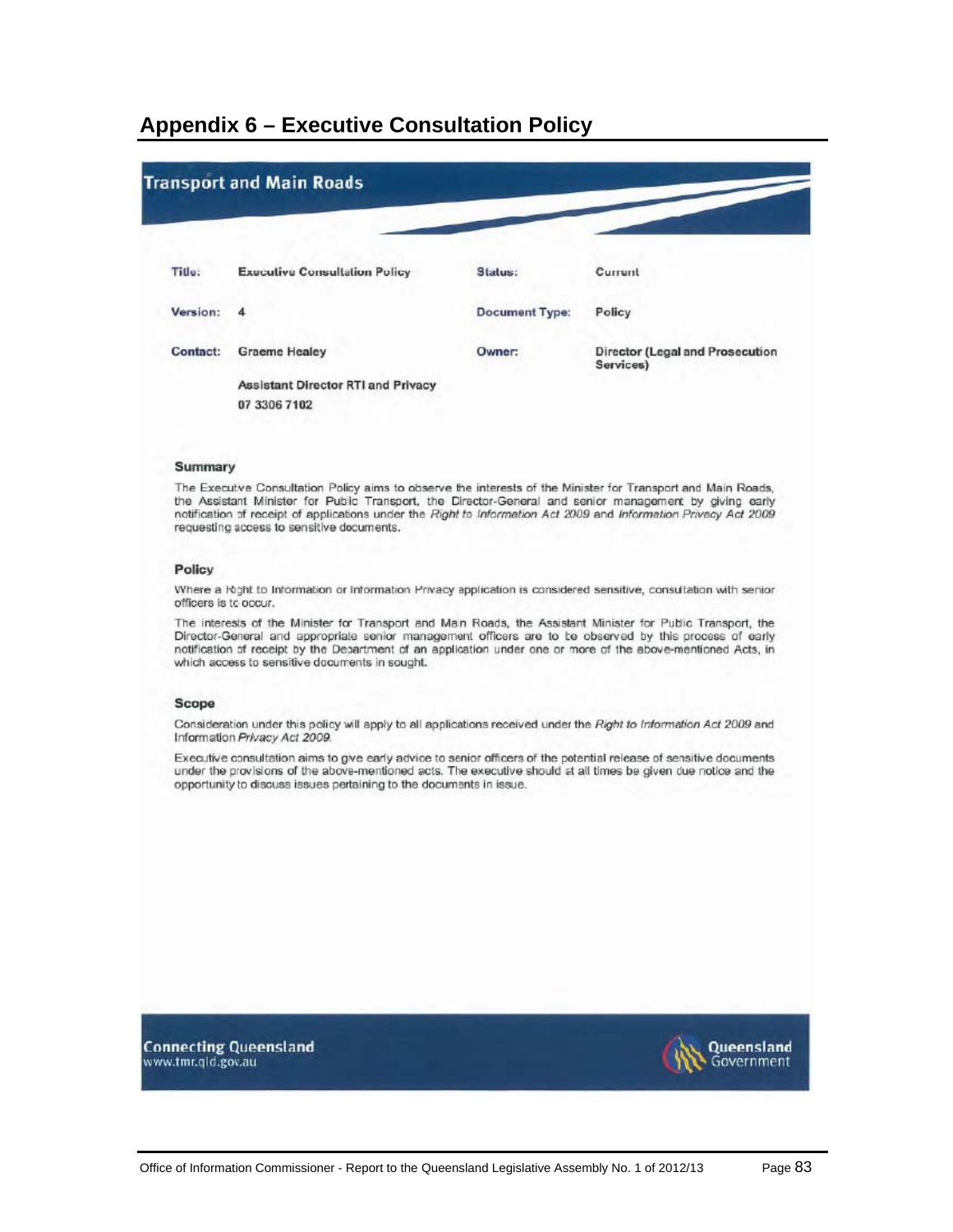Department of Transport and Main Roads

The process has four stages,

| Stage 1 | Early notification of the receipt of an application. This is to occur as soon as practicably |  |  |  |
|---------|----------------------------------------------------------------------------------------------|--|--|--|
|         | possible following receipt of an application.                                                |  |  |  |

- Notifications being sent to interested officers advising that the responsive documents have<br>been identified. Offering the opportunity to inspect the documents identified for release and<br>discussing any relevant issues arisi Stage 2
- Where a decision is made to release sensitive documents, the relevant Division responsible Stage 3 for the documents in issue, should be prepared to provide advice for the Minister's Office or Director-General, should it be required.
- Where an Internal Review ('IR') is received for an application that was processed via this policy, relevant officers will be advised of the result of the IR. If the IR varies the original decision in any way the relevant o Stage 4 opportunity to discuss the variation.

Department of Transport and Main Roads

 $\overline{2}$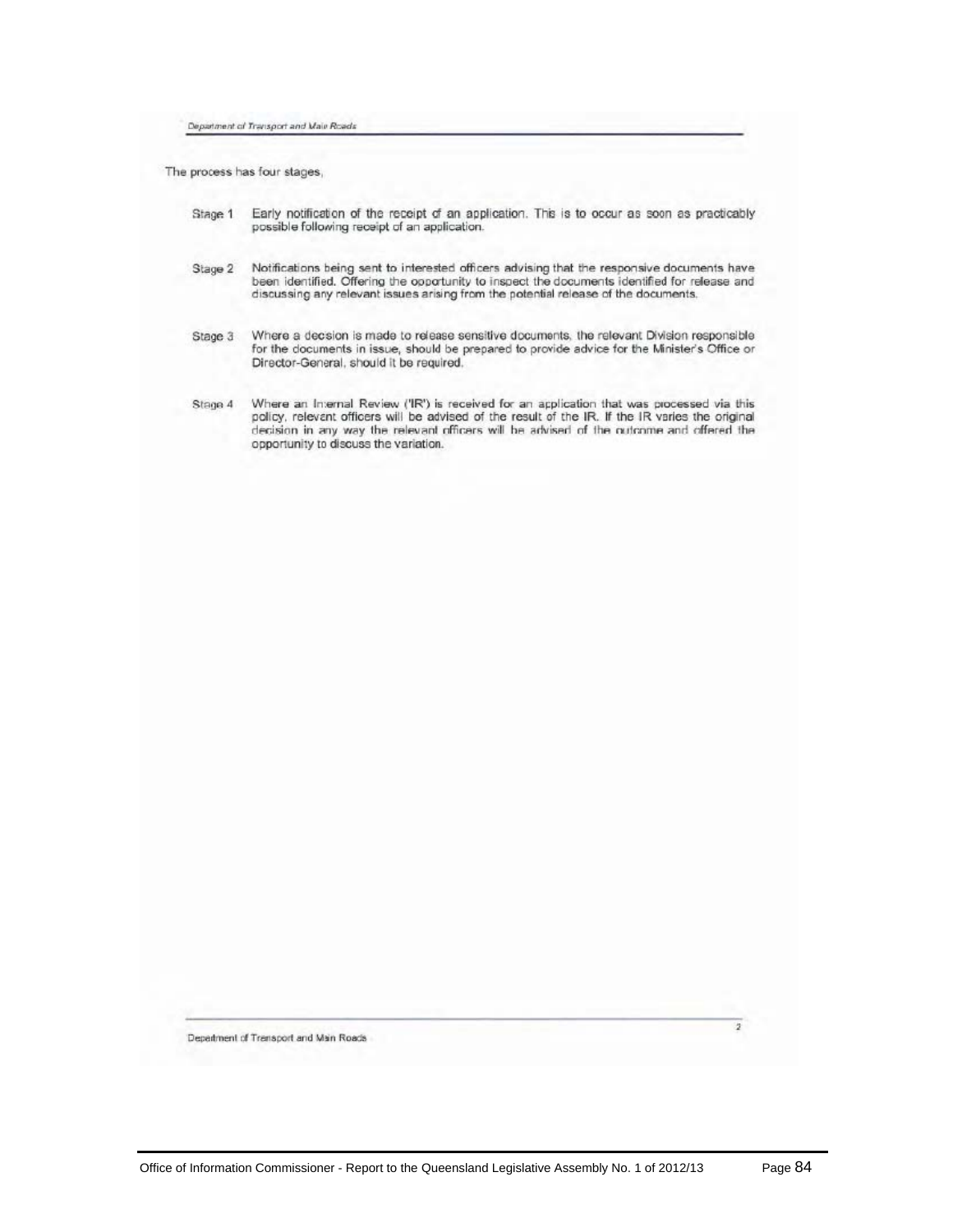Department of Transport and Main Roads

### Responsibilities under this policy

### Responsibilities of RTI and Privacy Unit

Provide advice and direction in accordance with this policy. All decision makers who have been authorised under the provisions of the above Acts must comply with this policy and make decisions on access in accordance with their respective delegations. This policy does not override or supersede the decision maker's responsibilities under the particular Act or Regulation.

All applications received from media organisations and political parties are to automatically be managed under this policy.

### Responsibilities of Divisional Officers

There may be some applications received by the Department of Transport and Main Roads that are not initially evaluated as sensitive. Where a Division considers an application as sensitive they are to advise the Assistant Director (Right to Information and Privacy) as soon as possible. These applications will then be managed under this policy.

For this policy to be effective, where Divisions are requested to provide documentation, they must ensure prompt return of information within requested timeframes, or timeframes as arranged with the RTI and Privacy Unit. Any delays in providing documertation could result in non-compliance with mandatory statutory timeframes, increased risk to the department and could lessen available time for internal consultations

In order for the Minister or the Director-General to be prepared to answer questions from media organisations or political parties, responsible Divisions should be prepared to provide the Minister's Office or the Director-General with immediate advice about the released material and its particular sensitivity or significance.

Contact Officer: Assistant Director (Right to Information and Privacy) Legal and Prosecution Services Branch Corporate Governance Phone: 07 33067102 Email graeme.j.healey@tmr.qld.gov.au

### Policy sign off

This policy is approved by:

Name Chris Mead

Position

Acting Deputy Director-General (Corporate)

11

Signature

Date  $1/2$ 

Department of Transport and Mein Roads

ä